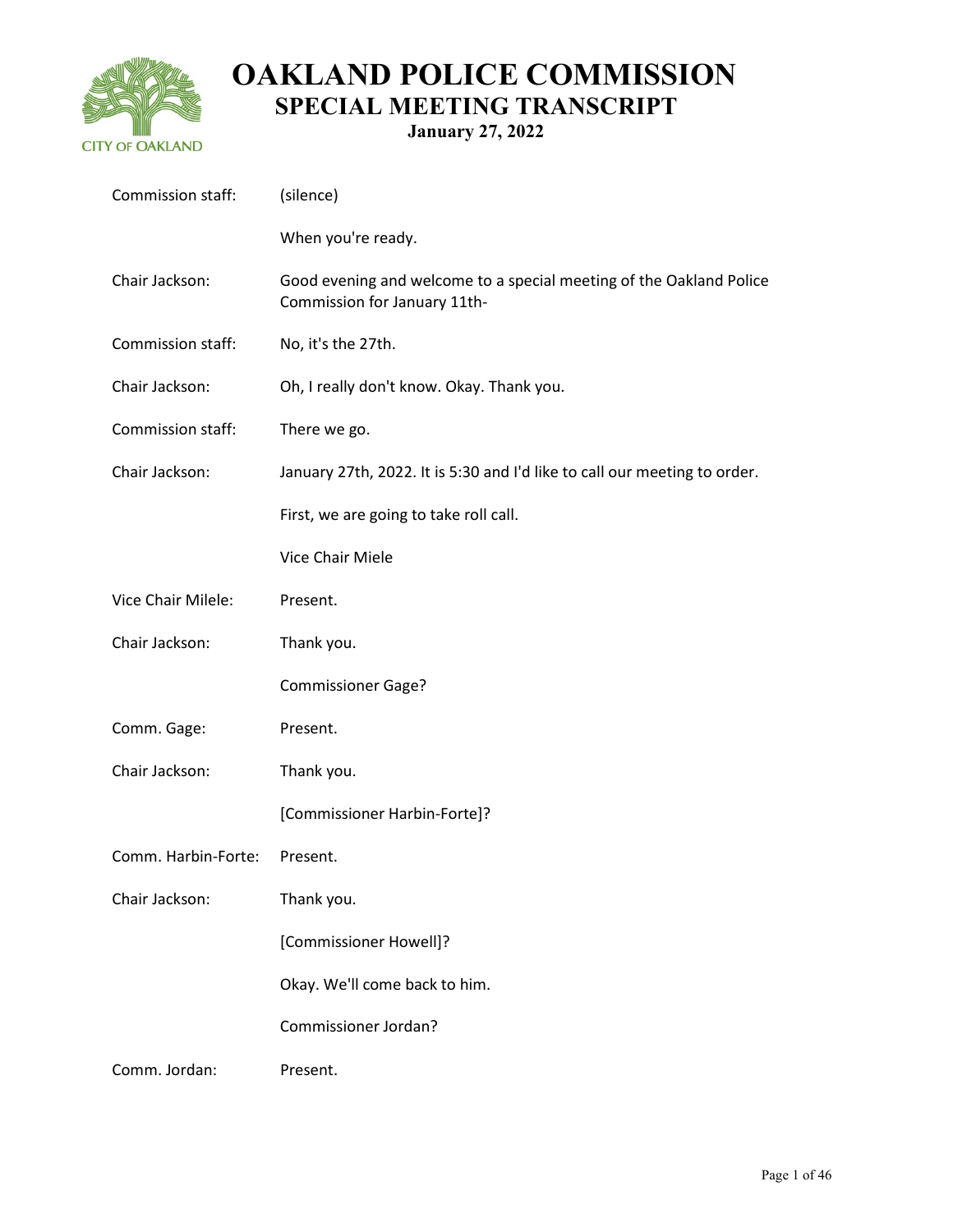

| Chair Jackson:     | Thank you.                                                                                                                                                                                                                                                                                                                                                                                              |
|--------------------|---------------------------------------------------------------------------------------------------------------------------------------------------------------------------------------------------------------------------------------------------------------------------------------------------------------------------------------------------------------------------------------------------------|
|                    | <b>Commissioner Peterson?</b>                                                                                                                                                                                                                                                                                                                                                                           |
| Comm. Peterson:    | Present.                                                                                                                                                                                                                                                                                                                                                                                                |
| Chair Jackson:     | Thank you.                                                                                                                                                                                                                                                                                                                                                                                              |
|                    | [Commissioner Hsieh]?                                                                                                                                                                                                                                                                                                                                                                                   |
| Comm. Hsieh:       | Present.                                                                                                                                                                                                                                                                                                                                                                                                |
| Chair Jackson:     | Excellent. Thank you.                                                                                                                                                                                                                                                                                                                                                                                   |
|                    | And I will circle back and we'll see about Commissioner Howell, but we do have<br>a quorum.                                                                                                                                                                                                                                                                                                             |
| Commission staff:  | Did Commissioner Jordan also join?                                                                                                                                                                                                                                                                                                                                                                      |
| Chair Jackson:     | Yes. Yes. We called him.                                                                                                                                                                                                                                                                                                                                                                                |
| Commission staff:  | My bad.                                                                                                                                                                                                                                                                                                                                                                                                 |
| Chair Jackson:     | Thank you. No, that's all right.                                                                                                                                                                                                                                                                                                                                                                        |
|                    | Thank you. So we do have a determination of quorum. So now we need to<br>adopt the renewal resolution that we've been adopting for several months now,<br>allowing us to conduct meetings using teleconferencing in an association<br>California government codes and the provision of AB-361. So if there are no<br>questions, we can move forward to public comment on this item and then<br>readopt. |
| Commission staff:  | Great. Thank you. Members of the public wishing to give public comment on<br>this item, the resolution to continue working in Zoom, please raise your hands<br>and I'll call on you in the order that you've appeared.                                                                                                                                                                                  |
|                    | No hands Chair. Back to you.                                                                                                                                                                                                                                                                                                                                                                            |
| Chair Jackson:     | Excellent. Okay. So we will go ahead and I move that we adopt the renewal<br>resolution.                                                                                                                                                                                                                                                                                                                |
|                    | Is there a second?                                                                                                                                                                                                                                                                                                                                                                                      |
| Vice Chair Milele: | I'll second.                                                                                                                                                                                                                                                                                                                                                                                            |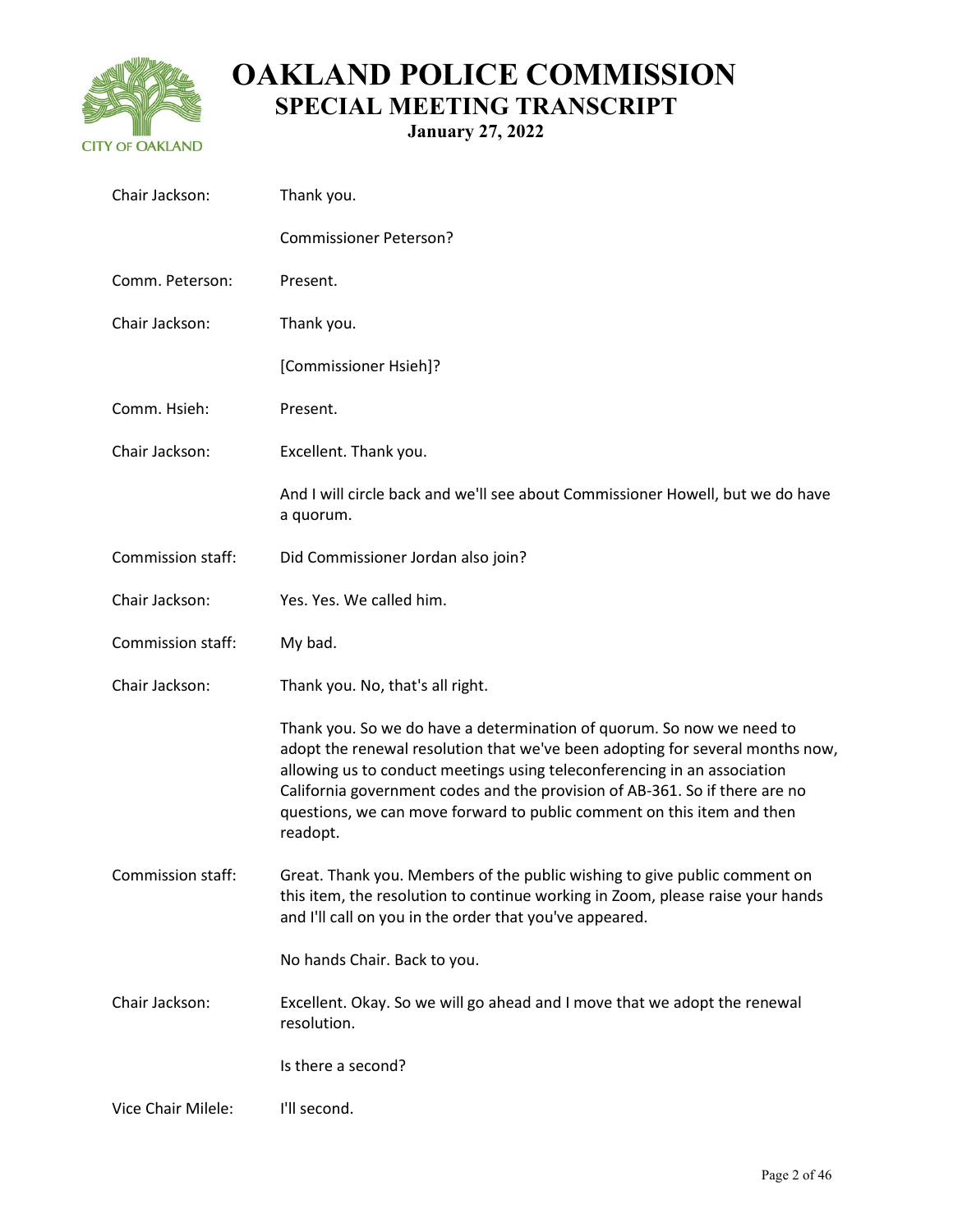

| Chair Jackson:      | Thank you. It has been moved and seconded. We had no public comment. We<br>can take a vote.                              |
|---------------------|--------------------------------------------------------------------------------------------------------------------------|
|                     | Vice chairman, Vice Chair Milele?                                                                                        |
| Vice Chair Milele:  | Yes.                                                                                                                     |
| Chair Jackson:      | Thank you.                                                                                                               |
|                     | <b>Commissioner Gage?</b>                                                                                                |
| Comm. Gage:         | Yes.                                                                                                                     |
| Chair Jackson:      | Thank you.                                                                                                               |
|                     | <b>Commissioner Harbin-Forte?</b>                                                                                        |
| Comm. Harbin-Forte: | Yes.                                                                                                                     |
| Chair Jackson:      | Thank you.                                                                                                               |
|                     | <b>Commissioner Howell?</b>                                                                                              |
| Comm. Howell:       | Yes.                                                                                                                     |
| Chair Jackson:      | Okay. And let the record show that Commissioner Howell is here at 5:33. Thank<br>you.                                    |
|                     | Commissioner Jordan?                                                                                                     |
| Comm. Jordan:       | Yes.                                                                                                                     |
| Chair Jackson:      | Thank you.                                                                                                               |
|                     | <b>Commissioner Peterson?</b>                                                                                            |
| Comm. Peterson:     | Yes.                                                                                                                     |
| Chair Jackson:      | Excellent. And yes, for myself. So we are unanimous in the adoption of the<br>renewal resolution.                        |
|                     | Let us move forward to the next agenda item, which should be public comment<br>on closed session. So back to you, Rania. |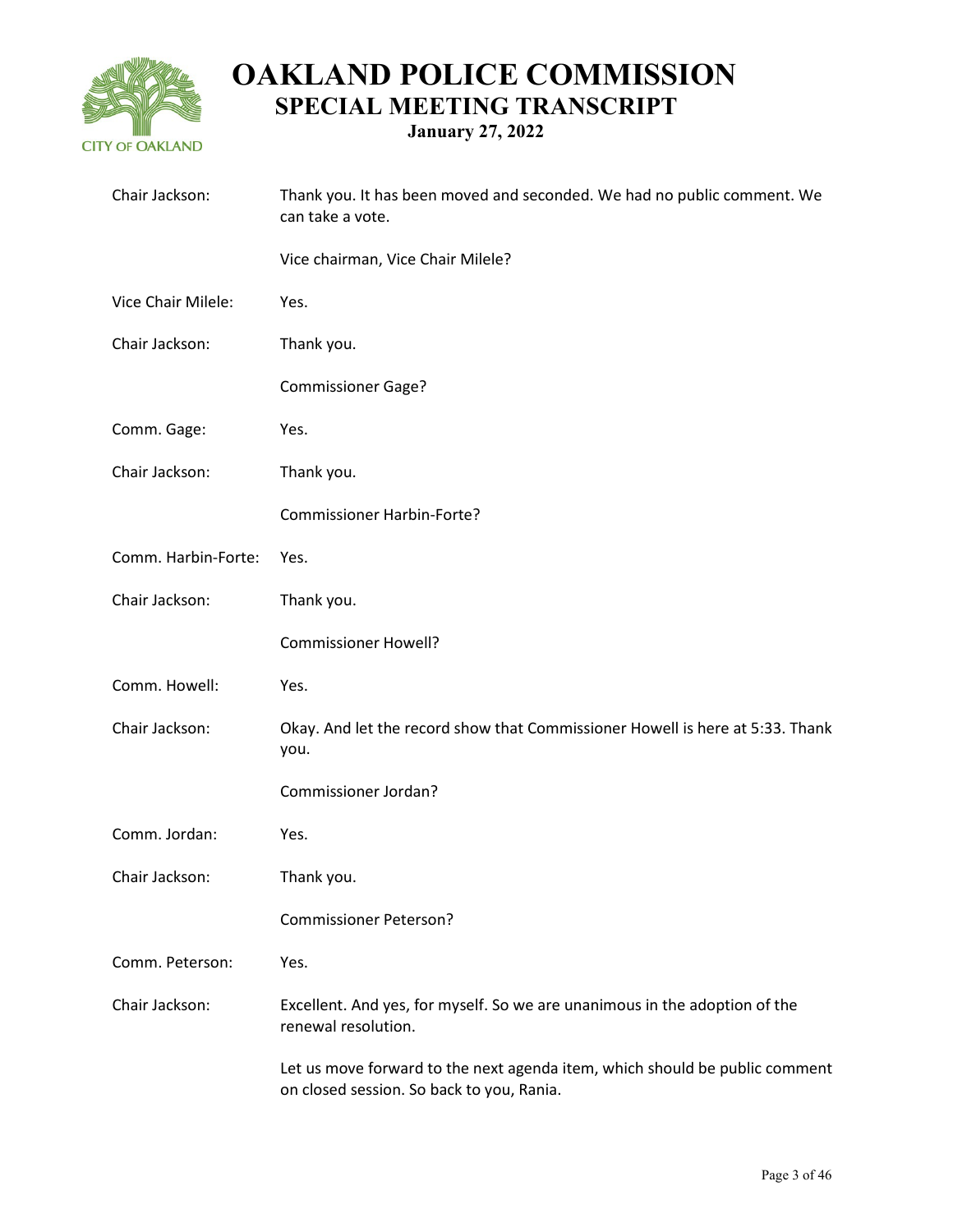

| Commission staff: | Thank you, Chair. Members of the public wishing to give public comment on this<br>item, closed session, please raise your hand. I'll call on you in the order that<br>you've appeared. I will also start [inaudible].                                                                                                                                                                                                                                                                                                                                                                             |
|-------------------|---------------------------------------------------------------------------------------------------------------------------------------------------------------------------------------------------------------------------------------------------------------------------------------------------------------------------------------------------------------------------------------------------------------------------------------------------------------------------------------------------------------------------------------------------------------------------------------------------|
|                   | First up, Ms. Olugbala. I see you, I've unmuted you my end, when you are ready.                                                                                                                                                                                                                                                                                                                                                                                                                                                                                                                   |
| Assata Olugbala:  | Thank you. Commenting on the Kilpatrick versus the City of Oakland. It's vicious<br>how, in my opinion  how the former chief is making accusations of abuse of<br>power of the police commission, looking for special favors by the police<br>commission, illegal requests for personal records and a number of other things.<br>This is a form of retaliation for her just firing for which only the mayor could<br>have confirmed that that firing should have happened. So this is going to be a<br>struggle. I hope it doesn't go on for too long and this matter will be cleared.            |
|                   | The review of the performance evaluation of the director, related to the<br>community police and review agency, I continue to uplift the fact that this<br>agency is not performing where we are getting results. How can you have<br>tonight on your agenda 43 items, the use of force being cleared as far as ending<br>the cases of use of force and all of them unfounded, exonerated, not sustained?<br>And this happens every time you get a report from this body related to use of<br>force complaints.                                                                                   |
|                   | I could probably count on one hand, since you have been in place, how many<br>times they have found  You mean, why are we still under the NSA, which is<br>primarily about racial profiling and use of force. We could go to the judge and<br>say, "We have evidence of no use of force. Get us out of this 19 years of being<br>under this federal mandate." It's ridiculous that this body can produce evidence<br>of use of force.                                                                                                                                                             |
| Commission staff: | Many thanks, Ms. Olugbala.                                                                                                                                                                                                                                                                                                                                                                                                                                                                                                                                                                        |
|                   | Next up, phone number ending in 1779. I have unmuted you my end, when<br>you're ready.                                                                                                                                                                                                                                                                                                                                                                                                                                                                                                            |
| Mary Vail:        | Yes. This is Mary Vail and I'm commenting only on the Chief Kilpatrick lawsuit<br>and the council update that you're going to be receiving. Her performance in<br>retrospect was atrocious, and even though this was a quote, no cause<br>termination, there was plenty to terminate her from. And she basically  in her<br>last months, gave the finger to the federal judge when he asked her, "Why are<br>you falling out of more, you know, and more compliance tasks and what you<br>back from improving that?" She said the bad media narrative, blaming it on the<br>public and the media. |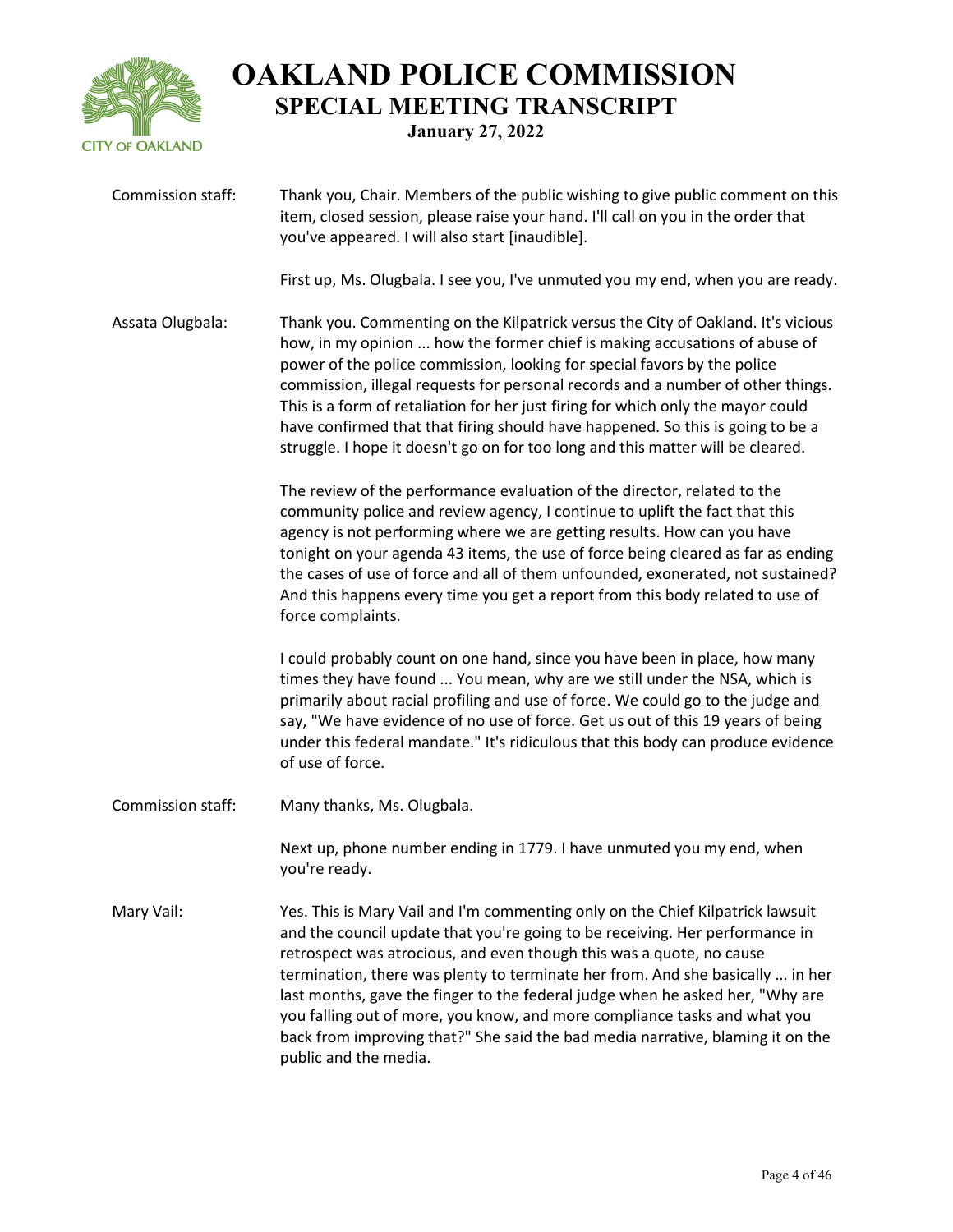

| <b>OAKLAND POLICE COMMISSION</b>  |
|-----------------------------------|
| <b>SPECIAL MEETING TRANSCRIPT</b> |
| <b>January 27, 2022</b>           |

|                     | She created an atmosphere of total non-accountability amongst the ranks. She<br>had the press conferences where she basically put out a bunch of lies and spins<br>and that blamed the monitoring team for her termination. And you know, this is<br>somebody who inflicted a great deal of harm on the community and fought<br>oversight from the police commission. |
|---------------------|-----------------------------------------------------------------------------------------------------------------------------------------------------------------------------------------------------------------------------------------------------------------------------------------------------------------------------------------------------------------------|
|                     | So this is not an easy case to settle and you should not be giving her any<br>settlement, you know, maybe other than token severance compensation, which<br>she refused, to conduct her continued war on oversight and on the community.<br>Thank you.                                                                                                                |
| Commission staff:   | Thank you, Ms. Vail.                                                                                                                                                                                                                                                                                                                                                  |
|                     | Chair Jackson, that's all we have for public comment right now.                                                                                                                                                                                                                                                                                                       |
| Chair Jackson:      | Okay. Thank you very much.                                                                                                                                                                                                                                                                                                                                            |
|                     | We are now going to adjourn to public comment and we anticipate that we will<br>be back at approximately 7:00 PM. Is that correct, Rania? Do you have it up<br>there?                                                                                                                                                                                                 |
| Commission staff:   | That's right.                                                                                                                                                                                                                                                                                                                                                         |
| Chair Jackson:      | Okay, great. So for those of you who might want to do something else, please<br>check back. Our goal is to be back and reconvene our meeting at 7:00 PM.                                                                                                                                                                                                              |
|                     | Thank you very much. Commissioners, we'll see you on the other side.                                                                                                                                                                                                                                                                                                  |
|                     | (silence)                                                                                                                                                                                                                                                                                                                                                             |
|                     | This segment could not be transcribed due to issues with the source file.                                                                                                                                                                                                                                                                                             |
| Chair Jackson:      | It is now 7:21. We're going to call the meeting back to order and redetermine a<br>quorum. Vice Chair Milele, are you here?                                                                                                                                                                                                                                           |
| Vice Chair Milele:  | Present.                                                                                                                                                                                                                                                                                                                                                              |
| Chair Jackson:      | Thank you. Commissioner Gage is absent. Commissioner Harbin-Forte.                                                                                                                                                                                                                                                                                                    |
| Comm. Harbin-Forte: | Present.                                                                                                                                                                                                                                                                                                                                                              |
| Chair Jackson:      | Thank you. Commissioner Howell.                                                                                                                                                                                                                                                                                                                                       |
| Comm. Howell:       | Present.                                                                                                                                                                                                                                                                                                                                                              |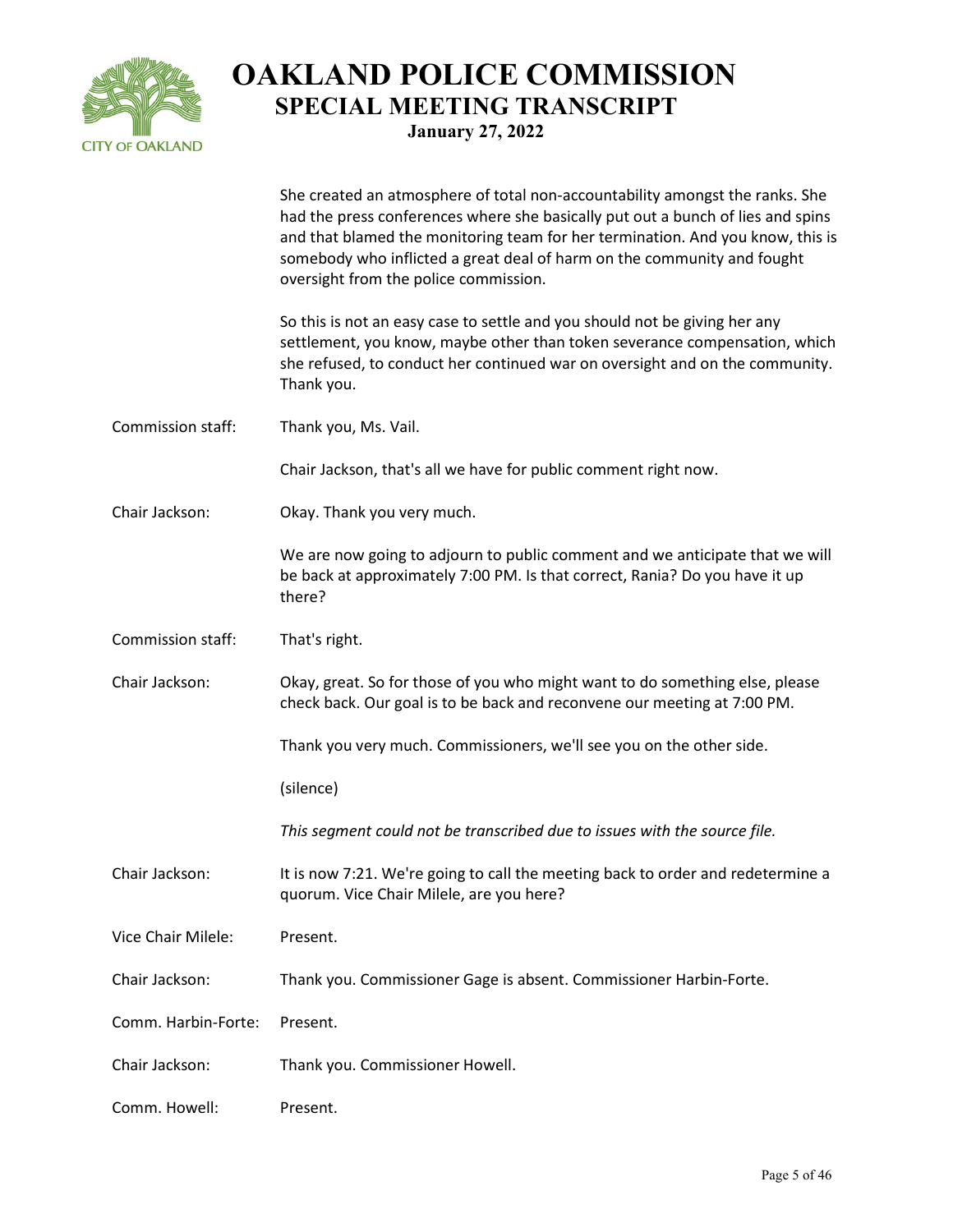

| Thank you. Commissioner Jordan.                                                                                                                                                                                                                                                                                                                                                                                                                                                                                                                                                                                                                                                                                                                                                                                                                                                                                                                                                                                                                                                                                                                                                                                                                                                                                                                                                                                                                                                                                                                                                                                                                                                 |
|---------------------------------------------------------------------------------------------------------------------------------------------------------------------------------------------------------------------------------------------------------------------------------------------------------------------------------------------------------------------------------------------------------------------------------------------------------------------------------------------------------------------------------------------------------------------------------------------------------------------------------------------------------------------------------------------------------------------------------------------------------------------------------------------------------------------------------------------------------------------------------------------------------------------------------------------------------------------------------------------------------------------------------------------------------------------------------------------------------------------------------------------------------------------------------------------------------------------------------------------------------------------------------------------------------------------------------------------------------------------------------------------------------------------------------------------------------------------------------------------------------------------------------------------------------------------------------------------------------------------------------------------------------------------------------|
| Present.                                                                                                                                                                                                                                                                                                                                                                                                                                                                                                                                                                                                                                                                                                                                                                                                                                                                                                                                                                                                                                                                                                                                                                                                                                                                                                                                                                                                                                                                                                                                                                                                                                                                        |
| Thank you. Commissioner Peterson.                                                                                                                                                                                                                                                                                                                                                                                                                                                                                                                                                                                                                                                                                                                                                                                                                                                                                                                                                                                                                                                                                                                                                                                                                                                                                                                                                                                                                                                                                                                                                                                                                                               |
| Present.                                                                                                                                                                                                                                                                                                                                                                                                                                                                                                                                                                                                                                                                                                                                                                                                                                                                                                                                                                                                                                                                                                                                                                                                                                                                                                                                                                                                                                                                                                                                                                                                                                                                        |
| Thank you. Commissioner Hsieh.                                                                                                                                                                                                                                                                                                                                                                                                                                                                                                                                                                                                                                                                                                                                                                                                                                                                                                                                                                                                                                                                                                                                                                                                                                                                                                                                                                                                                                                                                                                                                                                                                                                  |
| Present.                                                                                                                                                                                                                                                                                                                                                                                                                                                                                                                                                                                                                                                                                                                                                                                                                                                                                                                                                                                                                                                                                                                                                                                                                                                                                                                                                                                                                                                                                                                                                                                                                                                                        |
| Thank you. And I am here and we do have a quorum. So thank you very much<br>for your patience, community. We have no reportable items from closed session<br>and we are going straight into open forum now. Thank you, Rania.                                                                                                                                                                                                                                                                                                                                                                                                                                                                                                                                                                                                                                                                                                                                                                                                                                                                                                                                                                                                                                                                                                                                                                                                                                                                                                                                                                                                                                                   |
| Thank you, Chair Jackson. Members of the public wishing to make public<br>comment on this open forum part one. Ideally on things not on the agenda, but<br>still relevant, please raise your hand and I'll call on you in the order that I see<br>them. I will also get us started with our little timer. First up, phone number<br>ending in 5802. I've unmuted you. When you are ready.                                                                                                                                                                                                                                                                                                                                                                                                                                                                                                                                                                                                                                                                                                                                                                                                                                                                                                                                                                                                                                                                                                                                                                                                                                                                                       |
| Yes. Good evening. It's Saleem Bey. I pray my detailed California Senate bill 16<br>email and attachment has reached the Oakland Police Commission and that it<br>will be posted for the public to see clearly the cover up of racial and religious<br>profiling in the Ross investigation by the city of Oakland. There is credible<br>evidence of OPD undercover officers using racial and religious animist profiling<br>to set up black on black violence resulting in Oakland murders, including black<br>journalists, Chauncy Bailey. The mayor's Chair Jackson is derelict of credibility to<br>lead and should have stepped down last year after her term was up instead of<br>still blocking progress. Still nothing on the agenda about racial profiling<br>committee, even after OPC Harbin-Forte inquired. That doesn't matter if you<br>read Measure LL, the law, it states, "Investigating OPD profiling is mandatory for<br>the OPC." Profiling was found by the Ross investigation of the Bey cases, and it<br>recommended that the cases be reopened and investigated.<br>Nothing on the agenda about sending the Ross report to the IG officials. Has it<br>been sent or not? Curious minds want to know who's going to show up at the<br>public safety committee meeting where the Ross investigation is on the<br>February agenda. Nothing on the agenda about the Ross report being sent to<br>the NSA court based upon evidence of racial and religious profiling crime that<br>most of you, sitting on the virtual DIAs, have heard with your own ears. Failure<br>to act means ignoring facts. Ignoring facts is irrational. Irrationality is the basis |
|                                                                                                                                                                                                                                                                                                                                                                                                                                                                                                                                                                                                                                                                                                                                                                                                                                                                                                                                                                                                                                                                                                                                                                                                                                                                                                                                                                                                                                                                                                                                                                                                                                                                                 |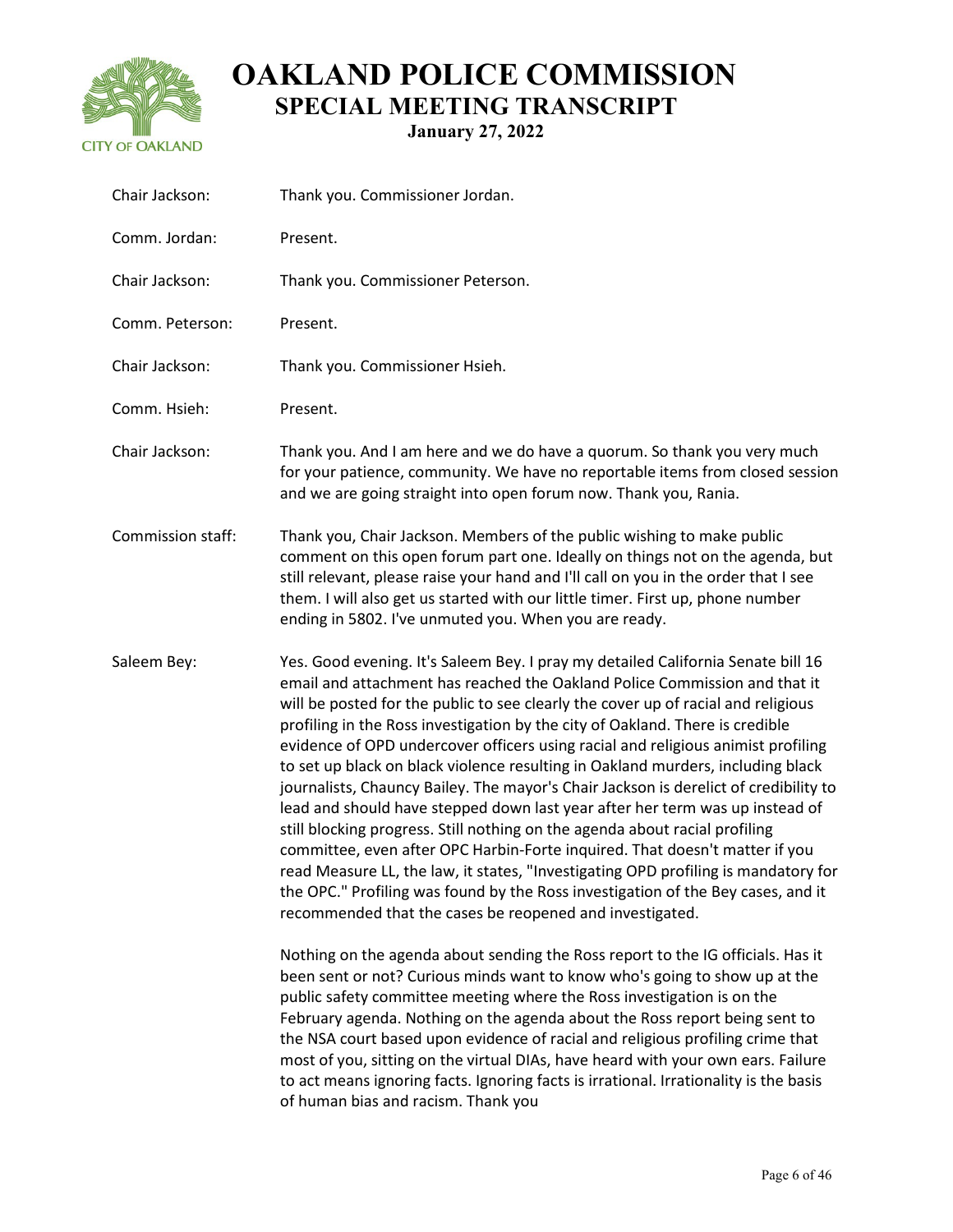

| Commission staff: | Many thanks Mr. Bey. Chair Jackson, that's all I have for public comment.                                                                                                                                                                                                                                                                                                                                                                                                                                                                                                                                                                                                                                                                                                                                                                                                                                                                                                   |
|-------------------|-----------------------------------------------------------------------------------------------------------------------------------------------------------------------------------------------------------------------------------------------------------------------------------------------------------------------------------------------------------------------------------------------------------------------------------------------------------------------------------------------------------------------------------------------------------------------------------------------------------------------------------------------------------------------------------------------------------------------------------------------------------------------------------------------------------------------------------------------------------------------------------------------------------------------------------------------------------------------------|
| Chair Jackson:    | Thank you very much. Let's move directly then to the update from the Police<br>Chief, Chief Armstrong, or is one of your deputies responding to us? I'm<br>uncertain. Oh, there you are, Chief. Thank you.                                                                                                                                                                                                                                                                                                                                                                                                                                                                                                                                                                                                                                                                                                                                                                  |
| Chief Armstrong:  | I'm here. Good evening, Chair.                                                                                                                                                                                                                                                                                                                                                                                                                                                                                                                                                                                                                                                                                                                                                                                                                                                                                                                                              |
| Chair Jackson:    | Good evening                                                                                                                                                                                                                                                                                                                                                                                                                                                                                                                                                                                                                                                                                                                                                                                                                                                                                                                                                                |
| Chief Armstrong:  | Good to be back. Good evening to other commissioners. Today, I'll start off with<br>OPD, speaking of our current staffing. Currently, the department is staffed at<br>684 officers. Currently, we're authorized to staff up to 737. 187th academy<br>started in December. We currently have 37 trainees in that academy. We<br>started with 39. Our 188th academy is expected to start first week of March. We<br>estimate that we'll start that with 33 new police officer trainees. So the<br>department is continuing to try to grow and continue to hire to grow the<br>number of officers focusing on local candidates, as well as our pipeline from<br>Merritt College, as well as the potential for hiring officers outside the area,<br>including some of our recruiting staff that will be going out to some historically<br>black colleges doing some recruiting events there, as well as attending most<br>local job fairs around the Oakland and east Bey area. |
|                   | So as we continue to try to grow and take advantage of the additional<br>academies that were provided to us by the city council, we also are seeking to<br>speak with officers internally, trying to better understand how we can retain<br>officers as we work with the council to try to come up with a retention strategy.<br>The most significant issue that we've been facing in 2021 was the resignation of<br>officers leaving a department. Officers in between five and nine years, which is<br>not the typical time in which we would see officers leave the department<br>because they are so far from retirement. And they'd also been at the<br>department for a short period of time.                                                                                                                                                                                                                                                                         |
|                   | So we're working with the council to try to find any ways in which we can put a<br>retention plan together to hopefully retain officers as we, as a department,<br>compete with other departments across the east Bey, who are all seeking to<br>hire right now, as the Sheriff's department seeks to hire 300 officers, the<br>Hayward department has hired several of our officers, as well as the Alameda<br>police department and the Concord police department has been the primary<br>departments that have taken advantage of recruiting of OPD officers.                                                                                                                                                                                                                                                                                                                                                                                                            |
|                   | In terms of the negotiated settlement agreement, earlier this month, the<br>department did go in front of Judge Orrick and his CMC where we did get some<br>positive feedback, as well as some additional work that needed to be done by                                                                                                                                                                                                                                                                                                                                                                                                                                                                                                                                                                                                                                                                                                                                    |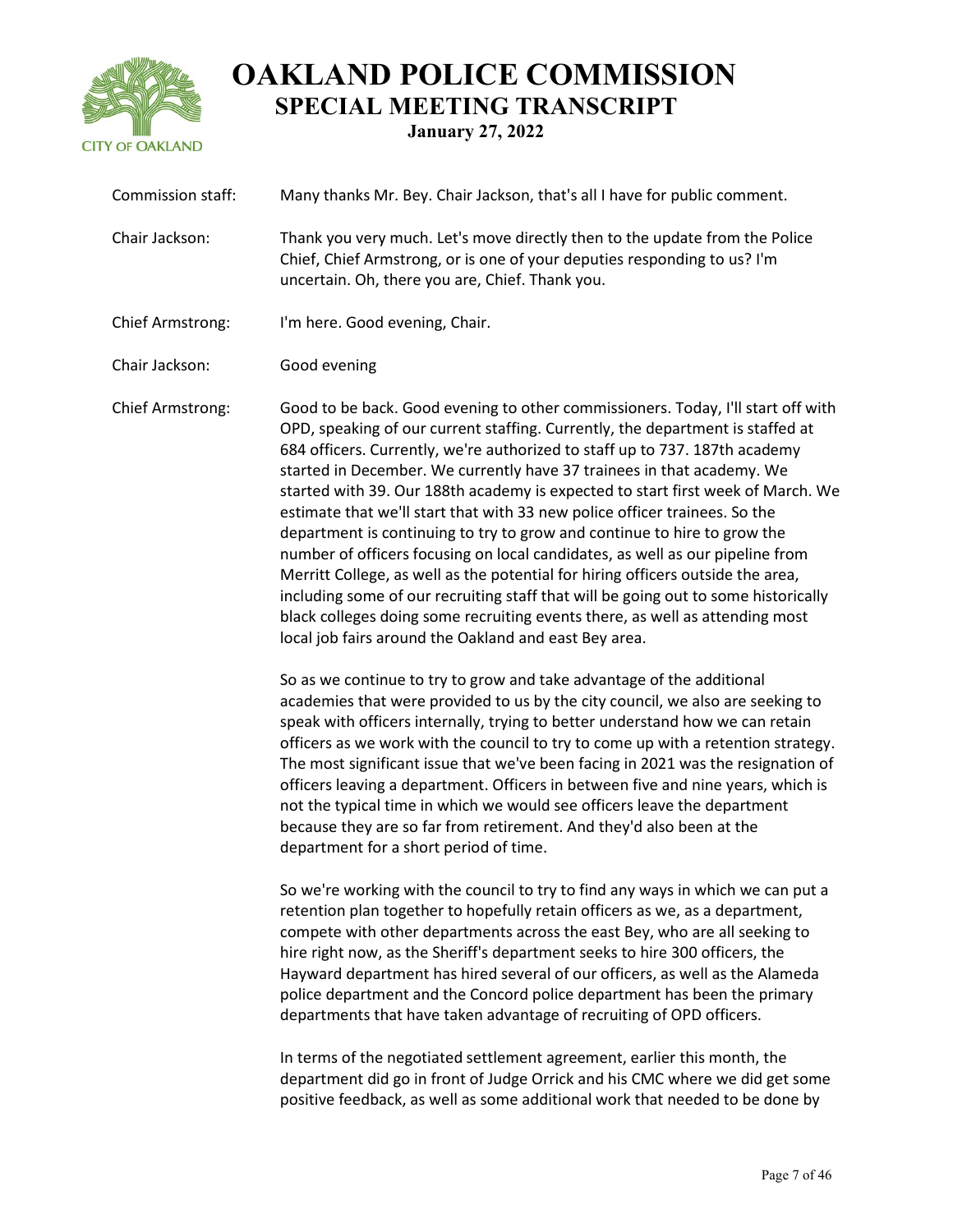

the department. Most specifically, the judge requested that three particular policies be prioritized by the department. Those policies are one, our risk management policy, which is currently a department is working on and also working with the independent monitoring team for a review of an internal draft. Our social media policy, which is with the police commission in an ad hoc.

And lastly, our racial discrimination policy, which is also a draft policy that is going through the IMT review. So the three policies that are expected to come back before the judge on April 27th are the ones that we have put as priorities. And we have communicated that with the chair, Chair Jackson, as well as Vice Chair Milele about these particular policies. And there is a path towards, I believe, getting those complete and hopefully brought before the entire police commission prior to us going back to court, hopefully, I want to shift over to crime. I won't spend a lot of time because I have given the preview and I know it's late. We have started off the year, unfortunately, we have seven homicides so far in the month of January. This same time last year we had 12. So it is a decline, but obviously seven homicides within 27 days is still higher than we would like to see.

So we continue to focus on gun violence. We continue to make that our priority. We have been recovering several firearms since the beginning of the month. And as you see right now, most of the crimes for the month of January are trending down, but we still continue to see a significant influx of firearms in our community. One of the news briefings that I placed into the packet was one of the seizures that we had along the international corridor on the . 19 area, we continue to face challenges with these makeshift illegal casinos. We have been receiving multiple community complaints. We have responded to robberies and shootings in and around these particular casinos. And this is probably the sixth or seventh casino bust that we've made over the last three to four months. And as you see in the photo, recovered in that casino was multiple weapons, including rifles, including narcotics, and several other gambling machines that was inside this illegal casino.

So that is one of the challenges we'll continue to work with. It is driven by community complaints and we're doing our best to address it. Also within the package, you'll see a couple of our missing persons news briefings that we've sent out. Each one of them have been safely located. And so again, we include them just to ensure that police commission and others that have worked so hard on a missing person policy, know that we are continuing to use our social media channels, as well as our news release outlets in order to actually safely locate the individuals when they're missing. Currently, we are in the progress of working on our new sixth district plan. Our sixth district plan went into effect on January 22nd, which was basically shifting from a five area plan to a six area plan, bringing in 48 additional officers into east Oakland.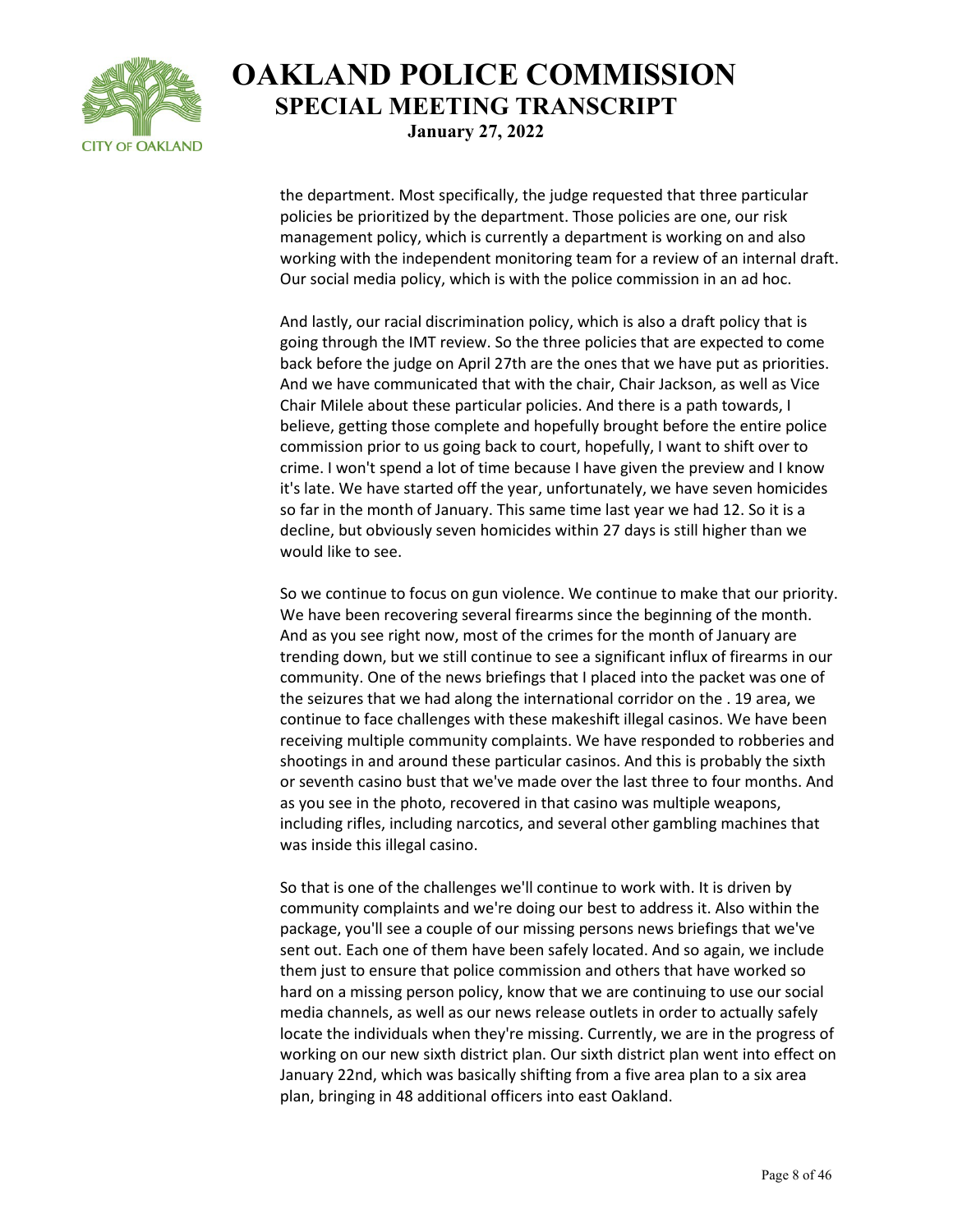

Essentially what we did was look at the call data across the city, and we recognized that nearly 60% of calls for service were actually coming from east Oakland in the BFO two area. So essentially what we've done is actually distributed our resources in that way dedicating 60% of our police resources, patrol resources in particular, to east Oakland and 40% to BFO one. That doesn't mean that there are new police officers that we've hired or that we are adding to the field. We've essentially made sure that call distribution had a direct correlation between the resource allocation. And so we have allocated the resources across as the city. We hope that that has an impact on our response to calls for service, our ability to be more proactive in the community in terms of deterring crime, and then also have an additional community engagement. So with that, I will submit my report and take any questions that commissioners may have. Chair Jackson: Thank you, Chief Armstrong. I do have several questions. One is actually from, I want to say the last meeting or maybe two ago. Can you describe your strategy using Merritt College as a recruitment focus? I think I remember that you talked about the athletic department and there was some concerns raised by community about why athletic, but I don't think we had an opportunity to have you address what your thought process was behind that. Chief Armstrong: Yeah, so there's two programs that we partner with. Our first partnership is with Merritt College's public safety program. And that is out of their criminal justice program for students that are studying criminal justice and going through a series of courses that would prepare them to enter a career in law enforcement. And that is a pathway into the department. We have several of our members of our department that are actually instructors on that team. Our recruiters are able to go up to Merritt College frequently and meet with potential candidates, be able to provide information, and help them prepare for upcoming tests. So Merritt College is our main pipeline and that's where we've hired several of, not only our cadets, but also our police officer trainees. Laney College is another partnership that we've taken on with Coach Beam, who is the athletic director for Laney College, who asked us to begin to come and do recruiting around the entire athletic department, as well as Laney College. So it's not just limited to the athletic department, but what he has is over 100 some odd athletes that some of which are local athletes from Oakland, several of the students are from Oakland, have ties to the community and also are interested in criminal justice or potentially taking on a career in law enforcement. And so we have agreed to that partnership, have a presence around the athletic department, have been meeting with students as well as

setting up recruiting booths at athletic events and things like that, where all

students can take advantage of a career opportunity at OPD.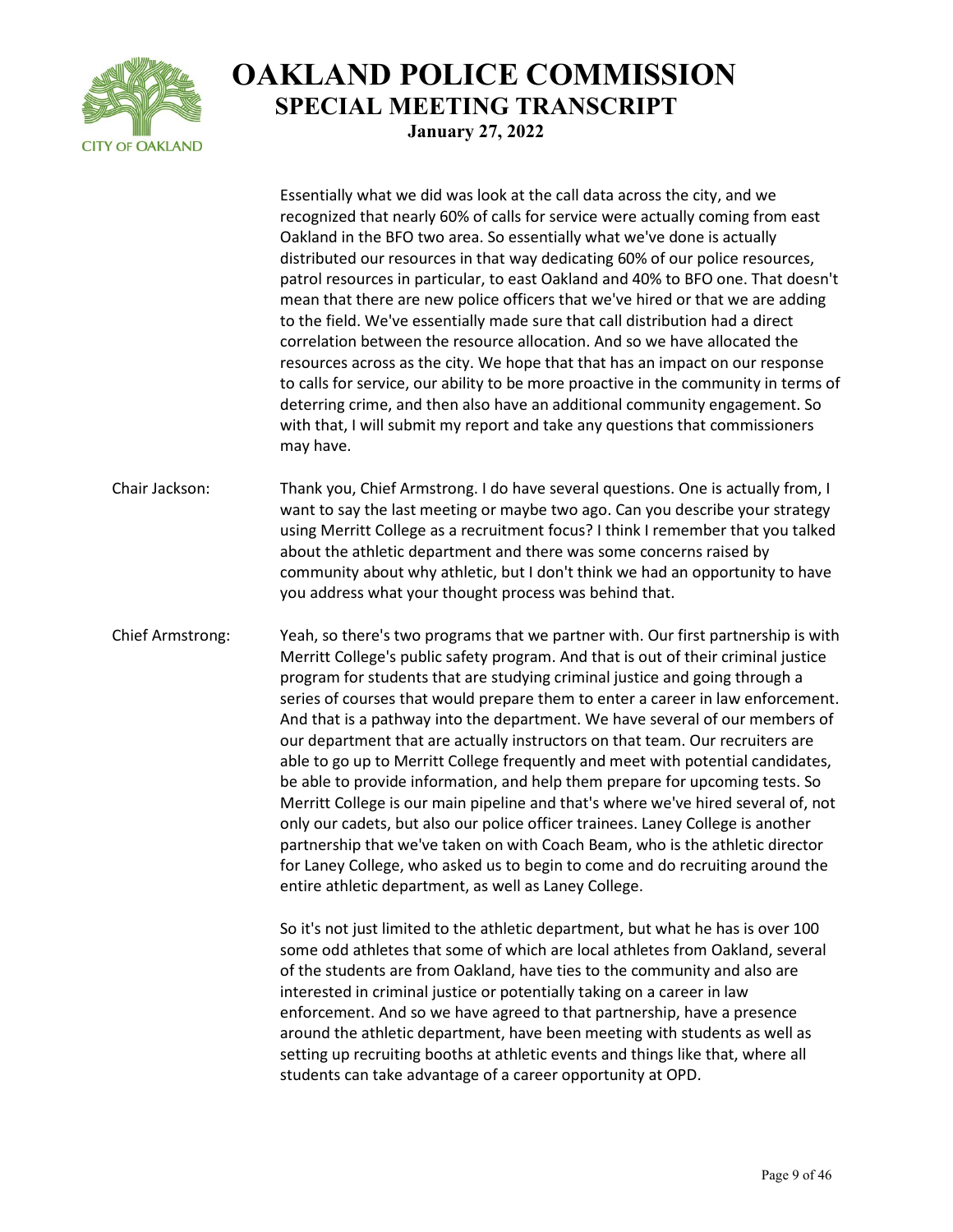

| Chair Jackson:      | Thank you very much, Chief. I'll come back with another question, but<br>Commissioner Harbin-Forte has her hand up.                                                                                                                                                                                                                                                                                                                                                                                                                                                                                                                                                                                                                                                                                                                                                                                                                                                                                                                                                                                                                        |
|---------------------|--------------------------------------------------------------------------------------------------------------------------------------------------------------------------------------------------------------------------------------------------------------------------------------------------------------------------------------------------------------------------------------------------------------------------------------------------------------------------------------------------------------------------------------------------------------------------------------------------------------------------------------------------------------------------------------------------------------------------------------------------------------------------------------------------------------------------------------------------------------------------------------------------------------------------------------------------------------------------------------------------------------------------------------------------------------------------------------------------------------------------------------------|
| Comm. Harbin-Forte: | All right. Good evening, Chief. Thank you for your report. One question and one<br>of my favorite topics, what are the next steps on the juvenile Miranda process<br>and procedures?                                                                                                                                                                                                                                                                                                                                                                                                                                                                                                                                                                                                                                                                                                                                                                                                                                                                                                                                                       |
| Chief Armstrong:    | So we are planning to have a follow up meeting. We haven't secured a date with<br>the public defender, but that is in the plan. So far, there has not been any follow<br>up complaints, if you would, from the public defender's office, since we've made<br>the internal changes that they've asked us to make. Chair Jackson has made<br>herself available to the Public Defender Woods in case there was any issues. I'm<br>not aware that he has communicated that there was any issues and I don't<br>believe from my staff that any issues have come up from staff about following<br>those new requirements around Mirandizing juveniles with public defenders<br>present and on the phone. And so that's been something that we've been<br>practicing since that agreement, and there has not been any additional follow<br>up meetings, but we do plan to allow it to work for a couple months, just to see<br>if we can gather enough data to have some substantive discussion about the<br>potential impacts or if any impacts, because I do think we want to examine the<br>effectiveness of our investigations based on this. |
| Comm. Harbin-Forte: | Excellent. Thank you very much.                                                                                                                                                                                                                                                                                                                                                                                                                                                                                                                                                                                                                                                                                                                                                                                                                                                                                                                                                                                                                                                                                                            |
| Chair Jackson:      | Vice Chair Milele.                                                                                                                                                                                                                                                                                                                                                                                                                                                                                                                                                                                                                                                                                                                                                                                                                                                                                                                                                                                                                                                                                                                         |
| Vice Chair Milele:  | Thank you, Chair. Hey, Chief. I was wondering if you could provide some data<br>around response times, not necessarily at this meeting, because I didn't ask for<br>it before, but I am Everybody knows that it's taken a while to get reports<br>written to get police service. And I was hoping we could sort of get real time<br>data each meeting to see if that's improving or worsening over time.                                                                                                                                                                                                                                                                                                                                                                                                                                                                                                                                                                                                                                                                                                                                   |
| Chief Armstrong:    | Yes we could give it. It's been a challenge to be quite honest, to get accurate<br>response time data. We are going through an automated dispatch upgrade right<br>now called a CAD upgrade. The city invested several million dollars and now we<br>are in the final phases of that upgrade, which will improve our technology. Our<br>current technology at our dispatch center is about 25 years old. And so this new<br>technology that's taken us about three years to actually get integrated has been<br>a challenge and it's going to take some significant training. So we were<br>supposed to start training and upgrade transition to that system in the month of<br>January. But COVID has had a significant impact on staff as well as some training<br>staff related to that.                                                                                                                                                                                                                                                                                                                                                |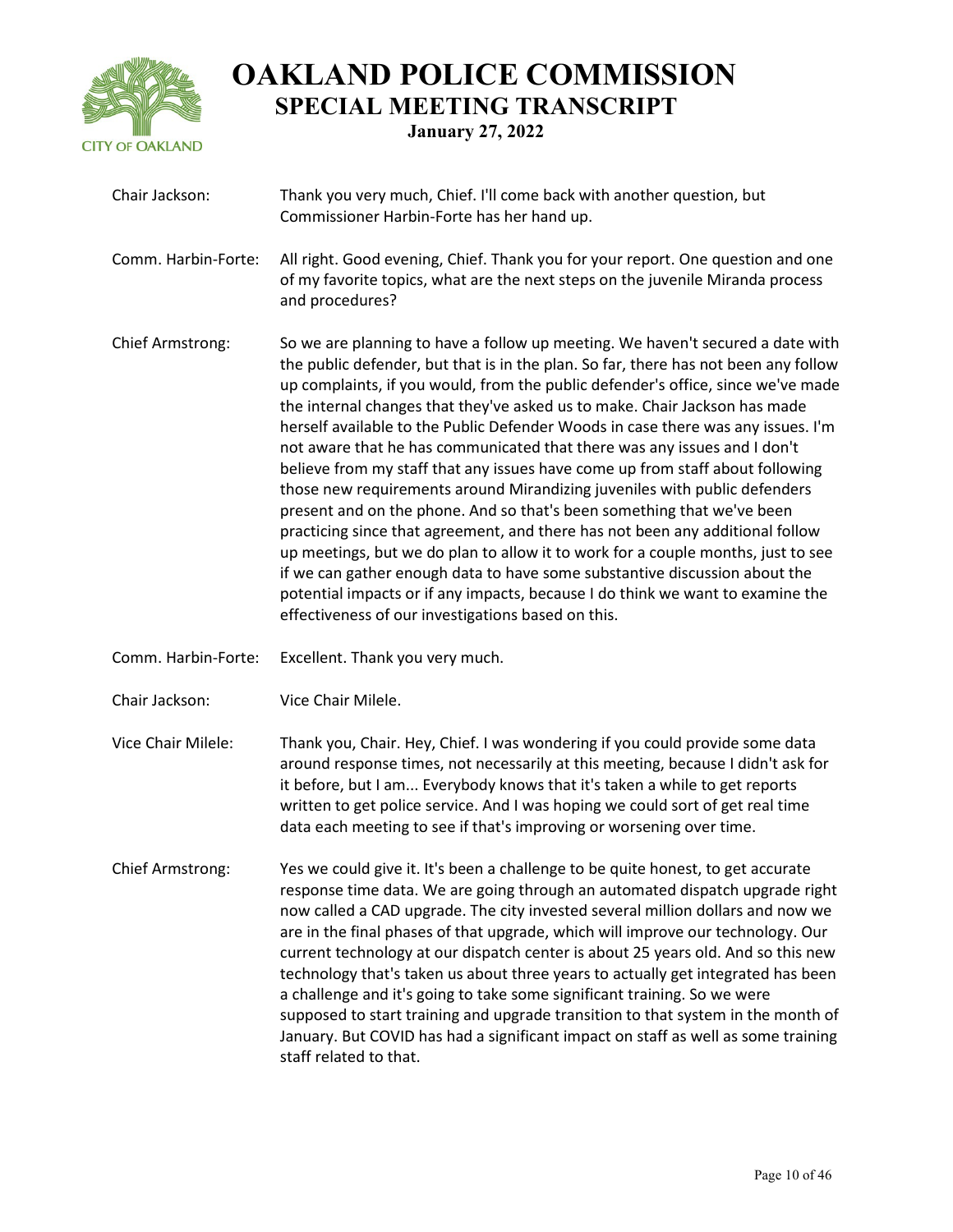

So it was pushed back about a month. So we'll start in mid February with that transition to that new CAD Motorola system, which will be an improved system, which will provide, I think, more accurate data on response time, but we can pull what we have now and try to get you what we have now based on this Hummingbird software that we use, that's severely outdated, but it'll give us approximation, if you would.

- Vice Chair Milele: Yeah, that could help us benchmark and you'll be able to tell if the new software is actually an improvement.
- Chief Armstrong: Okay. No problem.
- Chair Jackson: Chief, I know that you talked about the SMC and the policies that we are in the process of working on. I would like to talk with you about getting the anti harassment ad hoc working while you are working with the federal monitor, because we have been hearing comments from the community about just kind of taking the already baked work with the monitor and not getting in on the ground floor to do policy development. So I would like to get that ad hoc started because obviously we have three to get through by April 27th. We've already gotten started with our social media and I feel confident that we will be able to complete all three, but we can talk tomorrow about launching that within the next week or so, so that our commissioners can start getting in the weeds of the policy at the same time. Okay?
- Chief Armstrong: Yes, ma'am. No problem.
- Chair Jackson: Appreciate that very much. Thank you. That'll be kind of going back to the parole and probation policy development that started on the ground at the same time.
- Chief Armstrong: Yep. Got you, ma'am. No problem.
- Chair Jackson: Thank you. And did you say that Alameda... The city of Alameda is taking some of our officers?
- Chief Armstrong: Alameda is offering a pretty hefty sign-in bonus for those officers that choose to lateral over, if you would. And that bonus goes as high as \$30,000. And so, pretty competitive. And so we recognize that our former deputy chief who I call a friend, is saying that he is not intentionally recruiting, but his advertisement is alluring.
- Chair Jackson: Oh, he accidentally alluring. Huh? Okay. We're going to have to have some back channel conversations. That's fine. Thank you. And Commissioner Harbin-Forte.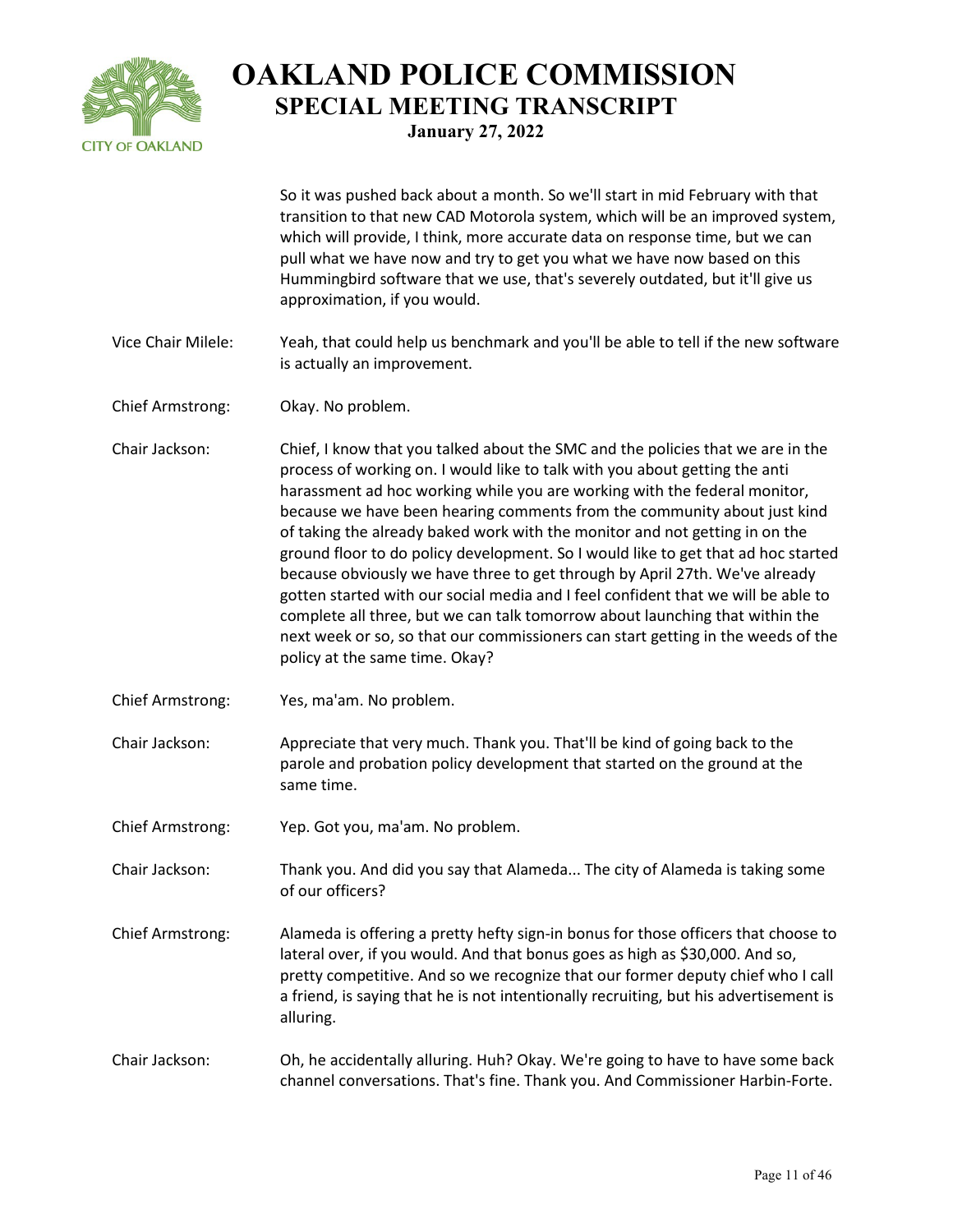

| Comm. Harbin-Forte: | I was just going to make a comment about Chief Joshi over there. Our former<br>friend. Okay then, stealing our people. All right. Thanks, now.                                                                                                                                                                                                                                                                                                                                                                                                                                                                                                                                                                                                                                                                                                   |
|---------------------|--------------------------------------------------------------------------------------------------------------------------------------------------------------------------------------------------------------------------------------------------------------------------------------------------------------------------------------------------------------------------------------------------------------------------------------------------------------------------------------------------------------------------------------------------------------------------------------------------------------------------------------------------------------------------------------------------------------------------------------------------------------------------------------------------------------------------------------------------|
| Chair Jackson:      | Thank you. I don't see any other questions from the Commissioners. So we can<br>and go to public comment on this item, Rania.                                                                                                                                                                                                                                                                                                                                                                                                                                                                                                                                                                                                                                                                                                                    |
| Commission staff:   | Okay. You got it. Members of the public wishing to make public comment on<br>this item, the Chief's report, please raise your hand. I'll call on you in the order<br>that they've appeared. First, I'm going to get our little clock back. Give me just a<br>second. Okay. Here we go. Thank you for your patience. First up, phone number<br>5802. I believe that is Mr. Saleem Bey, when you're ready.                                                                                                                                                                                                                                                                                                                                                                                                                                         |
| Saleem Bey:         | Yes. Good evening. Saleem Bey. My question for the Chief is, how long has east<br>Oakland been the highest call area? Is this something new? And if it hasn't been<br>new, why hasn't it been a reaction beforehand? Also, my question then is why<br>hasn't OPD Chief addressed the fact that the murder and the attempted murder<br>investigations associated with 13 1062 have been found to be incomplete? The<br>fact that my brother's case files, [inaudible] case files were stolen by a former<br>officer and taken off of property for over 10 years and no investigation has been<br>done today, nobody has contacted us since you've been the Chief to follow up<br>on these investigations. You haven't done anything, right?                                                                                                       |
|                     | Also, I want to say that any new recruit that you bring into a corrupt system is<br>going to make them polluted. They're going to be If you put good apples in a<br>rotten barrel, they will be rotten also. The fact that NSA has failed I mean,<br>OPD has failed in the NSA for 20 years while the chief has been in leadership for<br>a large percentage of those 20 years says that the chief is not the person to do<br>it. All the people who he has in leadership are not the people to do it. And until<br>you change the leadership of O P D, you won't have any reform. The fact that<br>city manager Landreth ran the OPD means that a civilian can run OPD. And<br>that's what we're advocating for. No chief. A civilian oversight of OPD and who<br>answers to the people and who don't answer to a code of gang blue. Thank you. |
| Commission staff:   | Many thanks, Mr. Bey, for your comment. Next up, Oscar Yassin. When you are<br>ready, Mr. Yassin, I have unmuted you on my end.                                                                                                                                                                                                                                                                                                                                                                                                                                                                                                                                                                                                                                                                                                                  |
| Oscar Yassin:       | Thanks. Can you hear me?                                                                                                                                                                                                                                                                                                                                                                                                                                                                                                                                                                                                                                                                                                                                                                                                                         |
| Commission staff:   | I can. Go ahead.                                                                                                                                                                                                                                                                                                                                                                                                                                                                                                                                                                                                                                                                                                                                                                                                                                 |
| Oscar Yassin:       | I have two questions for the Chief that I hope the chair will facilitate being asked<br>because it would benefit the public. The first question I want to ask is I have<br>been trying to get data through a public records request about the number of<br>sworn officers who are vaccinated. Those who chose to apply for religious                                                                                                                                                                                                                                                                                                                                                                                                                                                                                                             |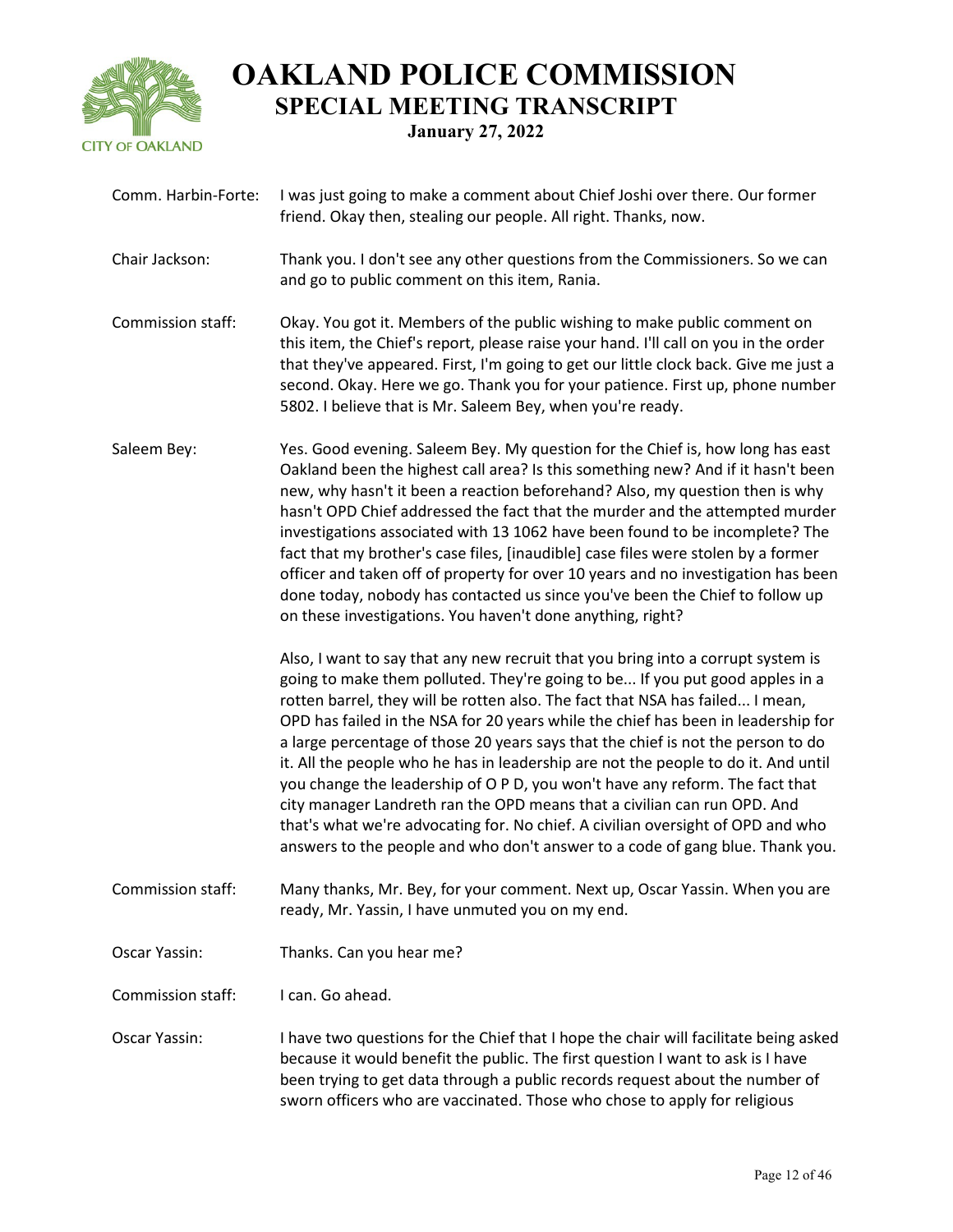

exemptions and other exemptions from this city. And the city keeps telling me they do not have this data. And it just makes sense that that's not true. There must be data of the sworn officers because the sworn officers can get fired. So there has be someone's writing it down somewhere. That's something the police commission could ask, because this information hasn't been aggregated in the total from the police department. It's part of the bulk, which includes non-sworn officers who don't interact with the public. So that's something I hope the police commission will ask for.

The other question is I just don't understand why with such a crisis of under staffing, that the police chief has complained about for over a year and blamed on counsel for not funding, why this idea of using good practices about allocation of officers never came up. People were dying, according to Mr. Armstrong, people were dying due to under staffing and no one ever mentioned allocating officers in a more intelligent way. That is criminal if the case is that under staffing was the cause of the increased homicide rate in Oakland. And I think the police chief, rather than be proud of that, should answer a lot of questions about why it took a year and a half of complaining about under staffing and under budgeting to do it.

- Commission staff: Thank you, Mr. Yassin. Is that it? Okay. Thanks so much. Chair Jackson, that was the last of public comment.
- Chair Jackson: Okay. Thank you very much. So Chief, I think that it would be helpful to respond to east Oakland and the level of violence. And I think that you can probably also address the reallocation of staff, which I believe you have been doing based upon the intelligence led policing. So if you can speak about that and I don't know if you can address vaccination exemptions. I don't know if that's a confidentiality thing, but if you can try and address those three things, it will be great.
- Chief Armstrong: The first thing I'll say is that the department itself does not collect the vaccination data. That's collected by the city. The city runs that entire vaccination process. And so if there's any data to be provided, it would come directly from city risk management.

The second thing is, is that essentially when I took over as Chief, obviously we had a 35 B configuration for many years and we had been in a five district plan for many years. And I had gotten several complaints from community members, as I've talked to community groups across the city, about the number of officers in East Oakland versus the call ... in East Oakland and in West Oakland. And then the difference in call volume. So what we did over several months is actually monitor the call data, and we looked at the continued significant disparity in calls coming in into East Oakland. We also looked at the violent crime data, that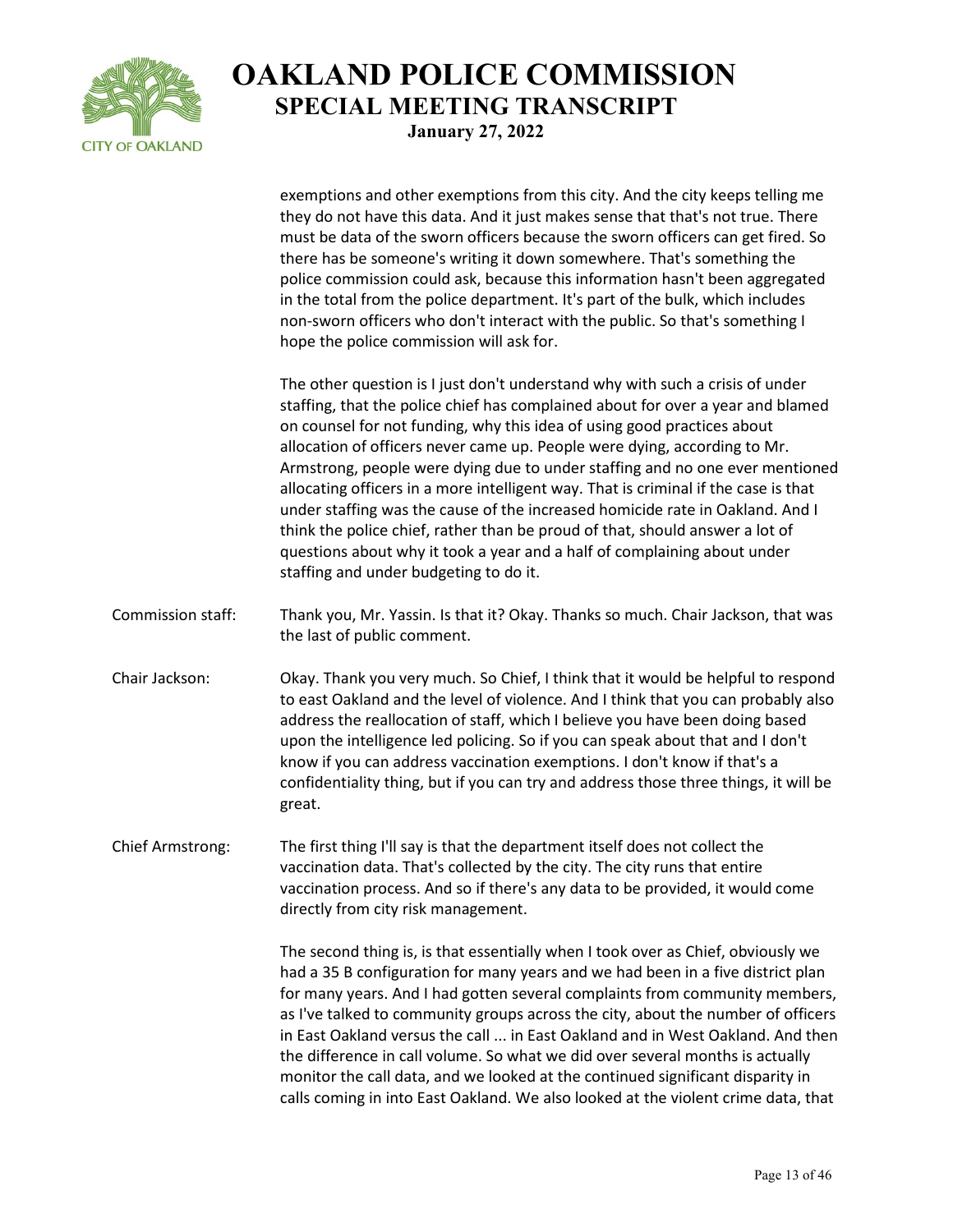

East Oakland represented the largest percentage of homicides in shootings. And so I made the determination that when we do our yearly draw, which is by MOU, we can only move and shift these resources around once a year.Z Because an officer, once he or she draws for that beat, per their contract, they are locked into that particular assignment for the entire year.

So I took advantage of when that draw time, which came in November, to reorganize the beat distribution to make sure that the resources were being distributed to where I seen the data say that the vast majority of calls, over 60% of the calls, were coming from. It is, you know, some of it is contractual. Some of it as us minding the data. I'm not saying that I'm any smarter than any other Chief. I just think with years of experience, I came in under a six district plan. Me and staff and others began to look at how we could make certain districts where we seen less calls, smaller, and use less officers in those districts. Making those districts a little bit smaller, and then shifting the additional officers out to East Oakland. And that's what we did essentially is 35 beats.

But instead of East Oakland started at beat 23, and now it starts at beat 20. But that also allows us to split. Instead of having two districts in East Oakland, I was able to turn it into three districts in East Oakland. Three districts with eight officers in each squad means that even though it's only five beats per district, you get eight officers in each squad. That means there's three additional officers in each squad that can not only respond to calls, but also fill in to positions when officers are off for leave or all of the COVID related issues we've been trying to manage. Those officers can fill into vacancies and things of that nature.

So it is a much more nuanced discussion about the movement of resources, but that is the genesis of why I decided to make that shift, that organizational shift. And I want to be clear. I've been Chief since February 8th, so it hasn't quite been a year yet. And so I made these changes within the first year. And so it just took time to get to this point.

- Chair Jackson: Thank you very much for that context. Commissioner Hsieh?
- Comm. Hsieh: Question through the chair then, based on that report is, Chief, what will you be looking at the end of the year to know that this is something that is working or something that you're going to keep?
- Chief Armstrong: I think the most important thing is response time. I think, to Vice Chair Milele's point, monitoring if we're seeing improved response times, if we're seeing less open beats, meaning that we have enough officers to cover beats every night. Seeing if we have an impact on violent crime and crime in general, because they're more resources out there. Seeing if we can actually be involved in more community engagement events across DP, East Oakland.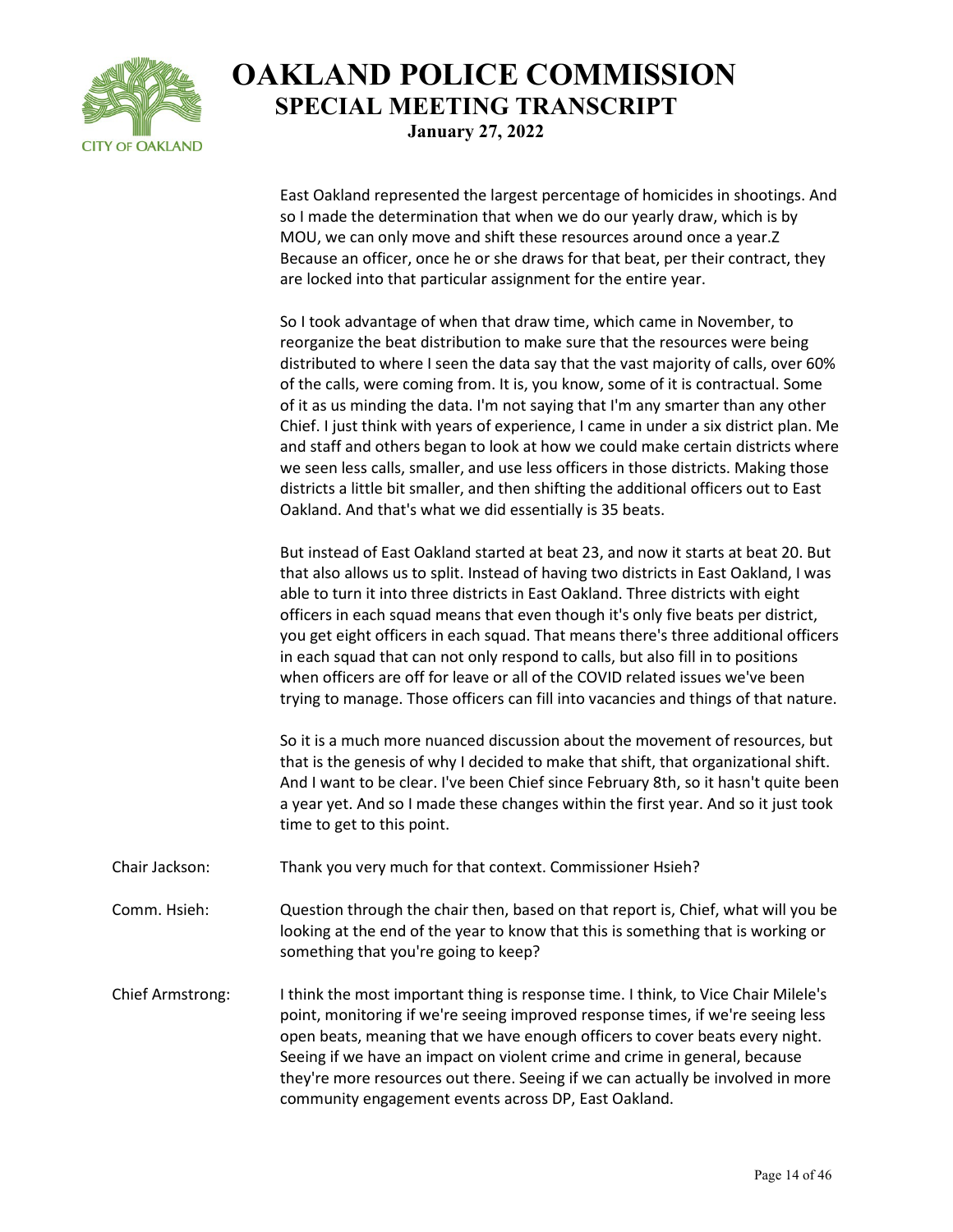

|                   | We are already are beginning to see lower call count numbers. And so typically,<br>what we had seen for several months is that we have far more calls than our<br>officers could respond to. And at some point it would go, it would reach over a<br>hundred calls standing, which would place us in what we call no report status,<br>meaning that officers can only go to priority emergency calls and would not be<br>able to take written reports. Since we shifted these resources, we're seeing less<br>calls standing, and less days where we're forced to go into no report status.                                                       |
|-------------------|---------------------------------------------------------------------------------------------------------------------------------------------------------------------------------------------------------------------------------------------------------------------------------------------------------------------------------------------------------------------------------------------------------------------------------------------------------------------------------------------------------------------------------------------------------------------------------------------------------------------------------------------------|
|                   | And so I think those are the things we'll continue to monitor over month-to-<br>month to see if there's a decrease in those areas, to see if there's an<br>improvement. You know, so far  But it will depend on obviously attrition, the<br>number of officers that are leaving. And as we grow the department, we'll be<br>able to put even more officers in patrol to fill those squads out completely,<br>because some of them still have some vacancies. And so once we are able to<br>fully staff all of those teams, I think we definitely will see an improvement,<br>because there'll be significantly more officers there to take calls. |
| Chair Jackson:    | Good for you. Commissioner Hsieh? All right. Great. Thank you.                                                                                                                                                                                                                                                                                                                                                                                                                                                                                                                                                                                    |
|                   | I do not see anymore hands raised. So LeRonne, why don't we go to public<br>comment, please?                                                                                                                                                                                                                                                                                                                                                                                                                                                                                                                                                      |
| Commission staff: | You've actually had public comment on the Chief's report.                                                                                                                                                                                                                                                                                                                                                                                                                                                                                                                                                                                         |
| Chair Jackson:    | Oh. [crosstalk].                                                                                                                                                                                                                                                                                                                                                                                                                                                                                                                                                                                                                                  |
| Commission staff: | Ready for the next item? No worries.                                                                                                                                                                                                                                                                                                                                                                                                                                                                                                                                                                                                              |
| Chair Jackson:    | I'm sorry. Yes. So thank you very much Police Chief. Sorry about that. And yes,<br>we will move to the next item. Number seven, which is CPRA pending cases and<br>investigations. Mr. Alden?                                                                                                                                                                                                                                                                                                                                                                                                                                                     |
| Dir. Alden:       | Thank you madam Chair. We actually have three different [inaudible] items on<br>tonight. This agenda item and the next two. And I'm hopeful that we're able to<br>save some time and space for the third one, about the request for proposals. So<br>I'll keep this report of the next one, shorter.                                                                                                                                                                                                                                                                                                                                              |
|                   | This is the monthly report with respect to CPRA pending cases and completed<br>investigations, among other things. We have the usual pending case list here<br>and sustained  Sorry, closed case list, some of which are sustained, attached. I<br>do want to touch briefly on a topic that came up at our last meeting.                                                                                                                                                                                                                                                                                                                          |
|                   | We had talked about ways to improve the closed case report to give more detail<br>about these closed cases in the same way that we would in the annual report,                                                                                                                                                                                                                                                                                                                                                                                                                                                                                    |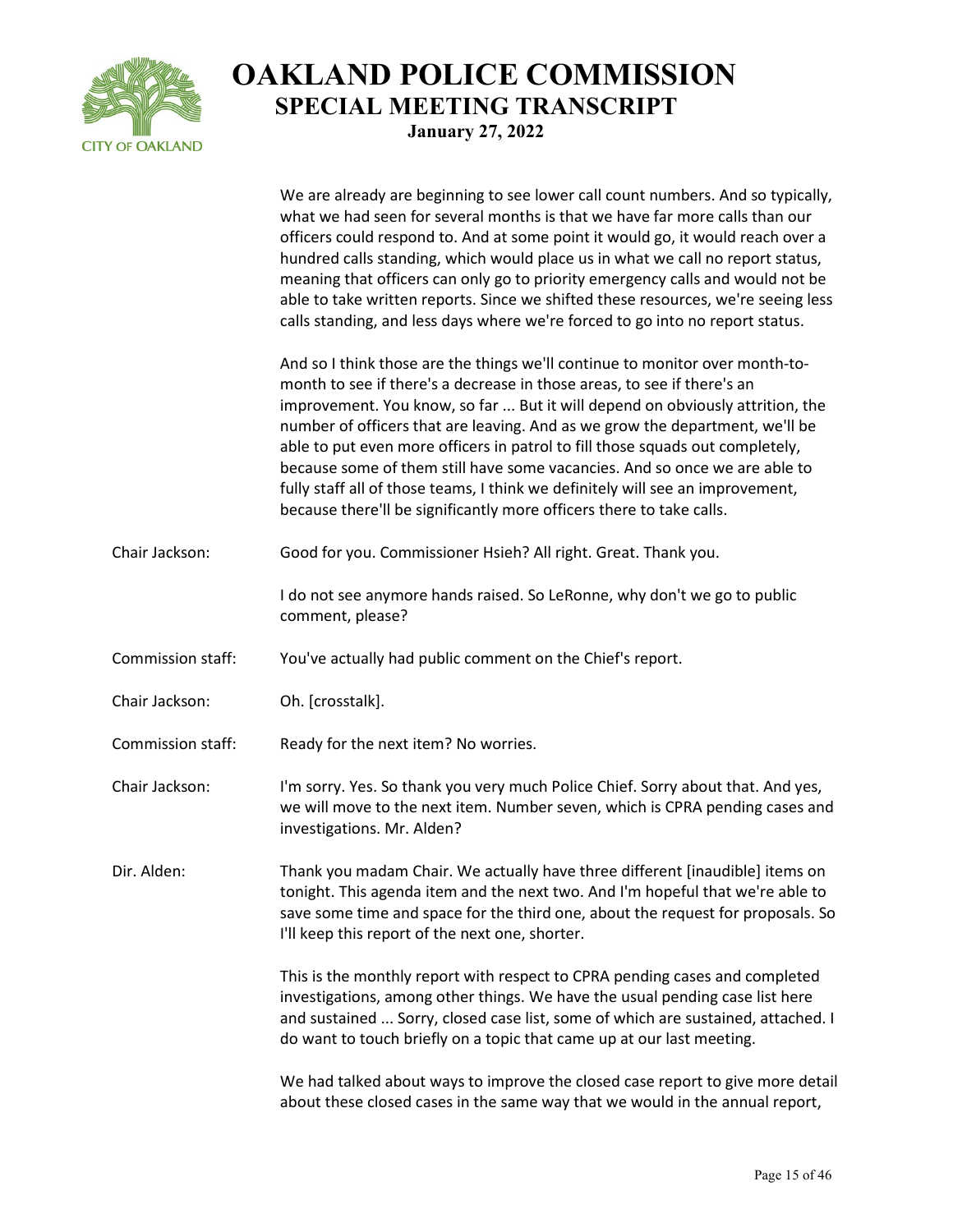

say by giving statistical information about the sorts of people who are affected, rates of closure on different kinds of cases, and the like. We are working on that. That's going to take some time with IT. They've been helping us automate this report. This current one is actually done by hand. And so we are looking to have that automated, which will make it easier to get that kind of data in there. But we weren't able to do that for this report. We'll continue to work on that, because we agree that that's a good idea.

I do want to flag though that one concern we did have there is if, amongst the material we'll be providing to you, would be sustained rates in a given month. And I think it's important to understand that we simply cannot evaluate the work of any oversight agency, or any internal affairs division, based solely on sustained rates. And I don't want us to inadvertently give that impression to the public, or to anybody else like an arbitrator who might be looking at our work in the future and assessing whether we're biased or not.

We don't assess courts based on how often the cases in front of them come to reach a conviction, say. And it's for that same reason, with processes like this one, it's important that we don't evaluate the system based on what result is reached, but on how promptly it's reached and the quality of the work that's done in regards to reaching that decision.

We had some conversation in our meeting in December, December nine, about how we would be able to show the public that the quality of the work is high. And we'll be talking about that a little bit in our next item, item eight, about making sure the commission has access to materials. But then in addition to that, I want to flag that we continue to be rolling out more and more cases. One can actually see our investigative work, because of SB 1421. And those are available at NextRequest, which is the city's website for public records act requests.

And as we talked about previously, there's a strong example in there of our work. It's at NextRequest, number 19-1146. It's described in our December agenda packet in a little more detail. And that's a case that I think is exemplary of the kind of work that we continue to do at CPRA, where we sustained some allegations, IAD did not. And they were particularly troubling use of force by a dog against several different men. So we would continue to hold that up as an example of the quality work that we do. And we hope that continues to be the metric by which our work is judged.

So that said, we are going to continue to work on getting you more detail in the closed case report. And so I'm hopeful as we're able to perfect those systems, that we can bring that to you in the future. I'm going to stop there because I want to give you more information on the next two items about those in a little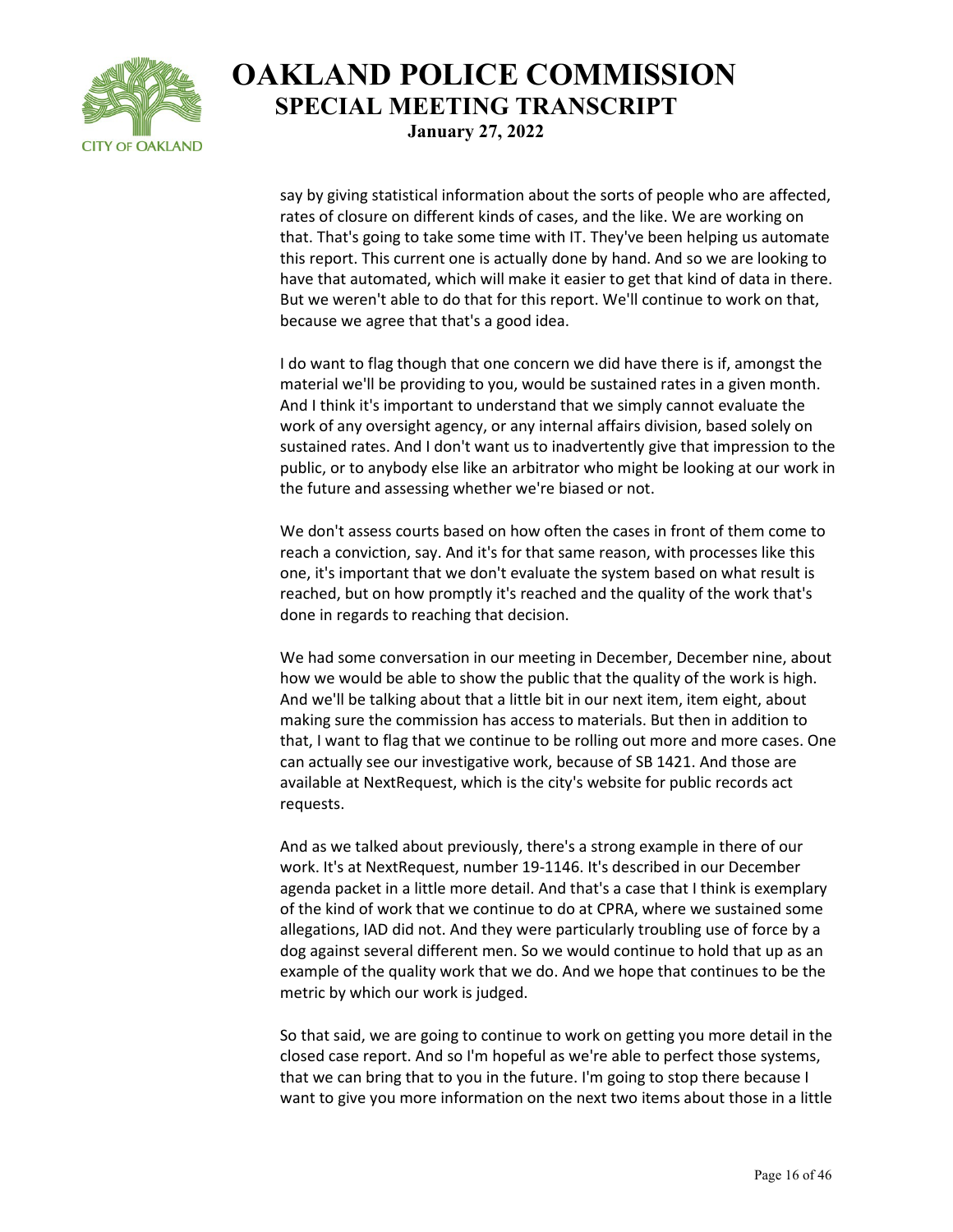

more detail, and see if commissioners, you have any questions just about the closure reports, and the pending cases.

Chair Jackson: Thank you very much, Mister Alden. Commissioner Harbin-Forte?

Comm. Harbin-Forte: Thank you, madam Chair. Director Alden, the completed investigations reports. We have had questions about why there are so many exonerated and not sustained use of force claims. And I've been on the commission for about 18 months now, since July of last year. And I have to ... I'm growing more and more concerned about the number of use of force allegations that are being made, and the number that are being exonerated and not sustained. And I'm not quite sure what is going on, granted you can't ... I mean, there's not always a fire when there's smoke, but it does seem to me that there may be a fire somewhere. And I'm wondering if we really are doing ... How we're getting to the exonerated. I know Miss Olugbala and others have raised their concerns about the number of exonerated and not sustained allegations.

> And I'm wondering, and I was thinking about this as I was getting ready for the meeting and I was reading the agenda items yesterday. What could we do to have some kind, even audit, or any kind of report where we could even try to find out, or figure out, what these allegations are? I guess again, I just, I'm really trying to figure out what it is we can do. This is very troubling that month after month after month, there seems to be all of these bogus claims of use of force, if we just look at the report.

> So I'm wondering, I'd like more information on really how we get, or what we could do to sort of have some oversight on how we're doing it. How many ... I even think about, what could we do in terms of are these repeat offenders, so to speak, in that these are the same officers who are getting these complaints? Is there any way of tracking these complaints of use of force by officer? Is there anything internal where there could be a report given that said, officer A has a hundred use of force allegations. Officer B has 10. Officer C has three. Officer D ... I don't know. I'm kind of rambling, because I'm trying to figure out what we could do. But it is troubling. And do we have any way of cross-checking the officer's names against, the officers rather, against the allegations? What-

Dir. Alden: Well, [inaudible] that's a lot of questions, but I'll try to answer them sequentially. A couple things. One is, I want to stress again how important it is that we never, never equate sustained rates with success. Those two just have nothing to do with each other. And it's really essential that we maintain messaging about that consistently with the public, because we will absolutely be reversed in arbitrations if we are perceived as trying to get to sustained solely for the sake of increasing sustained rate. Just as say, you know, a court would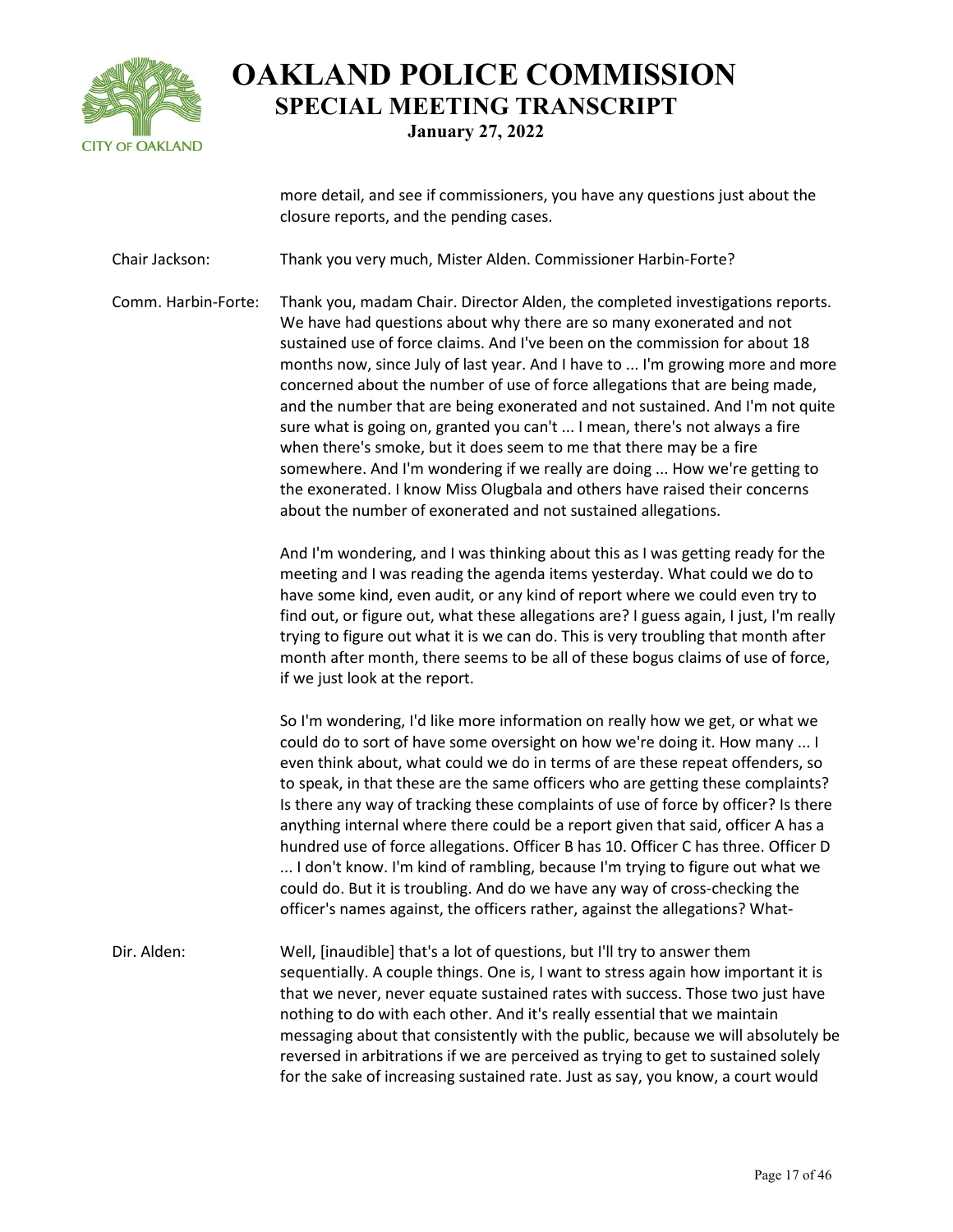

never be judged by how often the cases in front of it result in a conviction. We just can't do that.

There are many other things that we can do to show that the work is of quality. You've asked, well, should we be concerned that a number of cases end up being exonerated or not sustained? Not by itself, no. If we never had sustained cases, and we never had exonerated cases, either one of those two outcomes would be aberrational. But the rates at which we see sustains here are not that different from other places that have strong civilian oversight like San Francisco or Los Angeles, or other cities of that sort that have managed to have effective oversight systems. So I don't think there's anything about the rates at which we're seeing these that suggests anything outside of the ordinary, for strong oversight systems that are successful in holding officers accountable.

In terms of being able to double check the work, it's important to note that SB 1421 does not allow us to make the exonerated cases public. It's just not the way that law is written. And some of the changes that came in this year do not allow us to do that either. I don't agree with that law. I continue to advocate that it should be loosened up. I do think that when people had opportunity to see some of these, Say exonerated cases, that would increase their confidence in the system. But we can't do that right now.

The next item we have on, item seven, is a ... Sorry, item eight, is an opportunity to create a process for you as commissioners to see any of these cases if you wanted to. You couldn't share them with the public, but you could see them yourself. So when we get to the next item, assuming that the commission approves that, that'll create a process by which you commissioner, or any of the other commissioners could say, "Hey, I'd like to see case number 27. It was an exonerated use of force case. I want to understand better why that reached an exonerated finding." And you could do that.

In addition to that, you now have an inspector general. We spent a lot of time and effort last year hiring an inspector general, in part because the inspector general can audit CPRA's work, has access to the files, unlike the public, and can look through those to let you know, if you think the work is of quality or not.

Now, I don't mean to over-commit our new inspector general, Ms. Phillips, because I know she has a lot of tasks to do. And I also recognize it's up to the commission to set priorities for her. That's not up to me. But that's certainly something you can be in discussion with her about, about how to do that work and how you might like to see it prioritized and what questions you might have about CPRA work. She's already able to sit in on the meetings we have of the Chief of Police about sustained cases to see how we work on those, and she's been to several already. So she's available to you, as commissioners, to give you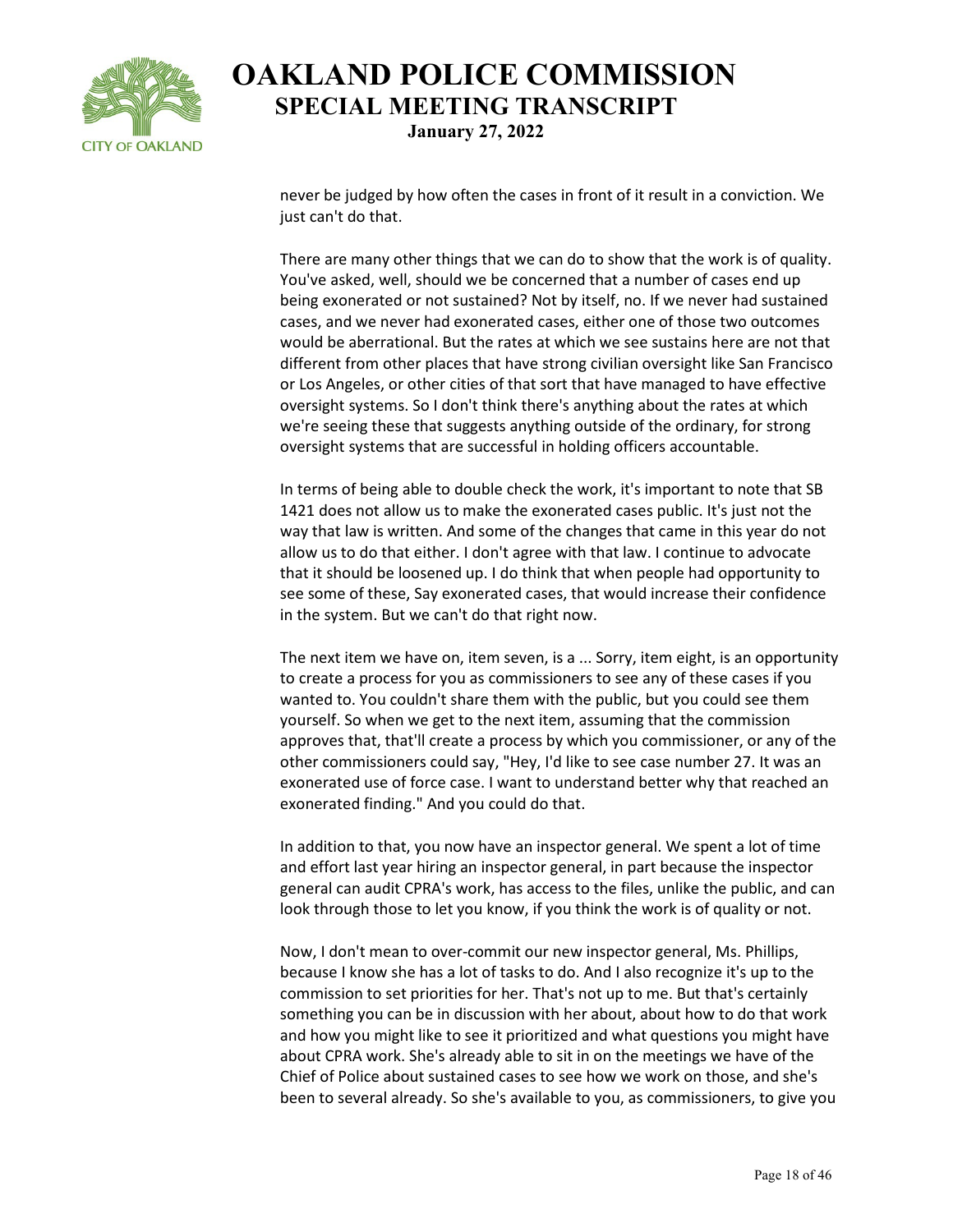

some feedback. And over time, perhaps she'll be able to figure out some ways to speak to the public about her impressions in that regard, both as to IAD's effectiveness and also CPRA's effectiveness.

So those are a few mechanisms that we have. And that's one reason why I'm glad we have item eight on tonight, the next item. So we can get that process moving forward, so at least you as commissioners have more access to these cases.

- Comm. Harbin-Forte: So if I understand you, in terms of the exonerated and unfounded report, it is not unusual in other of police agencies for there to be a 99% exonerated, unfounded [inaudible]?
- Dir. Alden: Oh, I want to be clear. We don't have a 99% exonerated rate. That's not the case. In any given month, you might see that. But any given month is a really small sample size. You know, for example, in the protest cases-
- Comm. Harbin-Forte: Exonerated and unfounded, those two combined.
- Dir. Alden: We do not have a 99% rate. That's just not accurate, respectfully. You might see that in this month's report, but that is only one month out of an entire year. And in that regard, that's not unusual at all. So as an annual, we tend to take those numbers on an annual basis. And in that regard, we're definitely not at that point. You know, for example, we had 35 sustained findings for excessive force, just out of the protest cases alone from 2020. So we're routinely sustaining use of force cases. But if you're thinking that the rate of exonerated findings is higher than you might have expected, that's an indication that officers are actually complying with the use of force policy. Which is a good thing.
- Comm. Harbin-Forte: Yeah. And I certainly want to believe that. And I think that the protest cases are sort of in a class by themselves.

But in terms of what we look at from year-to-year, does your annual report give us a breakdown of how many investigations and then the percentage that were use of force only? If we look just at use of force, how many were there were between ... In the exonerated and unfounded category, what percentage of those fall into the exonerated and unfounded? As I look at this report, for example, I think it seems to have been pretty typical, the use of forces here, a hundred percent. Isn't it? And again-

Dir. Alden: Well, I'm looking at our 2020 annual report, which is on our website right now. And in that one, we had a 2.4% sustained rate on use of force allegations in 2020. Which when we compare to say San Francisco, theirs was 5.7%, and San Jose was roughly 5%. Actually, pardon me, San Jose's was 0%. And both of those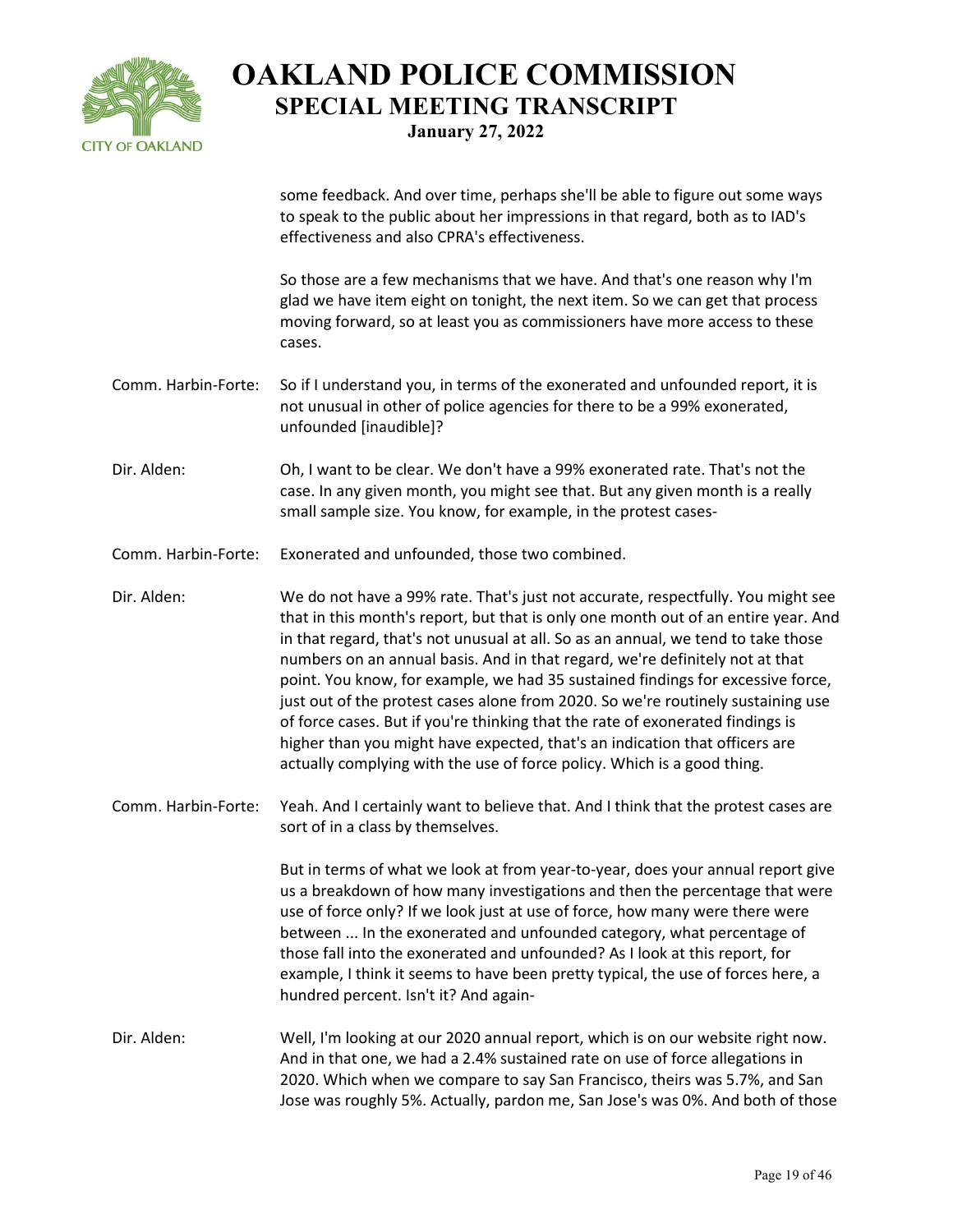

two systems have strong civilian oversight. So, you know, in that regard, it's usually a very small percentage, but it's not zero in our system. It is in San Jose. It's not in San Francisco. So I think those are solid comparison points against which to compare.

It's also important to understand commissioner that when we look at use of force allegations, when we have a complaint come in and there's any use of force at all, we'll look at every single use of force in that case and consider every moment the officer used force as a separate allegation. And so we might see an officer do three things and conclude one of them was excessive force and the other two are not. Now that would sound like a one third sustained rate, but it really means the officer was sustained in that case, which you could also see as a 100% sustained rate. That officer did wrong in that case.

So it's important to understand that when we at use of force cases, we're looking at the use of force moment by moment by moment by moment. And so any given case could have four or five, six uses of force by an officer, each of which we're assessing separately.

- Comm. Harbin-Forte: Okay. Okay. Other people may have ... I don't want to prolong. Thank you, madam Chair. I'm still trouble. I still have questions. I have something to say, but I'm good.
- Chair Jackson: Well, we have work to do to figure that out.
- Comm. Harbin-Forte: Yes. All right. Thank you. I'm good. Thank you.
- Chair Jackson: Commissioner Peterson, followed by Commissioner Hsieh.

Comm. Peterson: Thank you, Chair Jackson.

I too am unsettled, and at this point dissatisfied, with a response that says that there is virtually nothing we can do to push the envelope more on transparency about how decisions are made and why they are made that way. And for you to say, "Well, it's in our annual report." I would like to see you come to the commission with a more granular report about use of force, or racial profiling. And the public is asking for this and for us to be an integrity, I feel with our role as oversight, I think we need to come with that to the extent that we can. And I'm thinking that we are falling short there.

And so I know that there are parameters around what can and cannot be released. And I respect that, that's by law. But I think we could do something better in terms of not releasing names or any identifying information, but what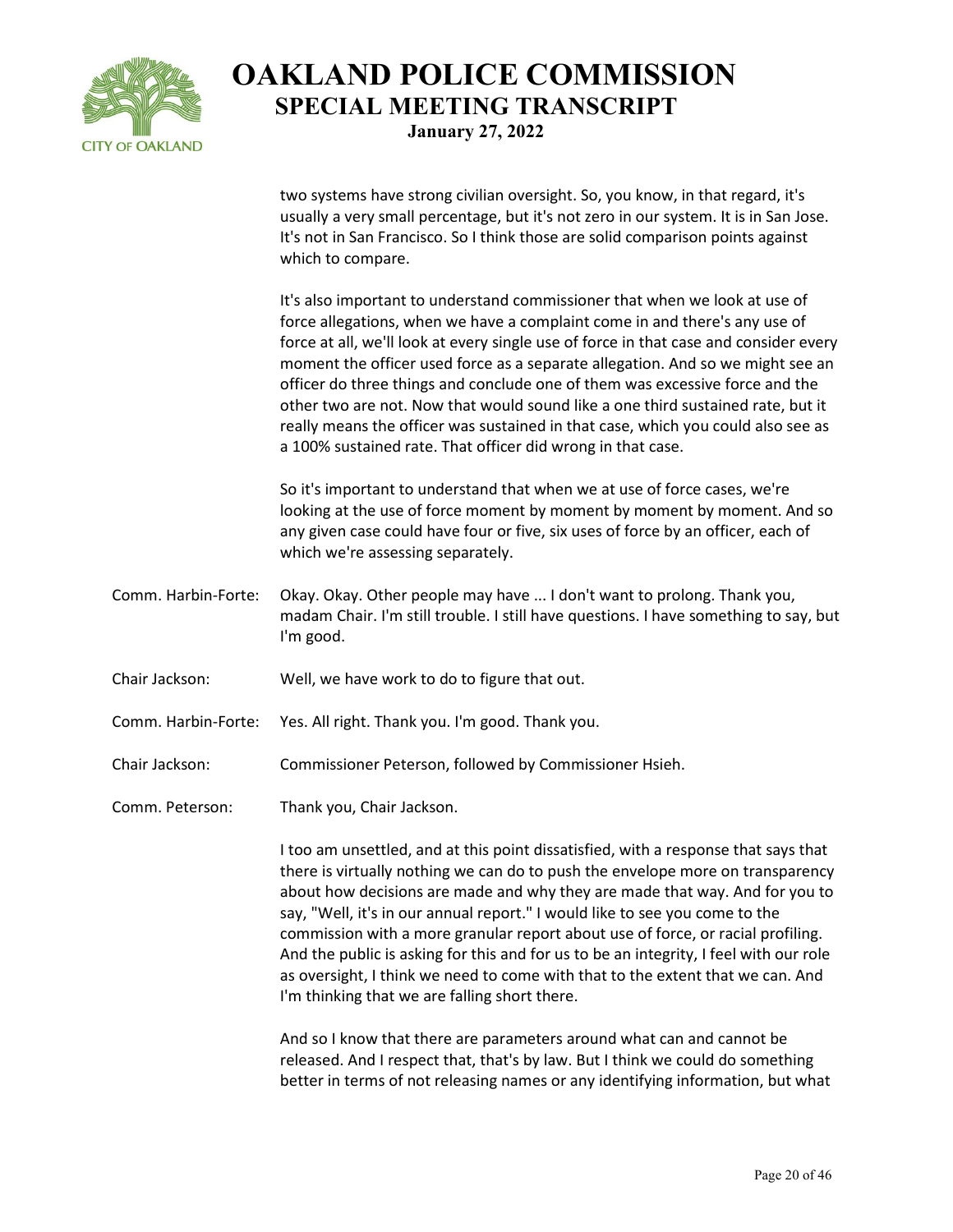

**January 27, 2022**

the allegation was, what the complaint was about, and whether it was or wasn't sustained, and why. So, that's my thought on it. Thank you.

- Chair Jackson: Commissioner Peterson, we're going to be sitting with Mister Alden to try and figure out how we get at that.
- Comm. Peterson: Thank you, Chair.
- Chair Jackson: Absolutely. Commissioner Hsieh?

Comm. Hsieh: Thank you, Chair. And thank you for your report, Director Alden. Couple of questions. Number one; are we getting to the point of cases and complaints where they fall under the new use of force policy?

- Dir. Alden: We are just now.
- Comm. Hsieh: [crosstalk].
- Dir. Alden: We only started getting complaints of that sort in the last say week or so.
- Comm. Hsieh: Okay. And so that would mean that for any complaints under the new use of force policy, they would be fully investigated in some sort of finding by within six months to a year?
- Dir. Alden: That's right.
- Comm. Hsieh: Okay.

And then the next part that I might ask is, there are generally, at the end of these reports, some policy recommendations or some recommendations to OPD. Are those transmitted directly to OPD, or just in the report that we have for commission?

- Dir. Alden: Those are sent directly to OPD inside the context of each case in which we reach those policy recommendations. So we give to the Chief of Police, both a report, but also detailed information about policy recommendations. The case I was mentioning earlier, that's on NextRequest at 19-1146, has examples of that. So the public can see how we provide those policy recommendations, usually at the end of the report.
- Comm. Hsieh: So generally how I sometimes, because I don't have access, and we'll be talking about access at some point, is to get some idea about the flavor of, and the underlying circumstances are, to kind of sometimes look at these policy recommendations, to give some sort of suggestion as to what is going on. I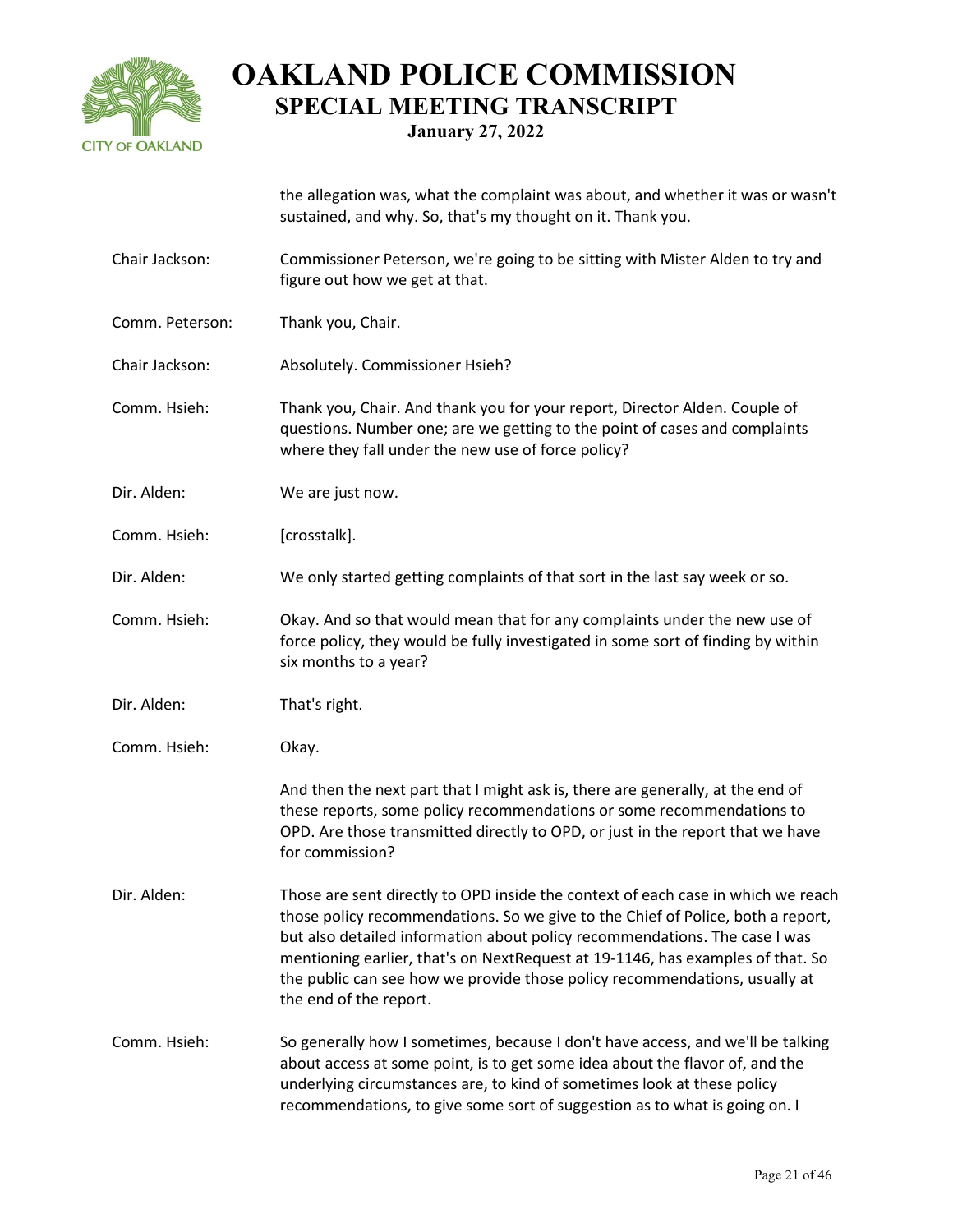

|                   | know that that's not your intent and try to release information that you can't,<br>but in that's one of perhaps CPRA's clues as to what sorts of things need to be<br>looked at or addressed. I see some policy rec  Actually a recommendation to<br>change policy language in one of these recommendations. Is that right?                                                                                                                                |
|-------------------|------------------------------------------------------------------------------------------------------------------------------------------------------------------------------------------------------------------------------------------------------------------------------------------------------------------------------------------------------------------------------------------------------------------------------------------------------------|
| Dir. Alden:       | Yes, that's right. The policy recommendations are going to necessarily to some<br>extent, give you a little bit of idea about what the cases are about. That's one<br>reason in the closed cases report, we put that at the tail end of the report so<br>that we are less likely to have a violation of some of the privacy rights there. You<br>can't necessarily link it to a particular case that way. And we think that that's<br>probably defensible. |
| Comm. Hsieh:      | Got it. Okay. Appreciate it. Thank you.                                                                                                                                                                                                                                                                                                                                                                                                                    |
| Dir. Alden:       | Of course.                                                                                                                                                                                                                                                                                                                                                                                                                                                 |
| Chair Jackson:    | Okay. Unless Commissioner Peterson, your hand is newly up, then I don't see<br>any more questions from the commissioners. Is that correct, commissioner<br>Peterson?                                                                                                                                                                                                                                                                                       |
| Comm. Peterson:   | I think I lowered it, didn't I?                                                                                                                                                                                                                                                                                                                                                                                                                            |
| Chair Jackson:    | Okay.                                                                                                                                                                                                                                                                                                                                                                                                                                                      |
| Comm. Peterson:   | I'm sorry.                                                                                                                                                                                                                                                                                                                                                                                                                                                 |
| Chair Jackson:    | No, no, no. It's okay. It was up for that. It's down now. Thank you. I appreciate it.                                                                                                                                                                                                                                                                                                                                                                      |
|                   | So I think at this point we can go to public comment on this item.                                                                                                                                                                                                                                                                                                                                                                                         |
| Commission staff: | You got it. Thank you, Chair. Members of the public wishing to make public<br>comment on this item, the CPRA a director's report out, please raise your hand<br>Excuse me. And I'll call on them in the order they've appeared. I also keep<br>loosing timer. So bear with me just one second.                                                                                                                                                             |
|                   | Okay. Thank you for your patience. First up phone number ending in 5802. I<br>believe that's Mister [inaudible]. I've unmuted you.                                                                                                                                                                                                                                                                                                                         |
| Saleem Bey:       | Yes. Good evening. Saleem Bey. Where to start? Commissioner Janelle Harris<br>raised these exact same issues in 2018, about the CPRA's mass closures. And<br>here it is, 2022, and we're still asking questions, right? Mister Alden asked us to<br>ignore our lying eyes about a 99% closure rate that you see. Right? He also<br>reported months ago that there's a 100% closure rate by the CPRA of                                                     |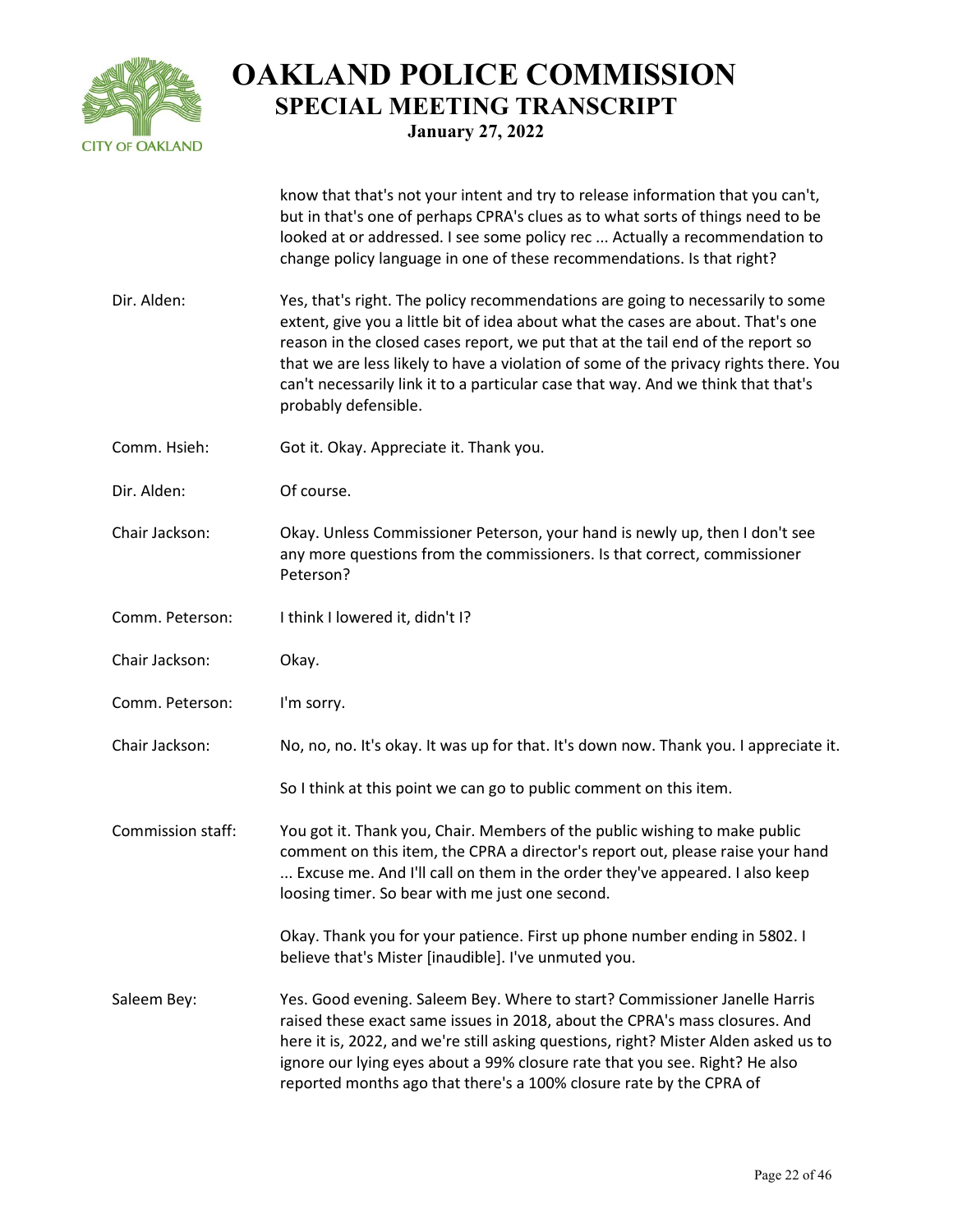

discrimination complaints by the CPRA. Right? With 60% complaints coming from Black people. Right?

The other issue is, is that Mister Alden is bragging about being half the percentile of closure of sustained rates of San Francisco, where San Francisco is 5% and Oakland's only 2.5%. Right? There's a double standard that's going on in Oakland where ... Oh, here's the other thing, historically, I said in 2018 that the CPRA is the investigative arm of the OPC.

Its credibility is tied to the OPC's credibility. The same investigators of the CPRB, that failed to investigate cases and failed in the NSA, were then incorporated and renamed CPRA. Right? So we have the exact same investigators that Mister Alden is supervising who failed to investigate in the Ross investigation, are now coming back into saying, "Don't look at our 99% closure rate as a failure. Look at it as success." But yet Mister Alden hasn't come back with anything that shows that why he and his investigators should be collecting a check to close 100%.

Commission staff: Thank you so much, Mister Bey. I am sorry to have to cut you off, but unfortunately your two minutes are up.

Next up, Miss Olugbala. I've unmuted you. When you are ready.

Assata Olugbala: Oh. Thank you Miss Harbin-Forte, for pursuing the deeper level, what is happening with these use of force complaints in the large, consistent over years of not being sustained, exonerated, or unfounded being the results. I can't believe someone would tell me, don't worry about the results. That the success is the quality of the work. So the results would have us have the capacity to hold officers accountable if they're guilty for an excessive force, racial profiling, and other issues, but mostly excessive force being at a high, high rate. So if they have committed excessive force and it's not sustained and you haven't found it, but it actually happened.

> What does it mean about your quality of work? Are you guys going to accept this? The quality of work, compared to holding those officers who have been engaging in excessive force? And as I said before, the NSA for 19 years has never been taken off the table. Excessive force is a issue in the city of Oakland Police Department. And Mister Alden wants us to say, "Don't worry about the results. Just look at the quality of our work." I mean, how insulting can you be? How insulting can you be?

In other departments, that means nothing. What other cities are doing. If they're getting it wrong, they're getting it wrong. Just like we getting it wrong. Please.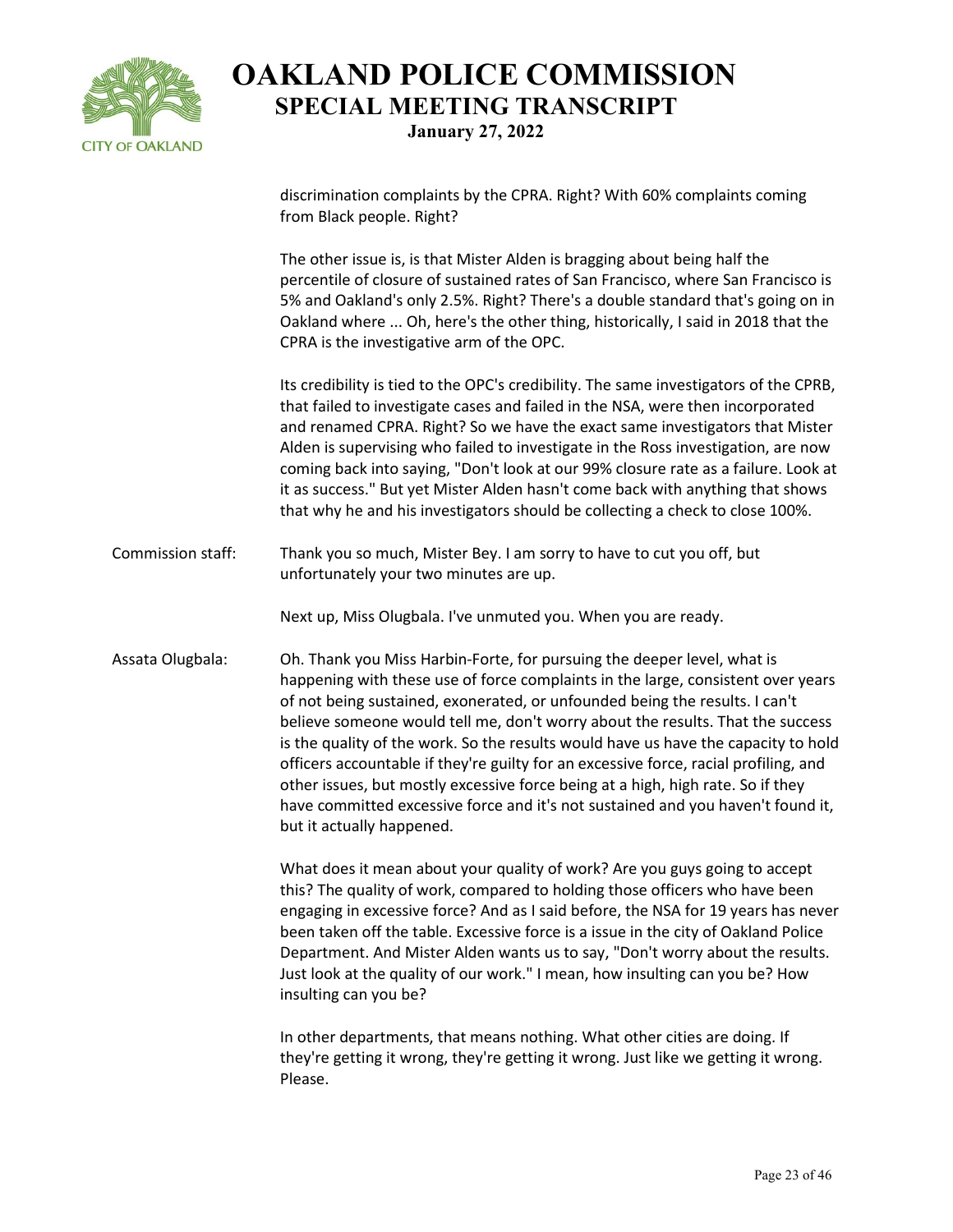

| Commission staff:  | Thank you for your comment Miss Olugbala. Chair Jackson, no more hands<br>raised. Back to you.                                                                                                                                                                                                                                                                                                                                                                                                                                                                                                                     |
|--------------------|--------------------------------------------------------------------------------------------------------------------------------------------------------------------------------------------------------------------------------------------------------------------------------------------------------------------------------------------------------------------------------------------------------------------------------------------------------------------------------------------------------------------------------------------------------------------------------------------------------------------|
| Chair Jackson:     | Okay. Thank you very much. Yeah, this  We're going to have to work on this,<br>get creative, policy change, whatever it is, because clearly it's a challenge for us<br>all to make sense of.                                                                                                                                                                                                                                                                                                                                                                                                                       |
|                    | So with that, we will move forward to item eight. I know that this started out as<br>a request from Vice Chair Milele, so I'd like to [inaudible] to her to give us some<br>additional context as we consider this formal request.                                                                                                                                                                                                                                                                                                                                                                                 |
| Vice Chair Milele: | Yes. Thank you Chair. I just wanted to review some footage from an incident I<br>heard about and to see if I agreed with the officer, or with the investigation.<br>And it became clear that it wasn't so easy as to just request, and that we<br>needed to officially do a formal request to get the access to look at the<br>materials. And I thought this would be great to help us have a better view into if<br>we agree or if we think the quality of the investigation is high or not. Yeah.<br>That's why I made this request.                                                                             |
| Chair Jackson:     | Okay, great. Thank you very much.                                                                                                                                                                                                                                                                                                                                                                                                                                                                                                                                                                                  |
|                    | Mister Alden, did you want to add any narrative to this?                                                                                                                                                                                                                                                                                                                                                                                                                                                                                                                                                           |
| Dir. Alden:        | Sure. We were talking earlier about, how can we get creative about assuring<br>that CPRA's work is of quality, in all kinds of cases across the board and, you<br>know, excessive force would be one example, but there are many others. So<br>working with your counsel, Mister Kennedy, who I think might want to speak to<br>this very briefly, we double checked the charter language and came up with a<br>request that you, the commission, can make to the city that then would allow<br>you to have access to some of the CPRA and IAD investigations, so you can see<br>what you think about the quality. |
|                    | And this does not permit anyone to share these with the public, but it would<br>allow you in your role as commissioners to take a look at some of these cases<br>and see what you think. And certainly if you see something there that you think<br>looks amiss or awry, you can let us know and we can incorporate some<br>improvements accordingly.                                                                                                                                                                                                                                                              |
|                    | So we would simply ask that you approve the attached letter and then we can<br>start doing that. Maybe Mister Connor  Sorry. Mister Kennedy, you would like<br>to say a word or two about that?                                                                                                                                                                                                                                                                                                                                                                                                                    |
| Connor Kennedy:    | I'd love to. Chair, is that all right?                                                                                                                                                                                                                                                                                                                                                                                                                                                                                                                                                                             |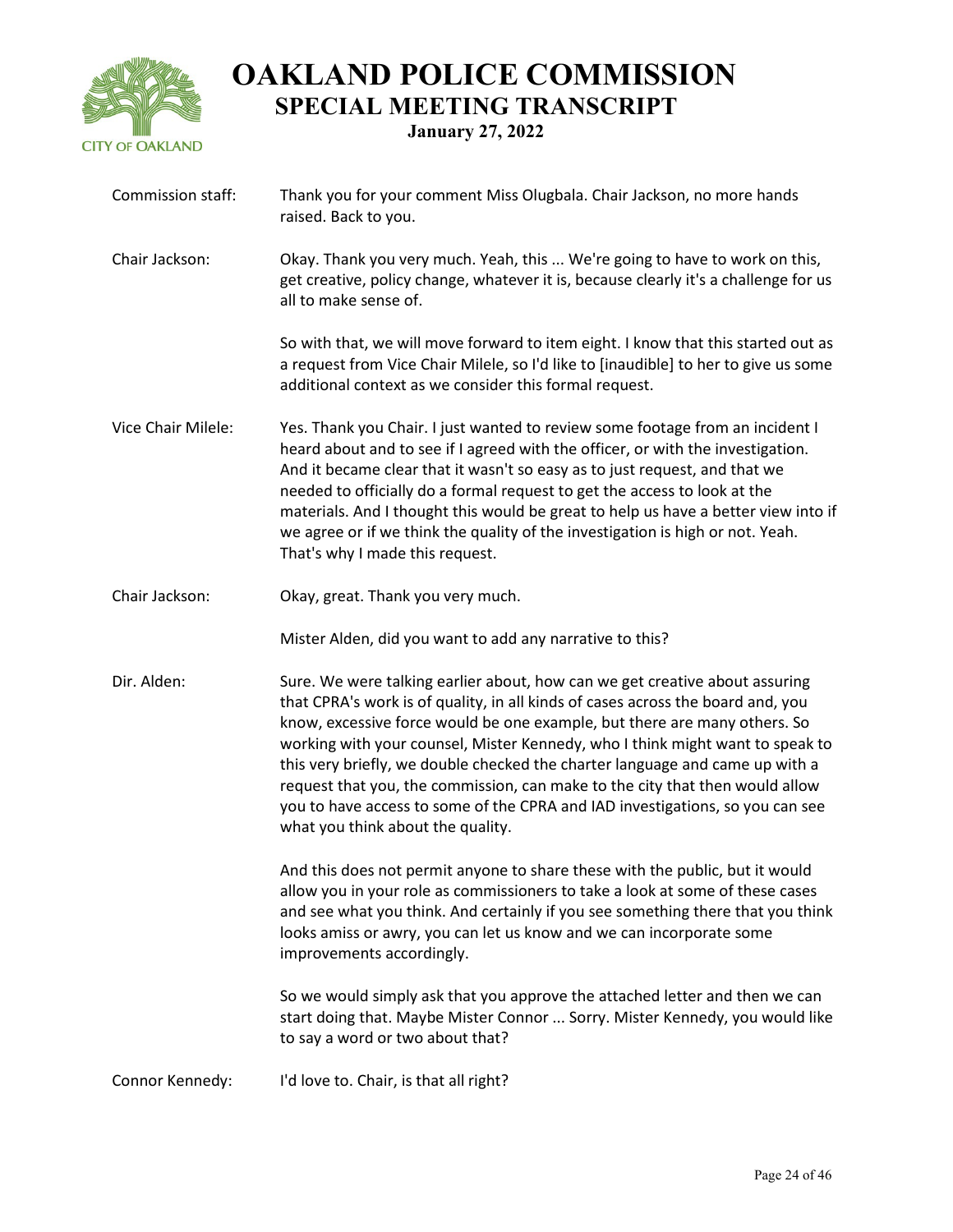

| Chair Jackson:            | Yes, please.                                                                                                                                                                                                                                                                                                                                                                                                                                                                                                                                                                                                                                                                                                                                                                                                                                                                                                                                                                                                                                                                                                                                                                                                                                                |
|---------------------------|-------------------------------------------------------------------------------------------------------------------------------------------------------------------------------------------------------------------------------------------------------------------------------------------------------------------------------------------------------------------------------------------------------------------------------------------------------------------------------------------------------------------------------------------------------------------------------------------------------------------------------------------------------------------------------------------------------------------------------------------------------------------------------------------------------------------------------------------------------------------------------------------------------------------------------------------------------------------------------------------------------------------------------------------------------------------------------------------------------------------------------------------------------------------------------------------------------------------------------------------------------------|
| Connor Kennedy:           | Thank you so much. Yeah. I think after listening to Vice Chair Milele's idea about<br>the secure request, this really is what I will call an omnibus request. It's kind of a<br>global request that really empowers the commission to get into the weeds<br>about all the work that the CPRA does. We've extended this request across<br>2022. It sets forth the process where the director can be proactive about<br>identifying the sorts of investigate materials that fall under all sorts of powers<br>and duties that are in the Oakland City Charter for the commission to exercise<br>oversight. And it extends to the department, it extends to the CPRA, and it really<br>does  On the front end, it allows individual commissioners to make individual<br>requests for individual investigations that they catch wind of that they learn<br>about in their oversight role. It also empowers the director of the CPRA,<br>knowing what he knows, just based upon his perch at the top of the CPRA, to<br>start asking, do you want this? What about this? What about this? That allows<br>the kind of exemplar investigations that the director identified in an earlier<br>agendized item to service the basis for greater transparency in 2022. |
|                           | We do have to do this under the charter, because that was just part of the way<br>that as the commission, we need to specifically identify, what are our powers<br>and duties? Again, this is an omnibus request. That's the designed to facilitate<br>across the board of access for all the investigation materials that are listed there<br>on page one.                                                                                                                                                                                                                                                                                                                                                                                                                                                                                                                                                                                                                                                                                                                                                                                                                                                                                                 |
|                           | I'll pause there. See if there's questions, but otherwise join the CPRA director,<br>and a recommendation to adopt the letter. We'll get a signature from the chair<br>tomorrow and send it off both to the director and to the department to<br>facilitate greater access throughout 2022. Thank you.                                                                                                                                                                                                                                                                                                                                                                                                                                                                                                                                                                                                                                                                                                                                                                                                                                                                                                                                                      |
| Chair Jackson:            | Thank you. So vice chair, this is your brilliant and creative idea. Did you want to<br>make a motion?                                                                                                                                                                                                                                                                                                                                                                                                                                                                                                                                                                                                                                                                                                                                                                                                                                                                                                                                                                                                                                                                                                                                                       |
| <b>Vice Chair Milele:</b> | I moved that we adopt this letter.                                                                                                                                                                                                                                                                                                                                                                                                                                                                                                                                                                                                                                                                                                                                                                                                                                                                                                                                                                                                                                                                                                                                                                                                                          |
| Connor Kennedy:           | Perfect.                                                                                                                                                                                                                                                                                                                                                                                                                                                                                                                                                                                                                                                                                                                                                                                                                                                                                                                                                                                                                                                                                                                                                                                                                                                    |
| Chair Jackson:            | I'll second it. I don't see any questions from the commissioner, so we can go to<br>public comment.                                                                                                                                                                                                                                                                                                                                                                                                                                                                                                                                                                                                                                                                                                                                                                                                                                                                                                                                                                                                                                                                                                                                                         |
| Commission staff:         | Absolutely. Excuse me, members of the public wishing to make public comment<br>on this item, please raise your hand. I'll call on you in the order that they've<br>appeared.                                                                                                                                                                                                                                                                                                                                                                                                                                                                                                                                                                                                                                                                                                                                                                                                                                                                                                                                                                                                                                                                                |
|                           | First up, Mr. Bey 5802. I've unmuted you when you are ready.                                                                                                                                                                                                                                                                                                                                                                                                                                                                                                                                                                                                                                                                                                                                                                                                                                                                                                                                                                                                                                                                                                                                                                                                |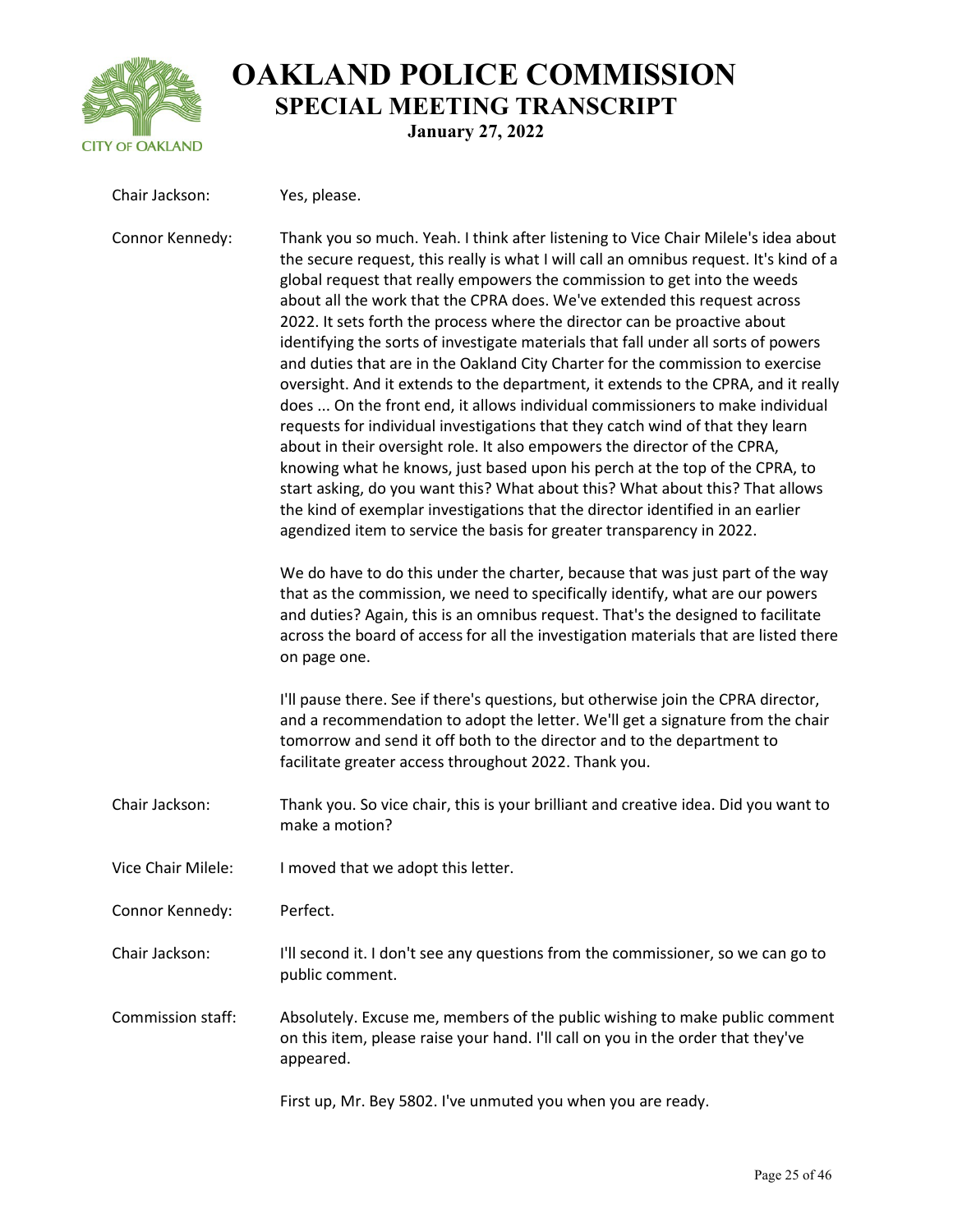

| Saleem Bey:       | Yes. Good evening, Saleem Bey. I just want to remind the members of the public<br>that the CPRA, as it exists right now is the exact same CPRB. That was in<br>existence and failing police accountability when the public voted in a super<br>majority to create this body called the Oakland Police Commission.                                                                                                                                                                                                                                                      |
|-------------------|------------------------------------------------------------------------------------------------------------------------------------------------------------------------------------------------------------------------------------------------------------------------------------------------------------------------------------------------------------------------------------------------------------------------------------------------------------------------------------------------------------------------------------------------------------------------|
|                   | So when I came before this commission in 2018, and I said that the exact same<br>investigators that you have that have been failing to investigate cases of<br>misconduct and excessive force against OPD, are the exact same investigators<br>that you have now, right? For all the 20 years of the failed NSA investigation,<br>failed accountability, failed investigations where the CPRB and the IAD of greed<br>to close cases, erroneously. These are the exact same investigators that we have<br>now, I'm talking about 2007 to 2022, the same investigators. |
|                   | So many things have changed. And yet you want these investigators to be held<br>credible and say that they're actually doing the public's benefit. This is not<br>something that we accept. Joan Sautee is under investigation in the Ross report.<br>Karen Tom is under investigation in the Ross report. Mr. Alden is under<br>investigation in the Ross report. All these people are under investigation, and<br>this report is being suppressed.                                                                                                                   |
|                   | We need to know that the people who are investigating black complaints are<br>actually in our corner. It turns out that Mr. Alden admitted that he has no senior<br>black management. He has no senior black investigators, and yet 60% of the<br>complaints are black-                                                                                                                                                                                                                                                                                                |
| Commission staff: | Thank you for your comment, Mr. Bey. I am sorry to have to cut you off,<br>unfortunately, your two minutes are up.                                                                                                                                                                                                                                                                                                                                                                                                                                                     |
|                   | Miss. Olugbala you are unmuted when you are ready.                                                                                                                                                                                                                                                                                                                                                                                                                                                                                                                     |
| Assata Olugbala:  | Thank you. This appears to be an opportunity to look into procedures, process,<br>and what is actually happening with these investigations of all of Sipra. And this<br>has to happen because the transparency and accountability and to have Mr. Old<br>constantly come forward and to just make statements of the quality of the work<br>and how proud he is, that's not sufficient.                                                                                                                                                                                 |
|                   | We have to delve into actually seeing the work. And if the work is being, it is the<br>work being done to the highest standards that we need to hold officers<br>accountable.                                                                                                                                                                                                                                                                                                                                                                                          |
|                   | This is the main focus that we should be having holding when it's necessary,<br>officers accountable, for behaviors that are not appropriate. That should be<br>number one. And this agency has that ability, but is it actually happening? I<br>stand on the premise. It is not happening. And I've been around year after year                                                                                                                                                                                                                                       |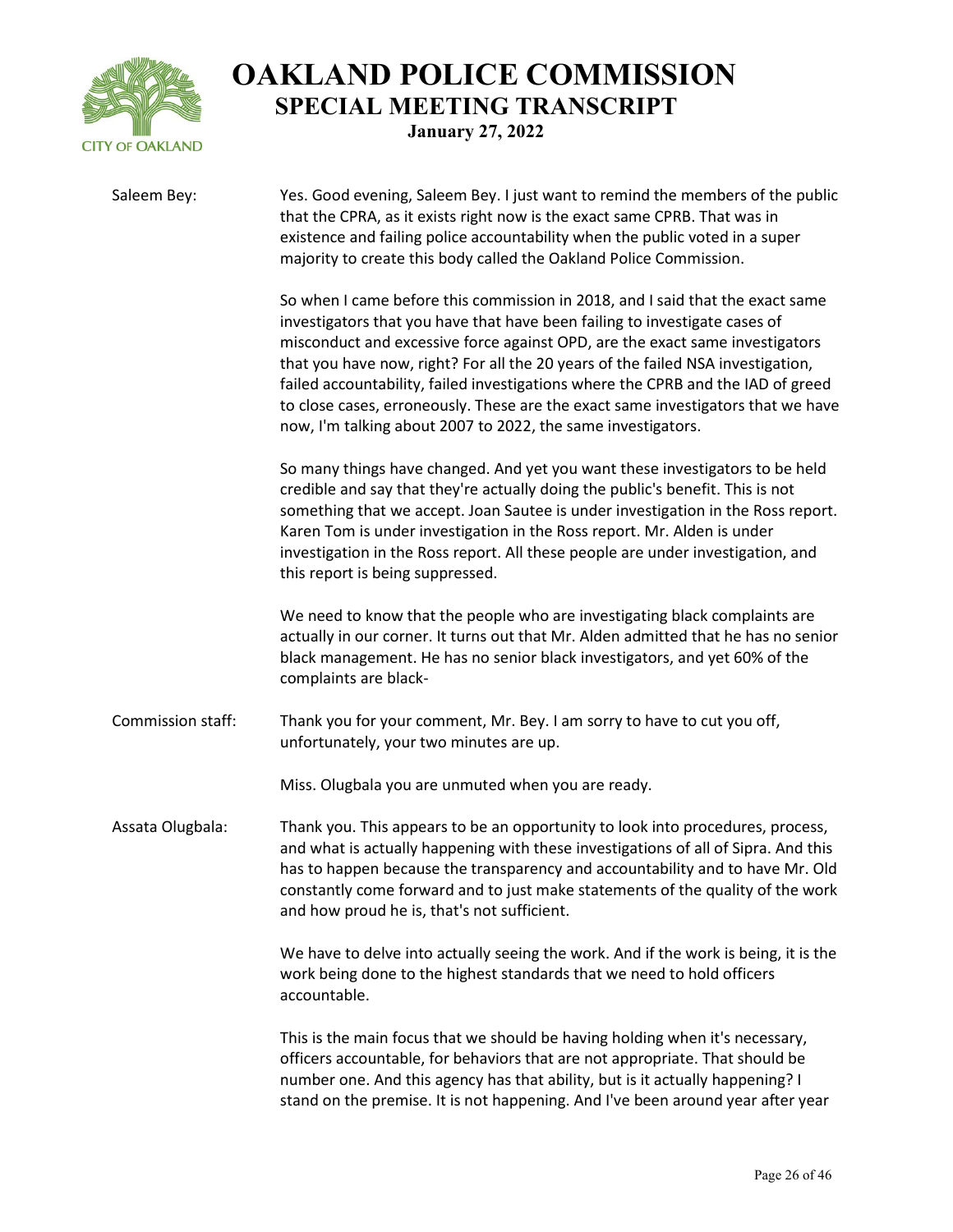

saying that about Sipra. This opportunity, I hope many of you will take advantage of your ability to go at a deeper level, to look at what's going on with the investigate that we have it. Again, I repeat it is so insulting for somebody to say, don't look at the results, look at the quality of work. What good is any work? If you don't get the results that you need, what good is any work without the results that are necessary? Thank you.

Commission staff: Thank you Miss. Olugbala.

Elise Bernstein, when you are ready.

Elise Bernstein: Good evening. This is Elise Bernstein from the coalition for police accountability. I just want to say thank you to commissioner Milele for initiating this. Increased transparency in this process of investigation is something that I've always felt was needed. So this is a really good step, so that you all on the commission, can see exactly what is going on with these reports and with these investigations. And I think this is a very good thing, so thank you.

- Commission staff: Thank you, Ms. Bernstein. Chair Jackson, that's it for public comment.
- Chair Jackson: Thank you very much. So we have heard public comment and we have a properly formed motion in a second. So let us vote. Vice chair Milele?
- Vice Chair Milele: Yes.
- Chair Jackson: Thank you. Commissioner Harbin-Forte?
- Comm. Harbin-Forte: Yes.
- Chair Jackson: Thank you. Commissioner Howell?
- Comm. Howell: Yes.
- Chair Jackson: Thank you. Commissioner Jordan?
- Comm. Jordan: Yes.
- Chair Jackson: Thank you. Commissioner Peterson?
- Comm. Peterson: Yes.
- Chair Jackson: And I too, am a yes, we are unanimous. Let us immediately. I'll sign the letter tomorrow. We will get this on the schedule for maybe the second meeting in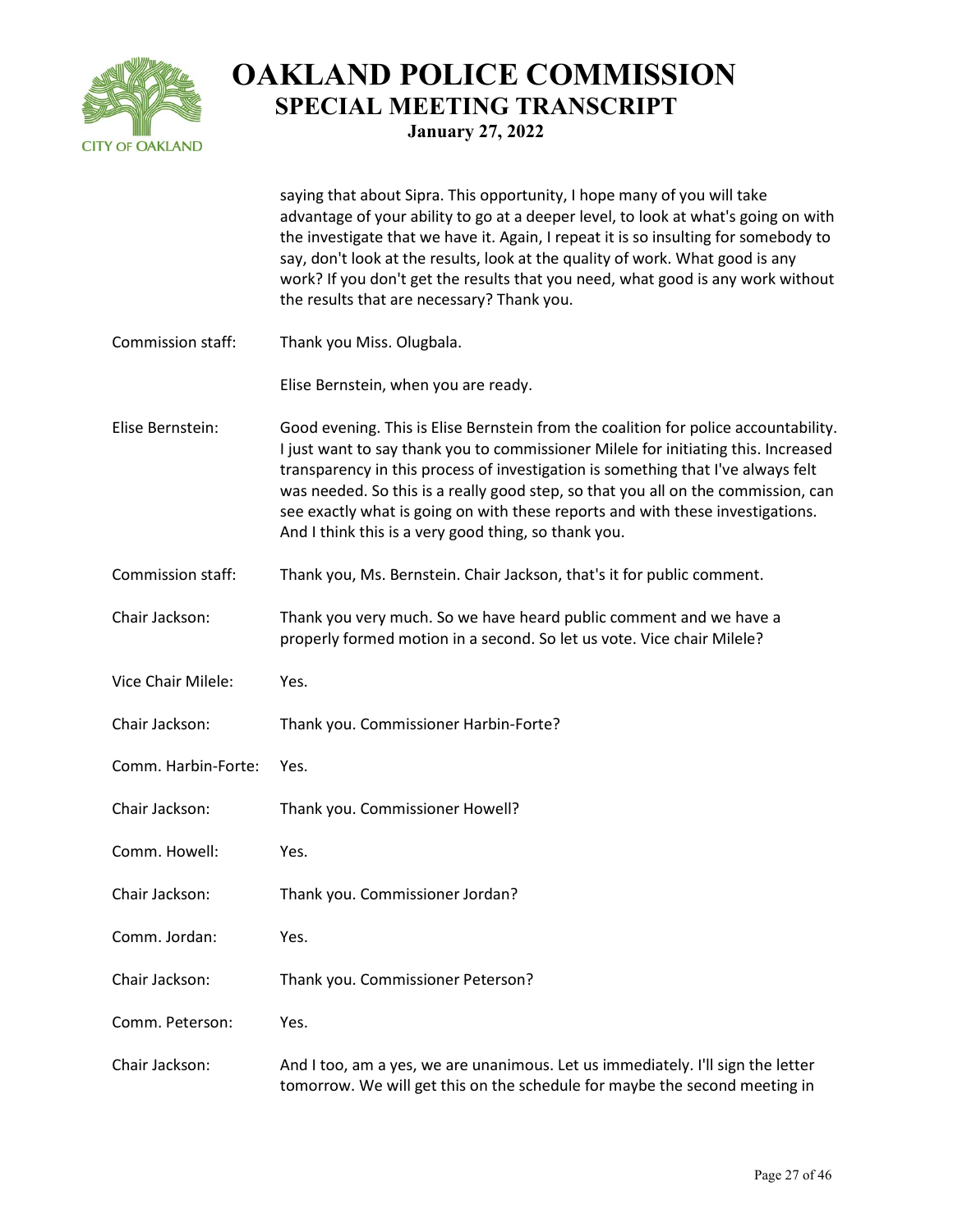

February, and then just start a consistent process of reviewing. Thank you. Thank you. Vice chair, Milele, brilliant.

And now we can advance to item nine. So Mr. Alden, can you give us the context around this particular RFP? I do have some questions, but thank you.

Dir. Alden: Yeah. This is an item that's been on before you a couple of times last fall. So you may recall that the re-imagining public safety task force that the city put together, city council put together last year, flagged as a recommendation, having CPRA do most or all of the work that IA does, instead of having IA do it. And as you understand, I'm sure from measure LL, CPRA and IA each do an investigation in parallel, separate, but in parallel on all the cases that CPRA does. So you get two investigative files, two investigative reports on each one of those. The charter requires the CPRA investigation, state law invest requires at least one investigation, but there are no resources that the sources that require two investigations.

> Right now, the NSA requires IA to do those investigations. So that's part of why we still have two tracks. So this is a proposal that city council flagged as one of its top priorities and provided funding for this concept specifically, they gave to you the police commission, a hundred thousand dollars to spend next fiscal year, meaning starting July one. On a consultant that would help work on this issue and figure out with us what that work would look like and what the transition plan might look like and what exactly the tasks would be that one might move from IA to CPRA.

> And in that regard too, though, the city council also said that they directed the city administrator's part of the city council's budget directives to study this issue. So to put it another way, as I understand the city council's direction, it's really for the city administrator to work together with a consultant that's under your budget.

So therefore you would have the ability to pick them to work on this project. It is in that sense, set up as a joint project. I didn't hear the term joint project from the city council, but when I look at the details of how they chose to set this up, I think that's the inevitable conclusion here. You have the ability to reorganize CPRA, the city administrator has the ability to reorganize IAD. So for this proposal to work really, you have to find a way to reach common ground and come together.

It's been my experience so far, that as much as we at CPRA, might come up with detailed plans about how to do this, one still necessarily has to bring all the other City of Oakland stakeholders to the table to flesh out those ideas and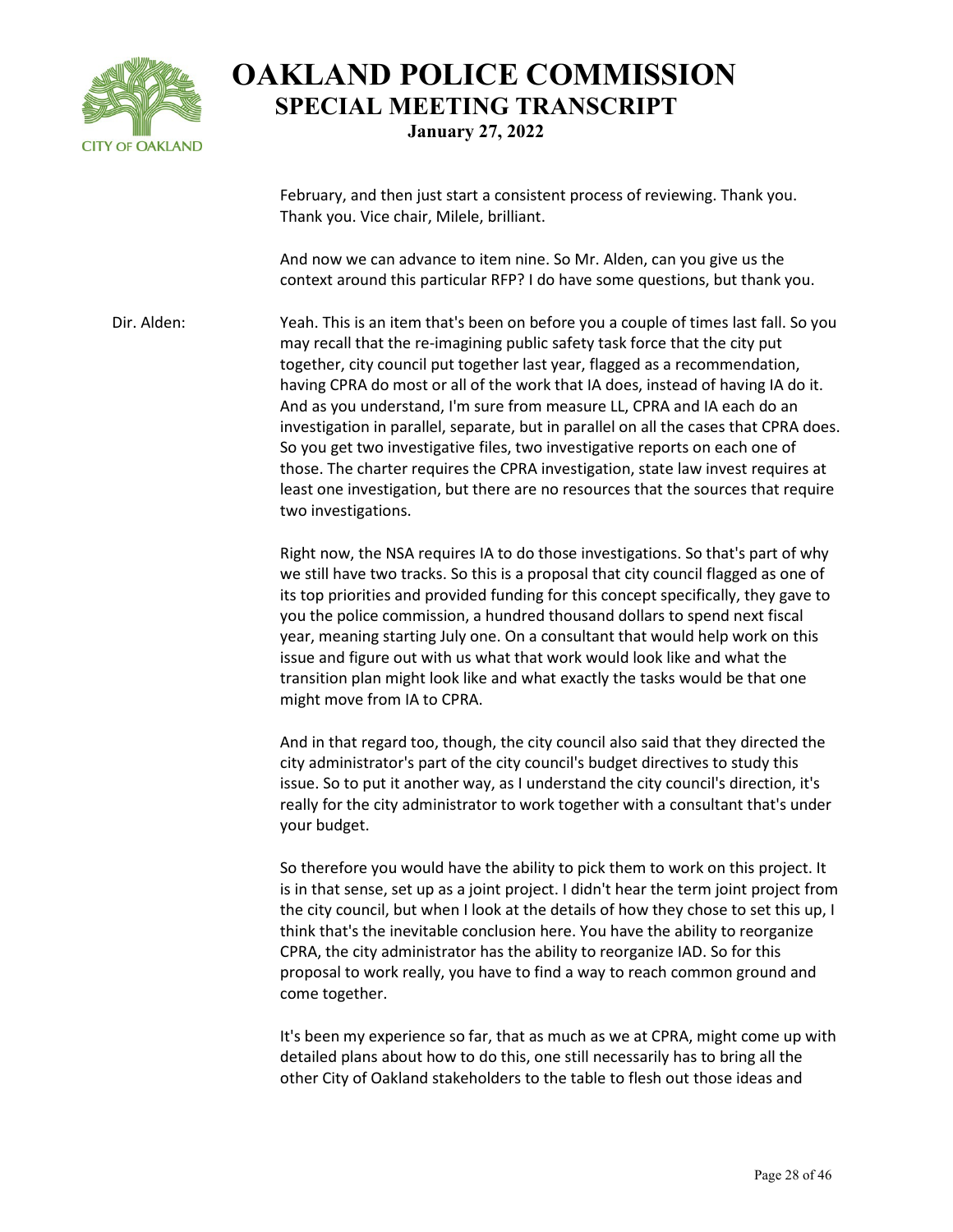

achieve some consensus that we can present to the city council about exactly how to do this.

One of the things that I have appreciated about city administrator Reiskin's approach to this is that he's proposed the idea that this consultant would put together a process by which those stakeholders would have to come together and talk to each other and reach agreements about how to do this project, and also to figure out just what it would look like to reach consensus about that.

And I think that's a valuable approach. So when I brought this to you in September, I mentioned that would be the approach and you asked me to go ahead and put together an RFP that would follow that approach. And then in December, you and I had a meeting in which we discussed what the scope of work would look like, and you gave direction to move forward with the scope of work that we worked on in December. The city administrator now has some feedback about that scope of work, and you have the RFP on this evening for you to approve.

As a very technical matter, I don't think it's necessarily required that you approve the RFP. You certainly would have to review the winning bidders, but I think it's good practice for you to see the RFP and give some scoping to it, because that'll help the bidders understand what it is that you want. And I think it's important that we also do this in conversation with the city administrator, because this process is only going to be successful if it's also credible to other city stakeholders, including the city administrator and the chief of police and others.

So you have before you tonight, the full RFP and the agenda packet, but I would flag that really the essential part of this is the scope of work. And so I think the question for you tonight is what do you think of the changes that the city administrator has suggested. And would you like to approve those?

He's on the line tonight, I appreciate him making time to come and talk to you about this. He might have some other perspectives or thoughts for you. And so if you're ready, my next recommendation would be that you hear from city administrator Reiskin.

Chair Jackson: Okay. Thank you very much. I have a question that perhaps you and/or city administrator Reiskin can respond to, just initially. It seems to me like its under budgeted. A hundred thousand dollars is not a lot of money when you're talking about really identifying a full on process for such a, there aren't examples like this all over the place. So this is not like a replicable, kind of model at least that I'm aware of.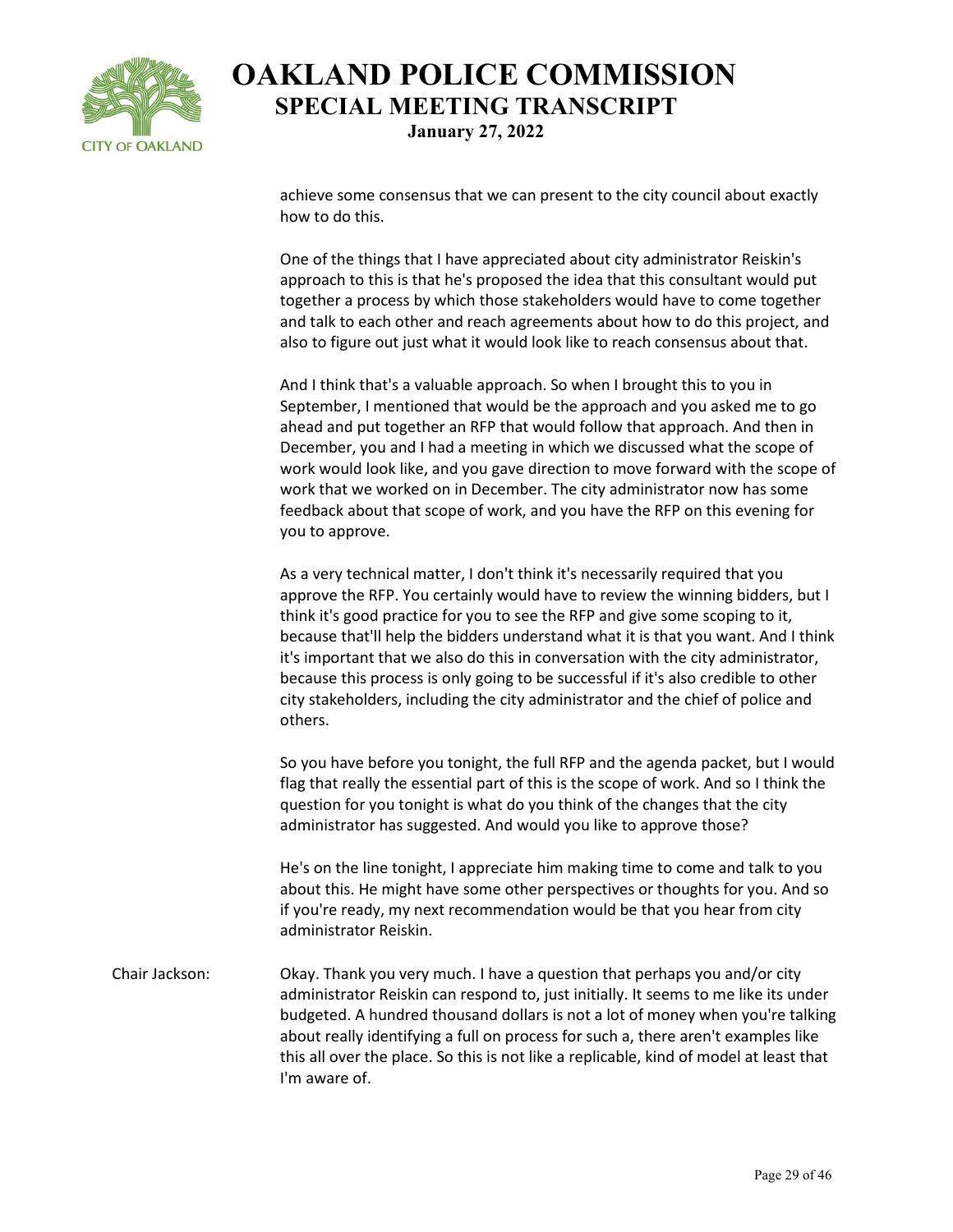

So I'm concern that it doesn't have enough money that it needs and wondering what you think a real scope of service should cost for this. Because I'm thinking \$175,000, but I could be wrong. And we obviously want a quality job done. So that's my first question. And if city administrator, if you could address that, the tricks in between some of your recommendations that might help me understand a bit better. City Administrator: Yeah. Thank you. Good evening, Chair Jackson, members of the commission, at risk and city administrator, appreciate you inviting me to join for this conversation. Just to jump to your question. Chair Jackson, the hundred thousand dollars mountain was chosen neither by director Alden, nor me. It was an amount that was placed in the budget by the city council. Chair Jackson: Right. City Administrator: I don't know the extent to which it's adequate. One of the things that I had made a recommendation was that we don't use a consultant to help us do the implementation, I think we can collectively do that on our own. But to really focus more upfront in terms of some little bit more background research and table setting and development with the stakeholders of the criteria, by which we would be recommending options to the commission and the council and what the council directed was that I develop options for how we might go about this. So I think that would be the main work of a consultant. I think to your question about is a hundred enough, we'll probably get a sense of that. Or the commission will get a sense of that, or the CPRA, once you get responses to the RFP and it could be that we see that either we're seeing responses that say, "Well, given this amount, this is all I can do. Or in order for me to do this, I'm going to need \$150, 175,000." I think at that point, we can collectively work to reevaluate the resource need and potentially bring on additional resources if that's needed. It would be in the next fiscal year or so. We do have the mid cycle budget adjustment process during which we could do that. So I don't know if that's enough or not. I feel like it may be, but I think we'll find out during the procurement process. Chair Jackson: Okay. I thank you. I was just concerned that maybe we wouldn't get enough responses based upon that. And well, this is a important thing to do. So I thought that was, I appreciate your answer.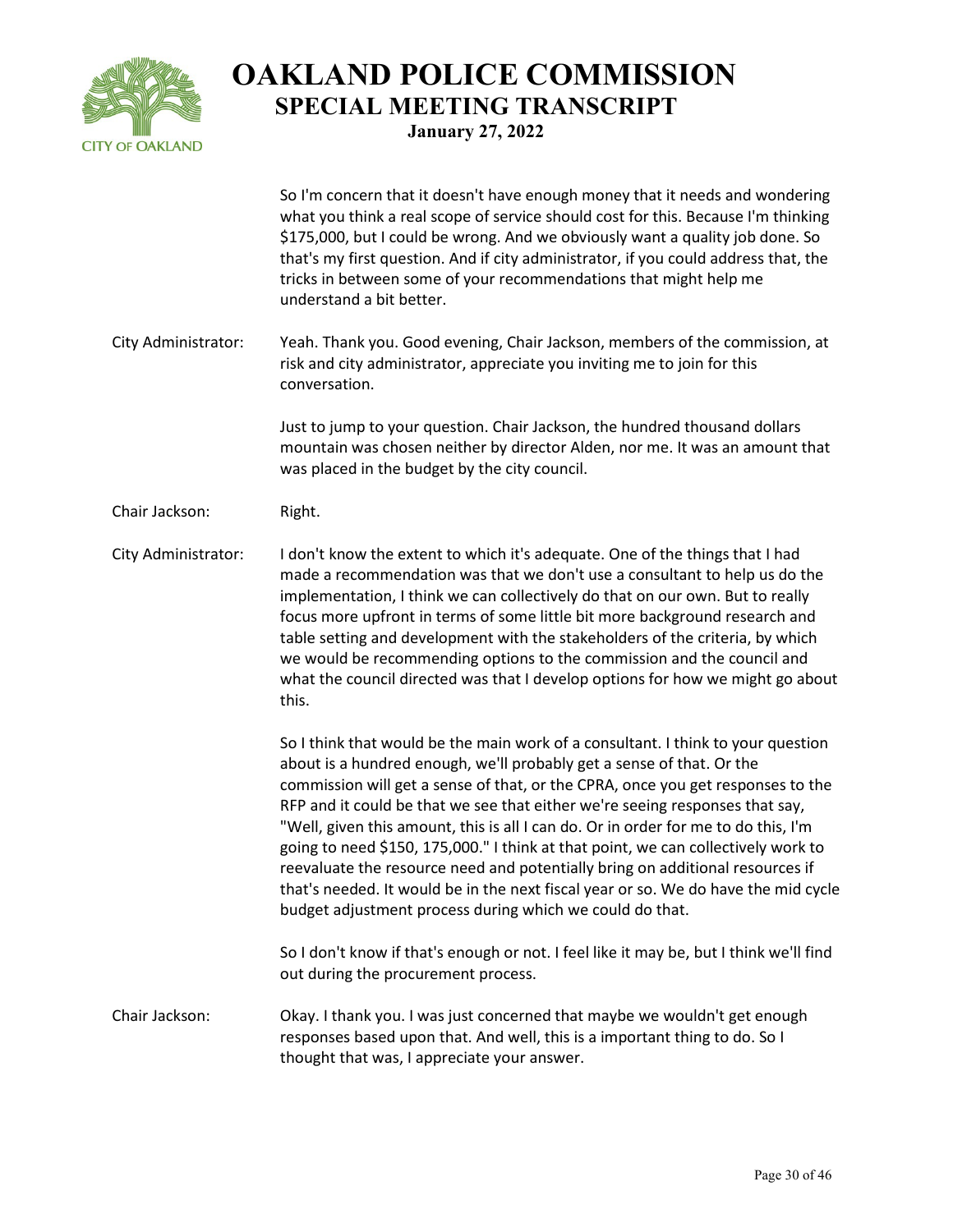

Did you want to provide a little bit more context to your recommendations or did you want to, I see there are several hands up. Did you want to start with questions? How would you like to do that?

- Vice Chair Milele: Whatever is your pleasure.
- Chair Jackson: Okay, well maybe some will be handled in the questions anyway. So we have commissioner Harbin-Forte followed by vice chair Milele.
- Comm. Harbin-Forte: Thank you. I'm speaking hesitantly because I guess the train has already left the station about moving IED to CPRA, but considering that we have some questions about the investigation process and some of the results that are being reached, I wonder if perhaps we should wait until we at least get some sense of what's going on, based on the letter and the procedure that vice chair Milele has laid out. So that we can start sort of looking at some of the issues and that may help us in terms of the scope of work and the kinds of things we're going to need in an RFP for the transition.

And as I said, I'm speaking hesitantly because based on the issues we've discussed tonight, and a lot of the information that we don't have, I'm really trouble even about moving forward with an RFP right now. I don't know if, we have a deadline for transferring the IED work over to CPRA? I know it's supposed to happen, but does it have to happen by a certain date?

- Chair Jackson: So let me let the city administrator respond because I know we do have a policy directive.
- Comm. Harbin-Forte: Okay.

City Administrator: Yeah. Thank you. Through the chair to commissioner Harbin-Forte. Short answer is no. The council directive reads "Direct city administrator to analyze options and timeline for moving most or all of the responsibilities of IAD to CPRA."

> So I think to your first point, I don't think the train has left the station. This is direction to explore alternatives or analyze options. It's not saying it's a done deal, let's do it. It's saying explore options. It is kind of indicating a direction by saying moving most or all of the responsibilities of IED but ultimately the train has not left the station and this process is really to help us figure out what functions to move, if any. Again, the council seems to be directing that they think most, if not all, and on what timeline. So in terms of our reporting back, in some of their policy directives, they do ask for a specific report back date, in this one they did not.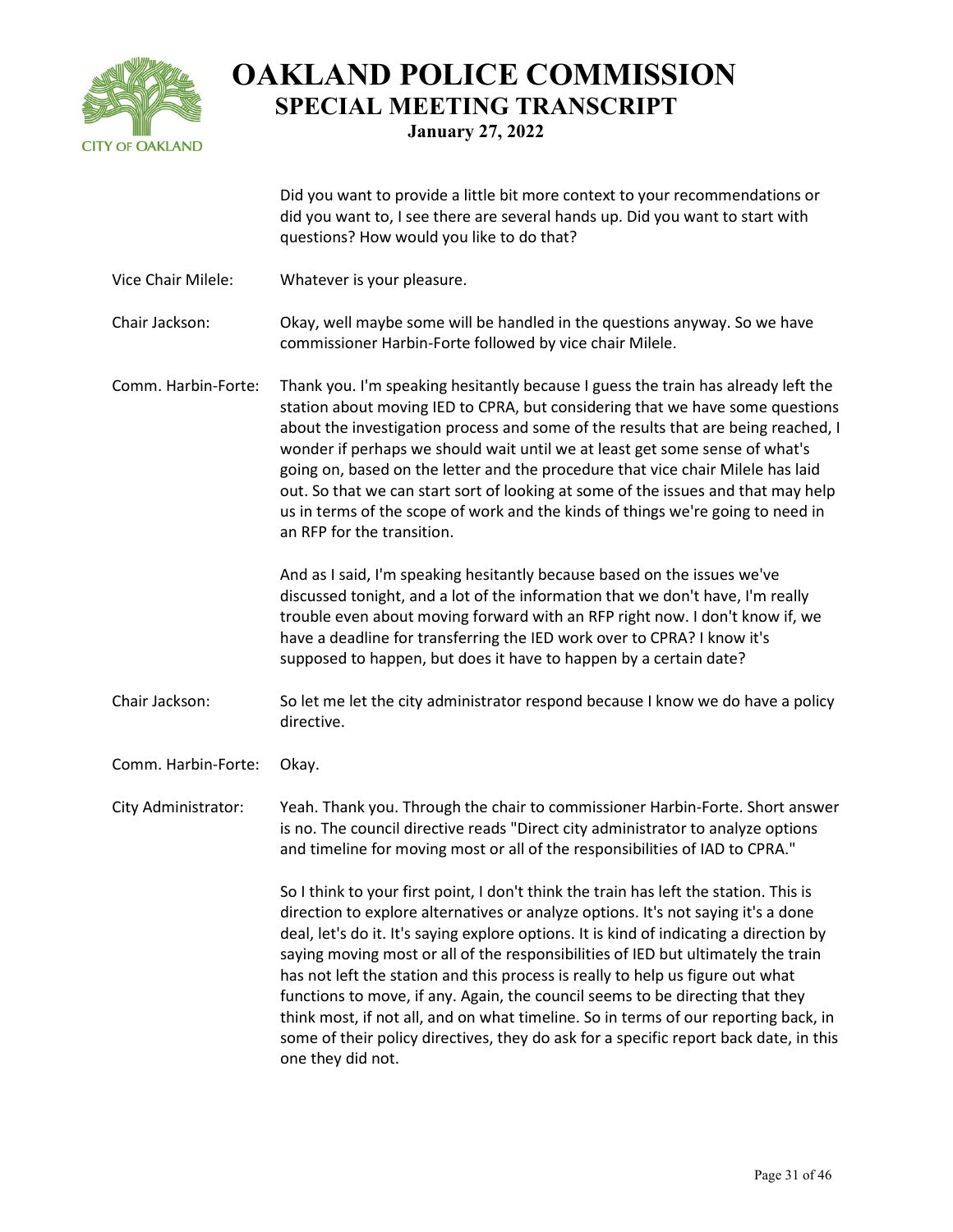

And as the director Alden noted, the funding is available in the next fiscal year, starting July one. So we're not going to be able to engage a consultant unless we use other funding sources until the summer anyway. So I think there is time.

I think our thinking was, and the director can speak for himself, is that if we can get this process started now, then we can kind of hit the ground running when the new fiscal year starts and use that the next fiscal year to figure out the answers to this. And to be able to bring some recommendations to the commission and the council, perhaps in advance of the next two year budget cycle. Which means we would be aiming to have this, I think to get some direction from the commission and the council by the spring of 2023. That that would be probably an ideal timeframe. But there is, to answer your question directly, there is no timeline and the train is not left the station.

Dir. Alden: Yeah. I agree with that. I think what does seem to be clear from the city council is they want us, collectively, meaning the commission CPRA, the city administrator, to be actively working on this issue to figure out what plan to give to the city council. So that we have a framework for having the conversation. And I think commissioner, the question you ask, well, what does success look like? I think is what you're saying. Like, do we like work that we're seeing either from IED or CPRA, and if we changed the way they work, what would be our criteria for success? How would we measure whether that's a successful change or not?

> That's part of the conversation that would happen in this process. And I think the advantage of approving this RFP now is that we then have someone that comes on in the near future to help us this summer and this fall, after you've already had a chance commissioner, take a look at some CPRA cases and some IED cases, and think about this some more. To have this conversation with the commission and with the police department and with other important stakeholders in the community and within the city family to better flesh out many questions like the one you just asked.

But I also think it's really important that we take heed of the council's direction, that they would like us to move forward on this next fiscal year and actually be assertively working on it and having the conversation. I'm sure in the course of that conversation, others will bring up many other questions like the one you just asked, so we can incorporate all of those into really thoughtful process.

So I don't think at all that this is too early. I think this is exactly the right time to be approving the RFP, because then it helps create a structure and help to you to have the conversation that you just described.

Chair Jackson: Thank you, Mr. Alden. Vice Chair Milele?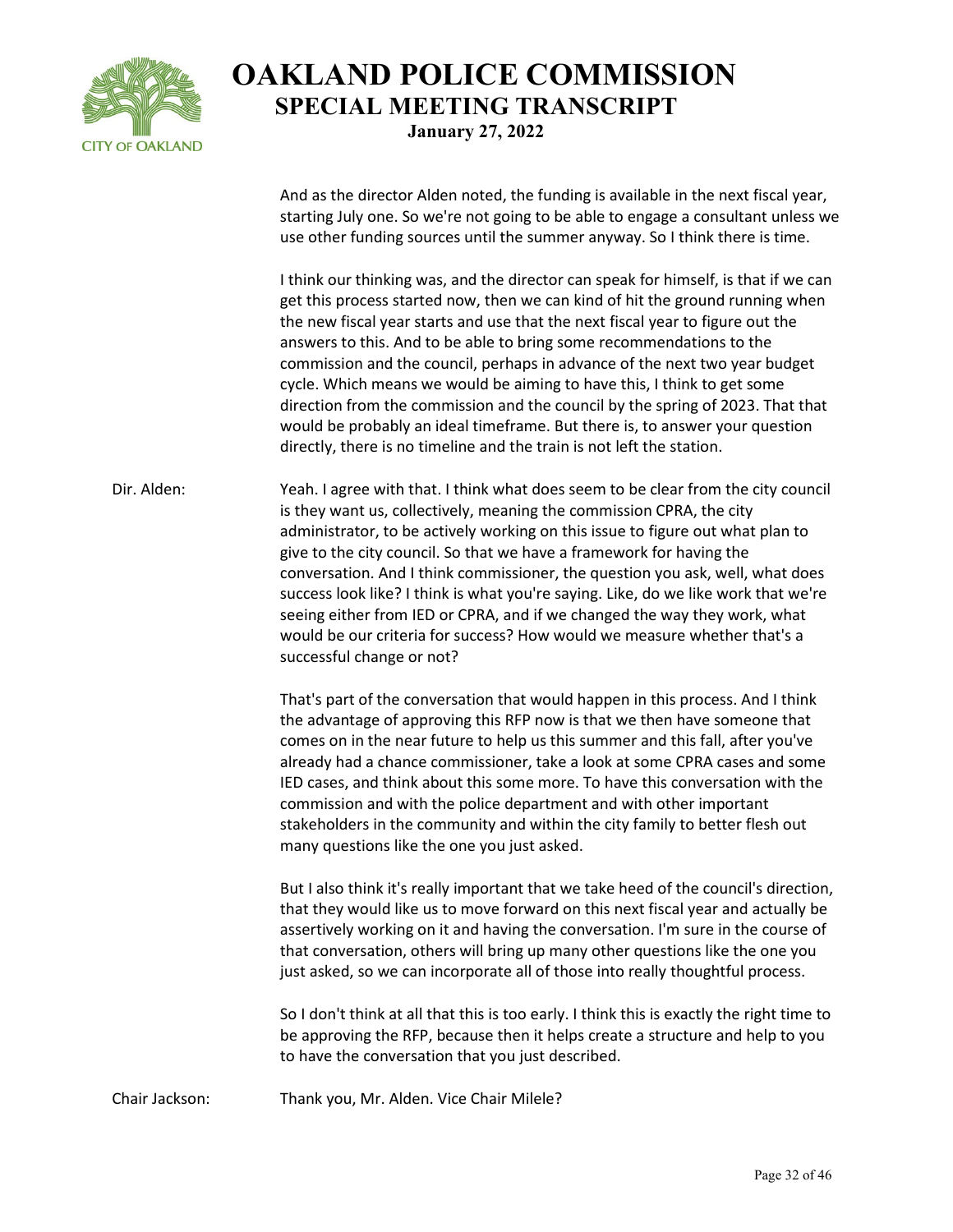

| Vice Chair Milele:  | Thank you, chair. I'm concerned. I want to make sure that the process includes a<br>high equity focus is director Flynn part of the team that will be helping to<br>implement, or is she involved in this at all?                                                                                                                                                                                                                                                                                                                               |
|---------------------|-------------------------------------------------------------------------------------------------------------------------------------------------------------------------------------------------------------------------------------------------------------------------------------------------------------------------------------------------------------------------------------------------------------------------------------------------------------------------------------------------------------------------------------------------|
| City Administrator: | So if I may, we have not, director Alden and I have not had a conversation of<br>what the internal stakeholder group would be. I think it would certainly make<br>sense to have directive Flynn or one of her staff. She has not been part of this,<br>at least from my perspective to date, but I think she would absolutely be an<br>important subject matter expert or voice in this process.                                                                                                                                                |
|                     | And we can make that explicit. I think it's a good point that we don't We didn't<br>really talk in the There's not language in the scope of work about what the<br>kind of metrics or principles are, but I think that's something that we could<br>certainly add to make it clear that we will be looking at and analyzing options<br>through a racial equity impact analysis process.                                                                                                                                                         |
| Vice Chair Milele:  | [crosstalk] I would need that I would need that to want to approve the RFP to<br>make sure that we're attracting the right people.                                                                                                                                                                                                                                                                                                                                                                                                              |
| Chair Jackson:      | I agree with the vice chair. And we have found Darlene Flynn's advice and<br>subject matter expertise to be spot on in supporting some of our policy work.<br>She's on our social media policy ad hoc right now. And I think her voice will be<br>critical here. So thank you for confirming that you can talk with her about being<br>part of that team.                                                                                                                                                                                       |
|                     | Let's see. Are there other questions for Mr. Reiskin? Oh, commissioner Harbin-<br>Forte.                                                                                                                                                                                                                                                                                                                                                                                                                                                        |
| Comm. Harbin-Forte: | Is there any downside to waiting for more information before we approve this?<br>Because again, I just don't have a real sense of what even the investigation<br>procedures will be.                                                                                                                                                                                                                                                                                                                                                            |
| Chair Jackson:      | Sure.                                                                                                                                                                                                                                                                                                                                                                                                                                                                                                                                           |
| Comm. Harbin-Forte: | But IAD's investigation processing and procedures and policies are what CPRAs<br>processes and procedures and policies will be sort of like, what's going on with<br>these investigations now? We've raised some concerns. Are we going to get<br>better? Is it going to be the same? And I think that the answers to some of those<br>questions will help us shape the RFP. So I'm kind of, I'd like to delay a vote on<br>issuing it, but that's not, well, maybe that could be my motion if we get to it.<br>Unless other people have, okay. |
| Chair Jackson:      | So I'm wondering if we should have Mr. Alden try to address your question.                                                                                                                                                                                                                                                                                                                                                                                                                                                                      |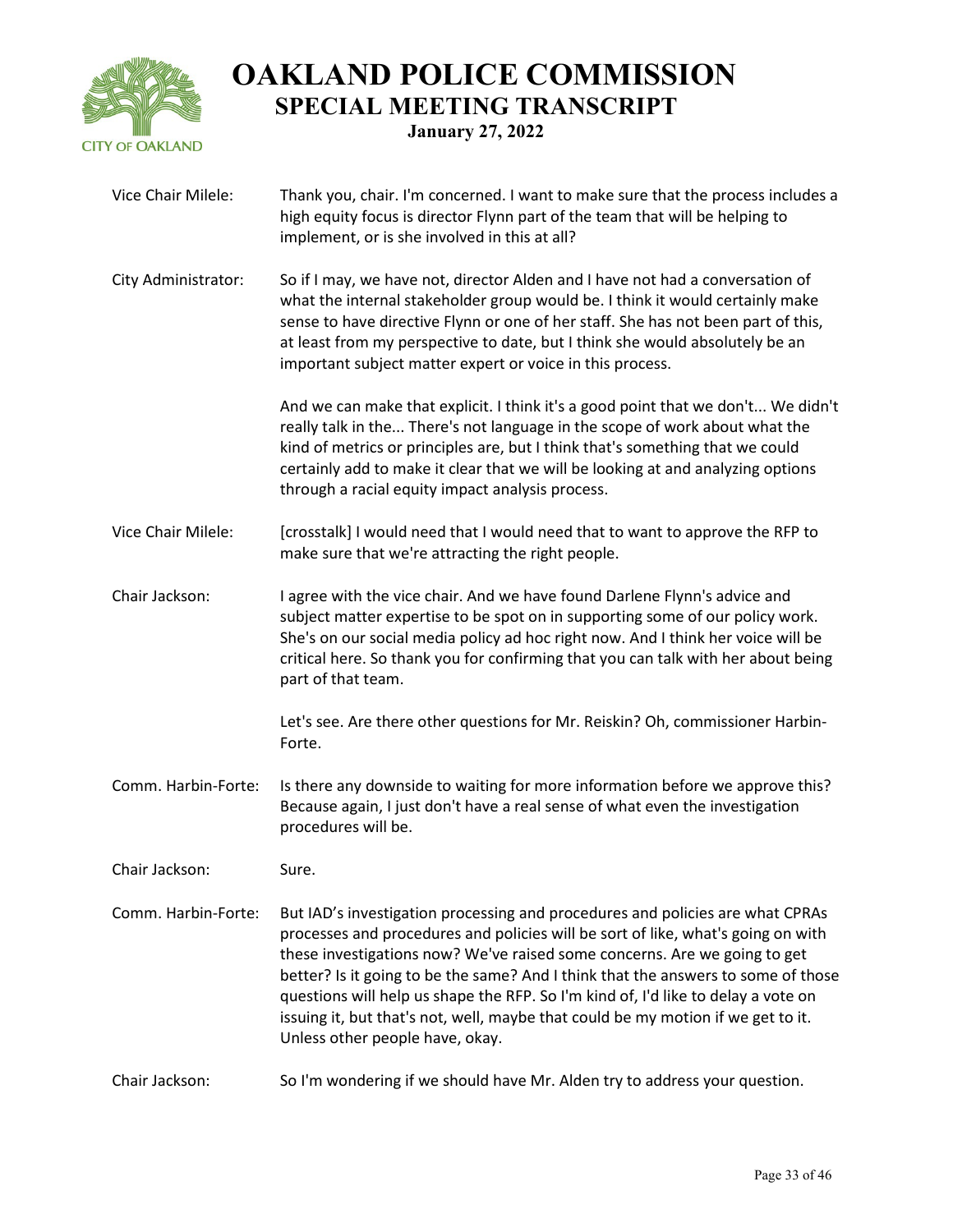

| Dir. Alden:         | Yeah. I think the answer to your question commissioner, is that the longer you<br>wait to issue the RFP, the longer it'll be before you really have answers to the<br>questions you just asked. Because I think the purpose of this RFP is to get some<br>consultants in who can give us advice about how to ask these questions and<br>what metrics to use. And also have conversation with you, each of you on the<br>commission, about what you think the right questions are to ask in this process. |
|---------------------|----------------------------------------------------------------------------------------------------------------------------------------------------------------------------------------------------------------------------------------------------------------------------------------------------------------------------------------------------------------------------------------------------------------------------------------------------------------------------------------------------------|
|                     | So to put it another way, this RFP gets you someone that helps you figure out<br>what your questions are and get answers to them. And we just don't have<br>enough people around right now to do all that work, unless we bring on this<br>consultant. That's one of the strengths of having this consultant on board.                                                                                                                                                                                   |
|                     | So I actually would say I'd put it the other way around. Instead of waiting for<br>more information to issue the RFP, I would say issue the RFP so that you can get<br>more information and have some assistance in getting your questions<br>answered.                                                                                                                                                                                                                                                  |
|                     | And then there's no rush on the project itself. If as the project is moving<br>forward, it causes other questions to come to mind. It's designed to then let you<br>keep asking those questions and get more answers to them as you progress. I'm<br>sure there'll be lots of other questions that come up that none of us are<br>anticipating right now, but we really need someone to help us do that in a<br>structured way.                                                                          |
| Chair Jackson:      | Thank you, Mr. Alden.                                                                                                                                                                                                                                                                                                                                                                                                                                                                                    |
|                     | I don't see any other questions here. So let's go to public comment and then we<br>can decide what action to take.                                                                                                                                                                                                                                                                                                                                                                                       |
| Commission staff:   | Thank you Chair Jackson.                                                                                                                                                                                                                                                                                                                                                                                                                                                                                 |
| Chair Jackson:      | I'm sorry. And before you go to public comment, I do want to thank the city<br>administrator for spending some time with us this evening. You have been<br>extremely supportive of helping us get the IG on board and so many other<br>things. So thank you for yet again, walking us through this.                                                                                                                                                                                                      |
| City Administrator: | Yeah, of course. Happy to be here.                                                                                                                                                                                                                                                                                                                                                                                                                                                                       |
| Chair Jackson:      | Now you go, Rania. Thank you.                                                                                                                                                                                                                                                                                                                                                                                                                                                                            |
| Commission staff:   | Thank you, chair. Sorry. I didn't mean to talk over you. Members of the public<br>wishing to make public comment on this item. Please raise your hand. I'll call on<br>you in the order that they've appeared. I will also get our timer on. Ms. Olugbala<br>You're up first. I've muted you.                                                                                                                                                                                                            |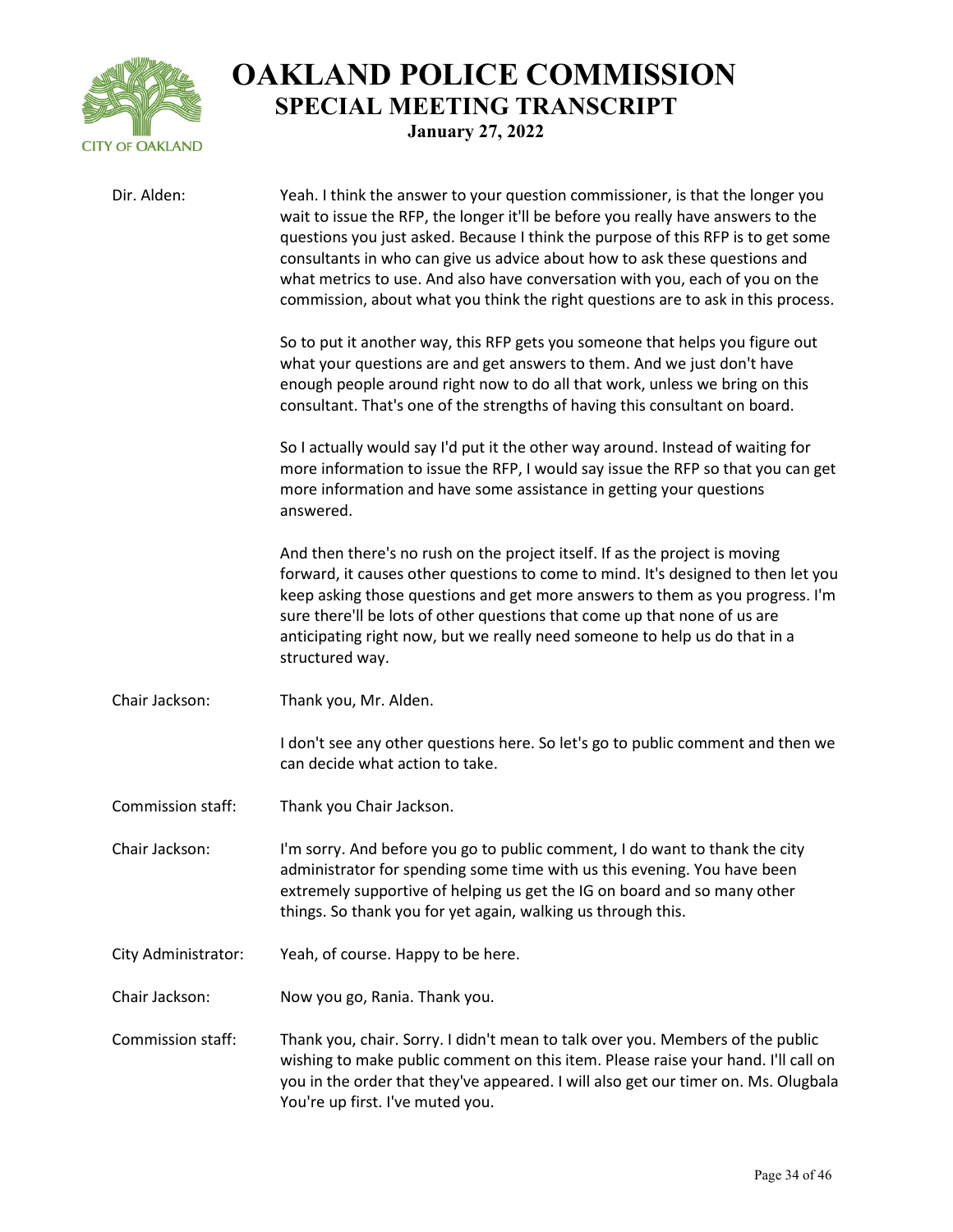

Assata Olugbala: I don't know if Mr. Reiskin is there, but when somebody is out on the street for over two months, with the issue of discrimination going on at the Lake Merritt Tiny Homes, and you have not instructed Sarah Bedford, Tanya Rubin, to do anything to correct all of these issues going on over there.

> And a man was dead for three weeks, three weeks. And I'm not going to take up all the time, but Reiskin, you need to do something about what's going over there in Lake Merritt, you need to do something. The homeless people do not deserve the wrong doing that are going over there. And how do you start a program of co-governance for 99% white homeless, and the population is 70% homeless black people. Take down that fence where you're segregating white people and non white people. Take down the fence. Sorry to take this opportunity but Mr. Reiskin and the administration has been ignoring this issue of discrimination of black homeless people over at Lake Merritt Tiny Homes.

> Going back to this issue. And I've been out there for two months protesting this issue, how can we have Sipra go forward with anything internal affairs? They're very limited in what they're doing according to LL. They don't all levels of complaints. Do they deal with theft? Do they deal with fraud? Do they deal with dishonesty? Internal affairs is involved in that. I just don't see how they're going to do whatever they're going to do, because they're not even doing what they currently do it. And to take on some other responsibilities. Please, Reiskin do something about that in Lake Merritt.

- Commission staff: Thank you, Ms. Olugbala. As a friendly reminder, please keep your comments on this agenda item. Next up Saleem Bey 5802. You're unmuted.
- Saleem Bey: Yes. Good evening. Saleem Bey, 100 black men of the Bey Area. First commissioners, please. Google Senate bill 16, Nancy Skinner, then ask Mr. Alden or Mr. Connor why they haven't mentioned it and why this transparency hasn't been brought forth to the commission as it applies to the loss report.

All the same CPRA people that you are talking about giving more powers to are the same people you were just questioning in the last agenda item as to whether Mr. Alden and his CPRA investigators were closing too many complaints.

Also factually, Mr. Alden is under investigation by the \$49,999 Roth independent investigation, which is a report right now for CPRA and IAD failing to investigate in closing racial and religious profiling discrimination complaints without investigation. Until the Roth report findings have been released to the public, we oppose giving Mr. Alden oversight over IAD cases, especially where the same CPRA investigators were found wanting in the [inaudible] case.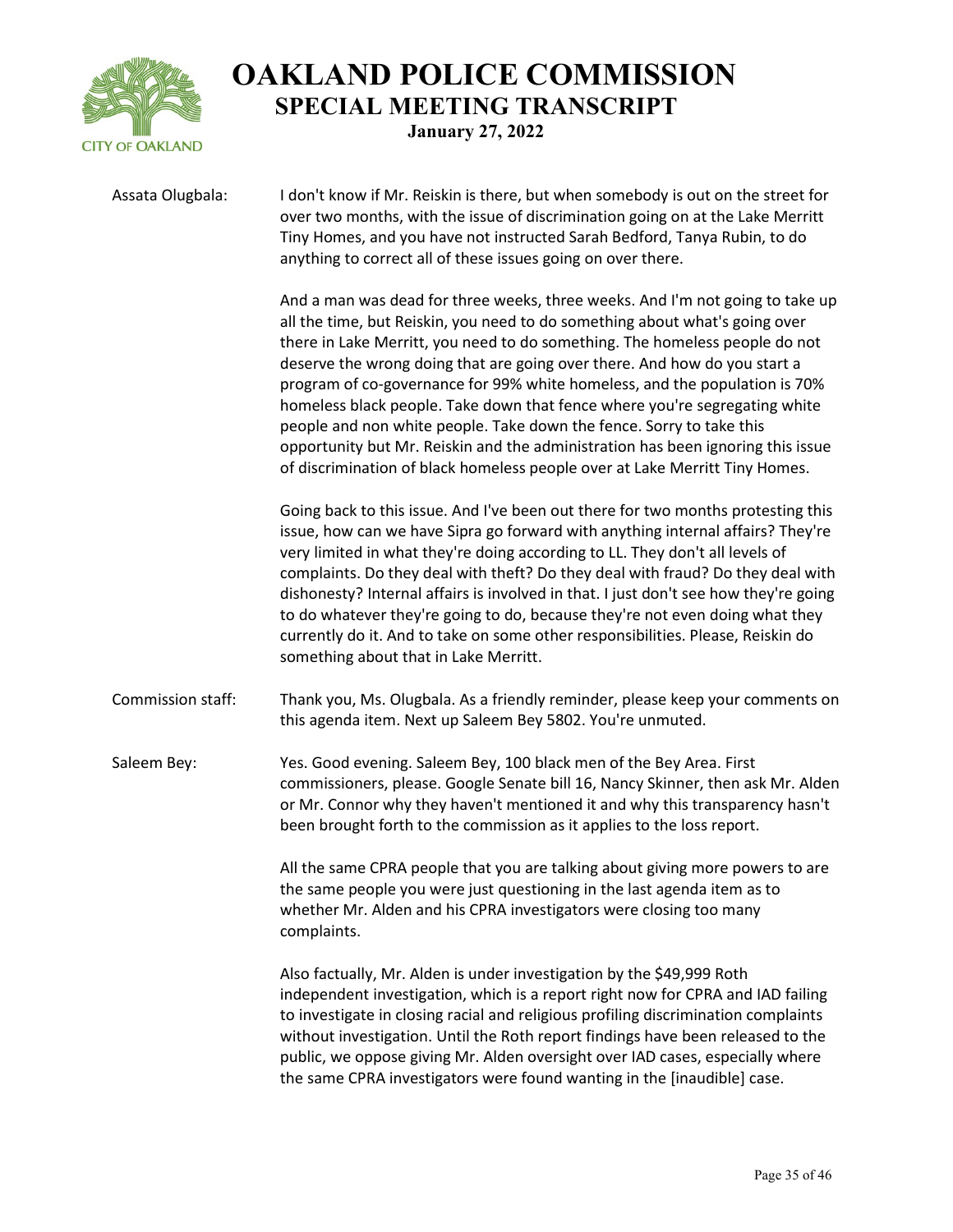

Question, did Mr. Alden and his subordinate investigators pass investigation in the Roth independent investigation? We don't know, right? Because it's being suppressed. The issue is, is that the city administrator's office covered up racial and religious profile in IAD07-0553. The Chauncey Bailey independent investigation for two years.

So we don't believe Mr. Reiskin actually cares about police reform or anything that the OPC is doing based on the fact that he's a [inaudible] for the 1% and that he will lie for a paycheck. Right? A super majority of-

Commission staff: Thank you for your comment, Mr. Bey. Sorry to have to cut you off. Unfortunately, your two minutes are up.

Mrs. Rashida Grinage When you are ready.

Rashida Grinage: Thank you. I'm sorry. I was just able to join the meeting very recently, and I will listen to the recording tomorrow of what I missed earlier. But I just wanted to say that I'm very pleased that the commission is taking a very kind of a good look at what Sipra is doing. I think I've been concerned for some time that not enough attention has been paid to Sipra by the commission.

> So I'm very pleased to see that there's a new wind blowing and that the commission is really taking a much stronger role in overseeing Sipra. Which is one of the duties that it has under LL. So thank you very much for that.

Commission staff: Thank you, Ms. Grinage. Is that the end of your comment?

Rashida Grinage: It is.

Commission staff: Thank you. Next up, phone number ending in 1779. When you're ready.

Mary Vail: Yes. This is Mary Vail, and I think we need to remember this decision has been made to do the transfer. It's not like IAD is going to be shut down completely. One thing up front, they need to be shut down from the people have been city council, community members. All civilian complaints need to be, the intake needs to be consolidated in CPRA.

> There has been, and also this is not something that is subject to meet and confer with any union, except for details of implementation after the implementation of the council and the re-imagining task force decision.

Those decisions have been made. If there's an implementation impact on a member, yes, there's meet and confer, but that's at the very end of a process.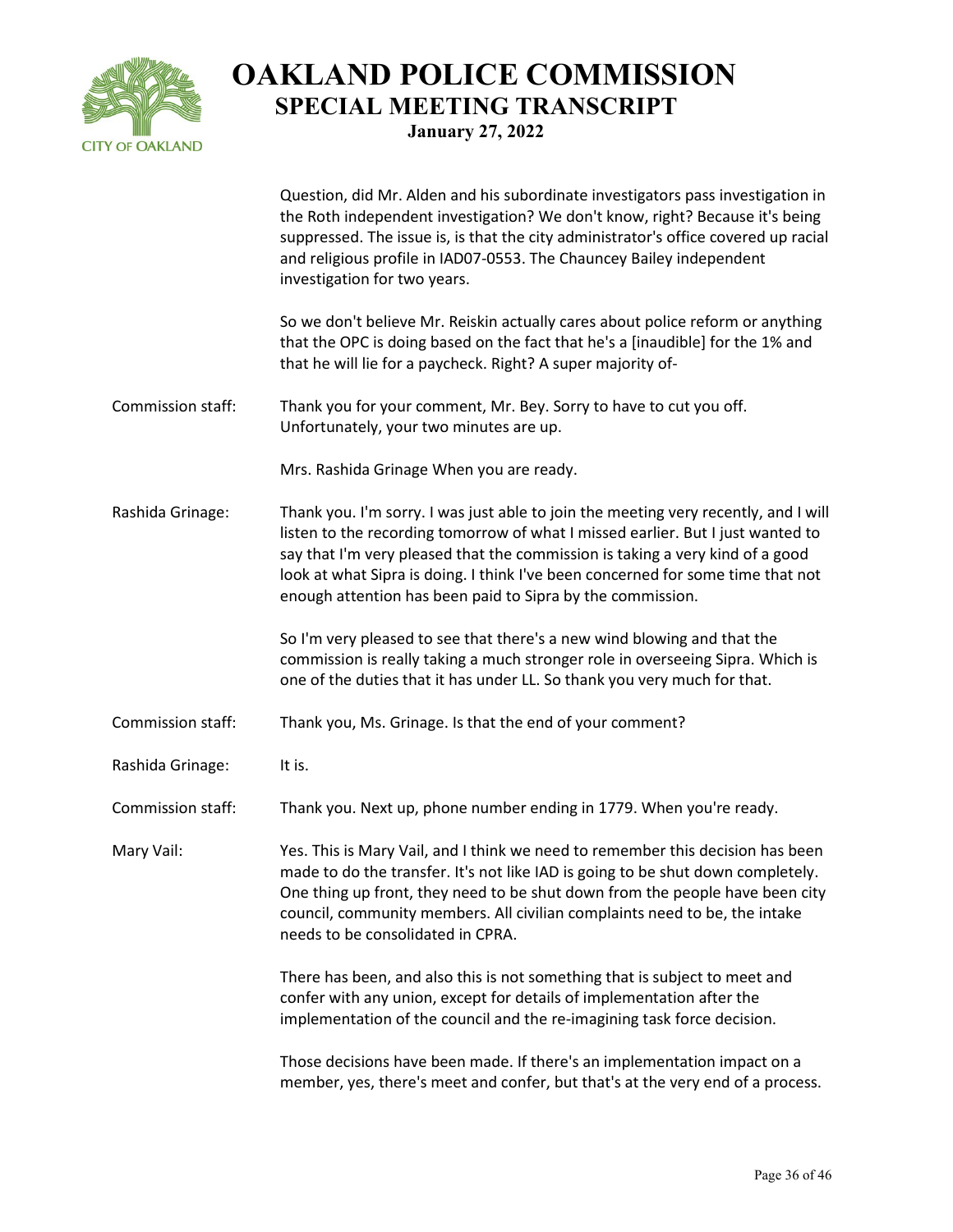

In turn, there's been some due attention which is appropriate to CPRAs performance this evening. However, I certainly don't want to get things stuck down in the reads about that, the delays implementation of this important reform.

And again, some of the mechanics of how the cases are handled by either IA or CPRA can be handled. Internal affairs has a horrible record, the Pawlik case. Performance problems in the past, backlogs, and most recently, Instagram. Where everyone looked away from the problem rather than dealing it and seeing it for what it was. Yes, have the input from the department of race and equity and basically right now the issue isn't some...

Commission staff: Thank you, Ms. Vail. Sorry to have to cut you off. Unfortunately, your two minutes are up. Ted Jackson, that was it for public comment.

Chair Jackson: All right, thank you. So, I would like to move that we delay voting on the RFP. I think we will obviously have a vote, but what I'm hearing is that many of us want to see more work go into it before we move it forward. So, my motion is to delay our vote on the RFP tonight. Is there a second?

Comm. Harbin-Forte: I'll second.

Chair Jackson: Thank you very much. So, we have a properly moved and seconded item. We've taken public comment and I think we are ready to vote.

Comm. Harbin-Forte: Excuse me, Madam chair. There are some hands. Commissioner Jordan has his hand up.

- Chair Jackson: Oh my apologies, I didn't see that. My screen...
- Comm. Harbin-Forte: Sorry to interrupt.
- Chair Jackson: That's fine, thank you. Commissioner Jordan.
- Comm. Jordan: Yeah. I mean, since there's been a motion and a second, there's still, space for conversation or around that motion and I would say to that end, I feel like the thing that was probably the most pertinent in discussing this RFP tonight was the section on scope of work on page three of the attachment, and we didn't really get into that and, I do think that in some ways that we can, if our concerns are... I didn't hear any specific concerns except for Vice Chair Milele's specific concern around wanting to include the Department of Race and Equity around this piece, which is kind of the most pertinent thing, and what I did hear was that... And what sort of my understanding was, is a lot of what Commissioner Harbin-Forte's concerns were, would likely be answered through this process of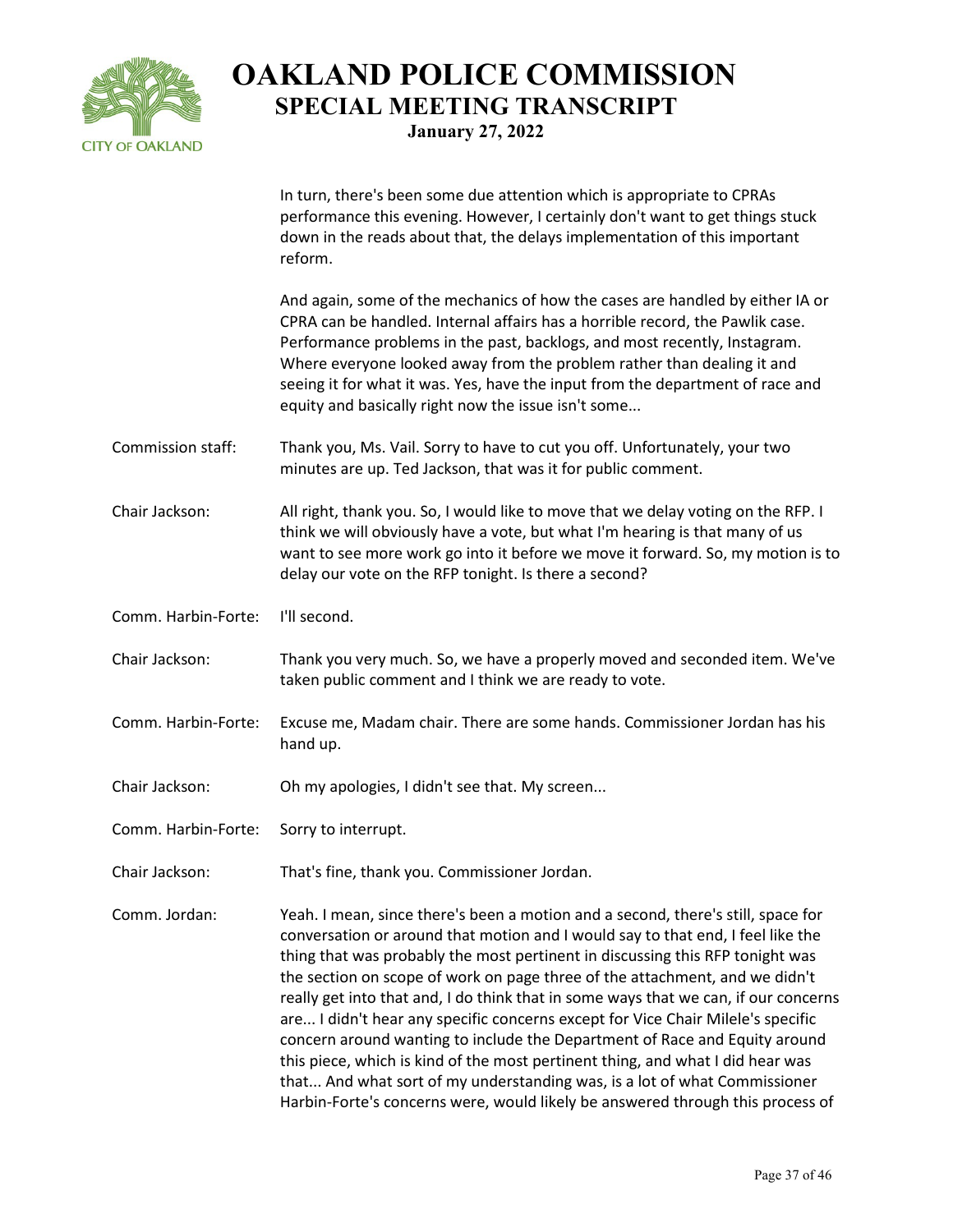

going through this RFP process, bringing somebody on board and the time in which we are able to answer many of her concerns, and a lot of the concerns that we've had throughout this evening around how metrics are tracked for CRPA and what their policies and procedures are, what their best practices are.

Presumably, this process would be developing a new and somewhat hybridized department, taking a lot of those responsibilities away from IA, moving CPRA, which would necessitate new policies and procedure. This is an opportunity to sort of open the... So pull back the curtain and really dig into what that process is. I would suggest that her vice chairs concerns and that first bullet point, we could just explicitly add Department of Race and Equity to that list of city departments and that would be our preference. I don't know, beyond that, it feels like it's... I guess I'm concerned. I don't know what, going back to the drawing board or re-reviewing, sending this back to the folks who developed it, what our intention is. We didn't suggest specific changes or critiques of the document we're looking at here just to sort of generalize misgiving and so, that's, I would sort of, I guess I'm arguing against the motion. Thanks. Chair Jackson: Okay, thank you Commissioner Jordan. Did anyone else want to speak on the motion or against the motion? Okay, Commissioner Peterson. Comm. Peterson: Yeah, just to maybe add on to Commissioner Jordan's concerns, what exactly

when we delay one, what are we looking to do with the document to make it satisfy our concerns? Can you lay that out? And two, how long will that process take? Because it sounds like this is more of an important matter that we need to get done.

Chair Jackson: So I will offer two cents. The word delay is just that, it's not into March, April. I just think that I need a little bit more time. There are some things that are missing. It's not just the equity issue. Like I said I don't think that there's enough money in there and the last thing I want to see is not enough people applying for the RFP, because they don't think there's enough money in there, but I have a couple of ideas that I think I would like to share with Mr. Alden, but I really did want to hear the city administrator's opinion and we kind of got a precursor on that yesterday, so I'm still mulling it around for myself.

> I can't speak to anybody else. I do recognize that all these processes move slowly, so I am just talking about delaying perhaps a meeting or two, but that's me, I can't speak for anybody else. I am just not comfortable moving it forward at this point, but I will do more work, I will engage Mr. Alden and perhaps the city administrator to ensure that I'm comfortable moving it forward. I think there are some more ideas that can go in there and maybe commissioner Harbin-Forte. I'm not sure commissioner Peterson, if your hand is up again, or if it stayed up. Okay so, commissioner Harbin-Forte.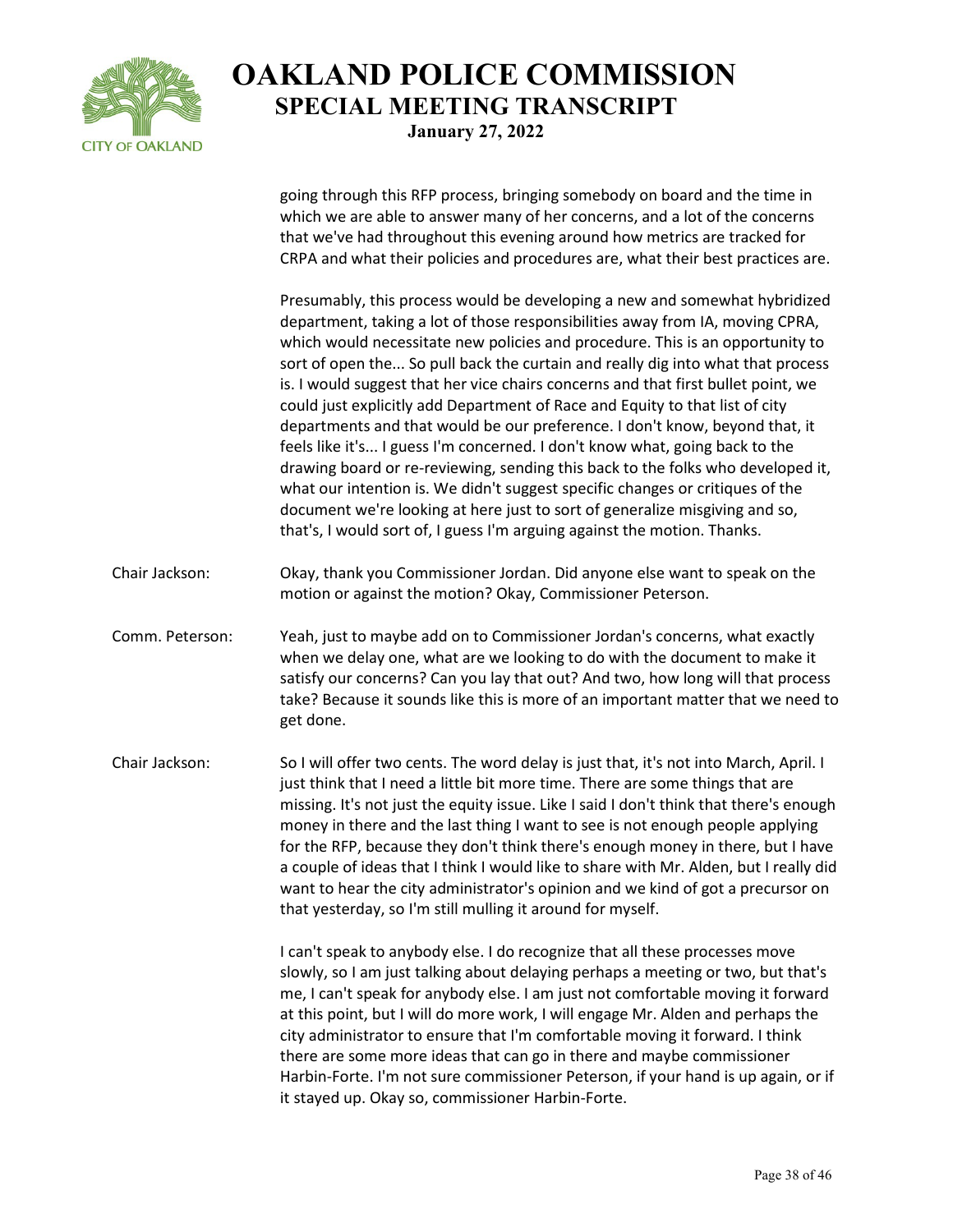

| Comm. Harbin-Forte: | I just want to echo your concerns for why I My interest is not in delaying this<br>forever or basically taking it off the table, but I have some additional questions<br>and so Madam chair, maybe I can share those with you and as you talk with Mr.<br>Alden about some things. So, I don't see any downside to passing, to making the<br>final call in after another meeting or two. We could do February.                                                                                                                                              |
|---------------------|-------------------------------------------------------------------------------------------------------------------------------------------------------------------------------------------------------------------------------------------------------------------------------------------------------------------------------------------------------------------------------------------------------------------------------------------------------------------------------------------------------------------------------------------------------------|
| Chair Jackson:      | Okay, thank you very much. Mr. Alden.                                                                                                                                                                                                                                                                                                                                                                                                                                                                                                                       |
| Dir. Alden:         | I'm happy to support the commissioner either way, whether we approve this<br>tonight or delay it to another day but I would say that if we do delay it to<br>another day, I will need some feedback from at least some of the commissioners<br>about how this could be changed to better meet the commission's concerns and<br>I think I'm hearing, it sounds like Chair Jackson and Commissioner Harbin-Forte<br>might be among the commissioners that I'd be talking to. Do I have that right?<br>And would there be anyone else I might need to talk to? |
| Chair Jackson:      | Well, and the vice chair I mean                                                                                                                                                                                                                                                                                                                                                                                                                                                                                                                             |
| Dir. Alden:         | That's right, she mentioned the race equity issues. So yes, absolutely.                                                                                                                                                                                                                                                                                                                                                                                                                                                                                     |
| Chair Jackson:      | And so what it really sounds like is Commissioner Harbin-Forte is going to talk<br>with me about her concerns and then the vice chair, and I will sit down with<br>you.                                                                                                                                                                                                                                                                                                                                                                                     |
| Comm. Harbin-Forte: | Exactly.                                                                                                                                                                                                                                                                                                                                                                                                                                                                                                                                                    |
| Dir. Alden:         | Okay.                                                                                                                                                                                                                                                                                                                                                                                                                                                                                                                                                       |
| Chair Jackson:      | Okay. So, it sounds like we've finished discussion there. We do have a motion<br>that has been properly moved and seconded so let's take a vote on that and<br>then move forward. Vice chair, just to remind everyone, the motion is to delay<br>approval of the RFP to a later date. Vice Chair, Milele?                                                                                                                                                                                                                                                   |
| Vice Chair Milele:  | Yes.                                                                                                                                                                                                                                                                                                                                                                                                                                                                                                                                                        |
| Chair Jackson:      | <b>Commissioner Harbin-Forte?</b>                                                                                                                                                                                                                                                                                                                                                                                                                                                                                                                           |
| Comm. Harbin-Forte: | Yes.                                                                                                                                                                                                                                                                                                                                                                                                                                                                                                                                                        |
| Chair Jackson:      | <b>Commissioner Howell?</b>                                                                                                                                                                                                                                                                                                                                                                                                                                                                                                                                 |
| Comm. Howell:       | Yes.                                                                                                                                                                                                                                                                                                                                                                                                                                                                                                                                                        |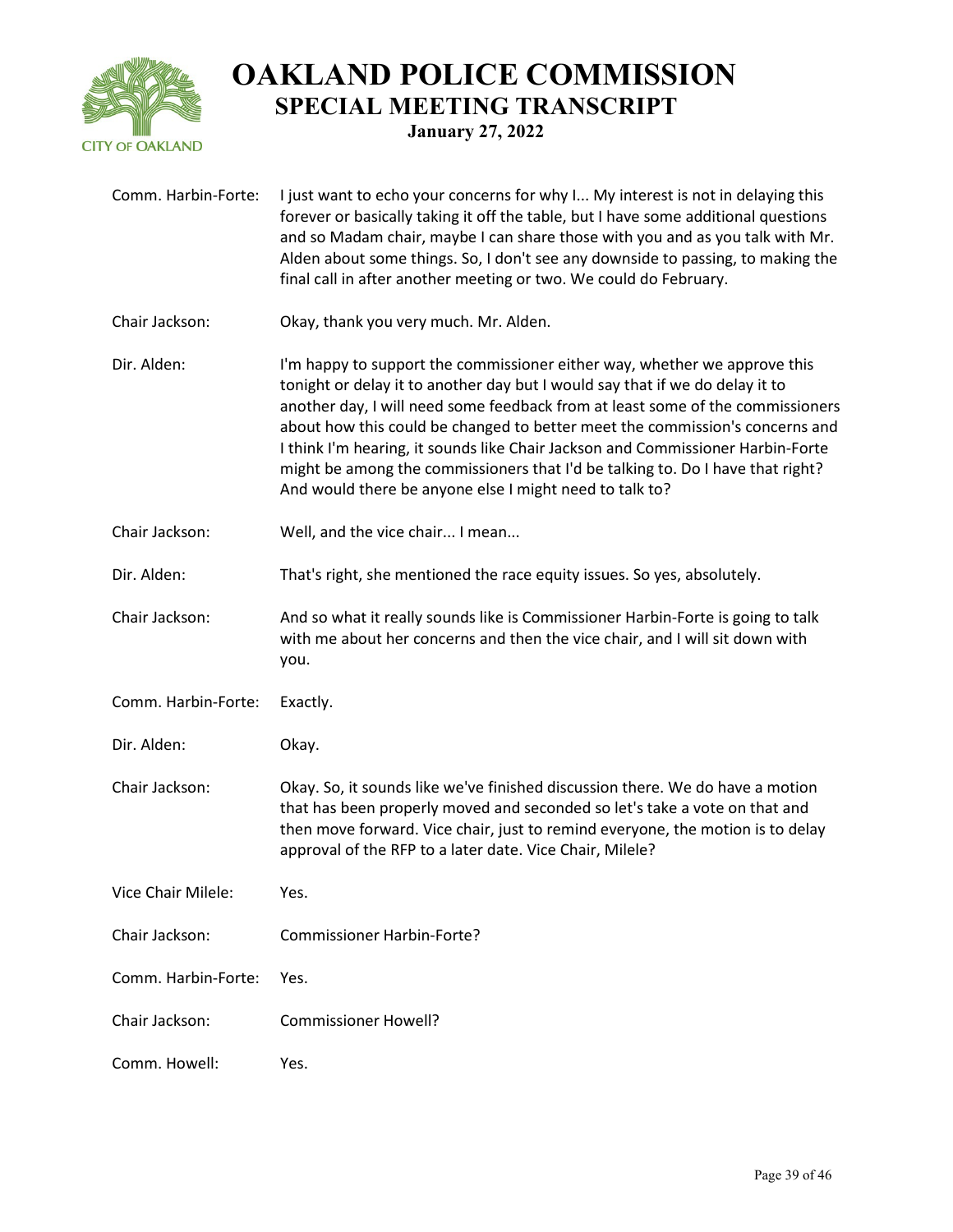

| Chair Jackson:      | Commissioner Jordan? Okay, I'll come back to commissioner Jordan.<br><b>Commissioner Peterson?</b>                                                                                                                                                                                                                                                                                                                                                                                                                                                                                                                                                                                                                                                                                                                    |
|---------------------|-----------------------------------------------------------------------------------------------------------------------------------------------------------------------------------------------------------------------------------------------------------------------------------------------------------------------------------------------------------------------------------------------------------------------------------------------------------------------------------------------------------------------------------------------------------------------------------------------------------------------------------------------------------------------------------------------------------------------------------------------------------------------------------------------------------------------|
| Comm. Peterson:     | Yes.                                                                                                                                                                                                                                                                                                                                                                                                                                                                                                                                                                                                                                                                                                                                                                                                                  |
| Chair Jackson:      | And yes, for myself. Commissioner Jordan? Okay, I don't know if he is absent or<br>not. Just not voting, but anyway, the votes are five affirmative to delay the RFP.<br>I am happy to make a commitment that I hope I can work out with the vice chair<br>to sit down with Mr. Alden and maybe perhaps go back to Mr. Reiskin, at least<br>by the next meeting so that if we don't have time to put it on the next meeting's<br>agenda, then it could be on the following meeting. So I'll make that<br>commitment to prioritize.                                                                                                                                                                                                                                                                                    |
|                     | Okay. Thank you very much. Again, thank you, city administrator and we will go<br>to committee reports. So the first is the CPRA director performance evaluation<br>ad hoc and we Oh, so commissioner, I'm sorry, Commissioner Jordan's device<br>died, so he'll try to rejoin, but we will move forward. So, what I wanted to say<br>was that we are just about complete with our evaluation report, but we are<br>looking to get more feedback from current staff and perhaps former staff to<br>finalize our input and provide that review to Mr. Alden. So that's where we are<br>with that ad hoc. For rules of procedure, Commissioner Harbin-Forte, did you<br>want to represent that ad hoc?                                                                                                                  |
| Comm. Harbin-Forte: | Yes, thank you. Thank you, Madam Chair. We are working really on more<br>administrative matters. We are trying to, we're working on getting our landing<br>page for the commission's website. We don't have any new rules or procedure<br>or anything to work on and we will Madam Chair, at some point you may wish<br>to have the rules of procedure ad hoc, look at whether or not there are Or<br>part another ad hoc to look at what rules and procedures should apply when<br>the commission, when CPRA can start its own investigations and initiate its own<br>investigations. That is probably something that's going to need to be organized<br>in some way, but otherwise we are, we're sort of in a holding pattern, in a<br>holding pattern on a final decision on an ad hoc committee protocol as well. |
|                     | We have not discussed, Madam Chair, in terms of the last meeting issue about<br>how many committee report should be on any agenda. We have not made a<br>recommendation on that. I don't think commissioner Gage and I had different<br>understanding as to what we were supposed to do. I think we both agree<br>though that we don't think that anyone should recommend a specific number of<br>committee reports on any given agenda, but that we have a policy of making<br>sure that each committee reports regularly to the public and to the other<br>commissioners. So we have not brought back anything on that.                                                                                                                                                                                             |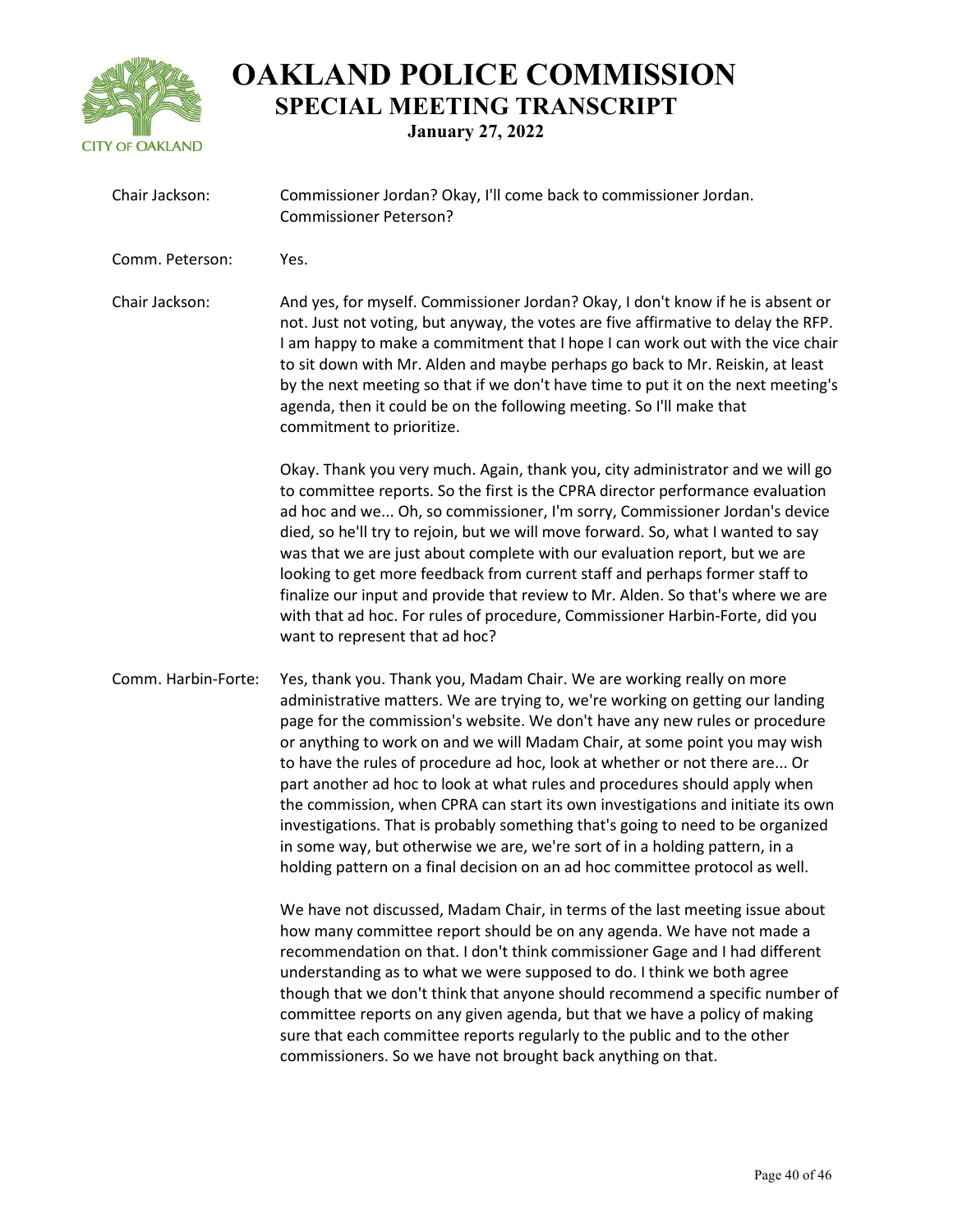

**January 27, 2022**

Chair Jackson: Okay, thank you and I just wanted to provide an update that the rules and the code of conduct were recently posted to the main page, so hopefully you'll be able to see those. Comm. Harbin-Forte: Yes, yes, yes. They are there. Thank you. Chair Jackson: And for the social media policy, commissioner Hsieh, if you'd like to provide an update. Comm. Hsieh: Yes, the social media policy ad hoc had its first public meeting on January 18th, Tuesday, where we went over OPDs initial draft of the social media policy and had solicited feedback from community members, as well as public written comment for anybody who was watching the meeting. The meetings will be occurring every other Tuesday. The next one coming up on February 1st at 6:00 PM. These are public meetings and the information is posted on the police commission's website, under social media policy ad hoc with the zoom link so that anyone can attend and follow along. We are soliciting, I think, subject matter experts so that we may have a panel or a forum or a presentation as to best practices on social media policy for Oakland's police department. So if anyone out there has suggestions, please let us know. Thank you. Chair Jackson: Excellent. Thank you very much. If there are no, well, those are all the updates. So, if there are no questions, we can go to public comment. Commission staff: I'm just giving it a minute to see if there are questions. There are none. Let's go to public comment. Members of the public wishing to make public comment on this item, the committee report out. Please raise your hand and I'll call on you in the order they've appeared. Just one second, I will also get our timer. Thank you for your patience. Mr. Saleem Bey 5802. When you're ready, sir, I've unmuted you. Saleem Bey: Yes. Good evening Saleem Bey. There is still no racial profiling committee. I mean, how many times every single... Please, anybody go back and review every single meeting. There's no racial profiling committee, right? It's just being ignored by the chair. The reason why, and the vice chair. The reason why it's being ignored is because racial profiling is at the heart of the Ross independent investigation. If you start talking about racial profiling as a committee, you'd have to deal with the racial profiling found in the Ross report. The issue is, is that this is a coverup. Social media got an investigation, an independent investigation. It was coordinated with the NSA. A disclosure of the report findings were released by the judge, an ad hoc committee was created for this and yet there's still no racial profiling committee. Especially where measure LL dictates and please read, this is for the people who are on the commission.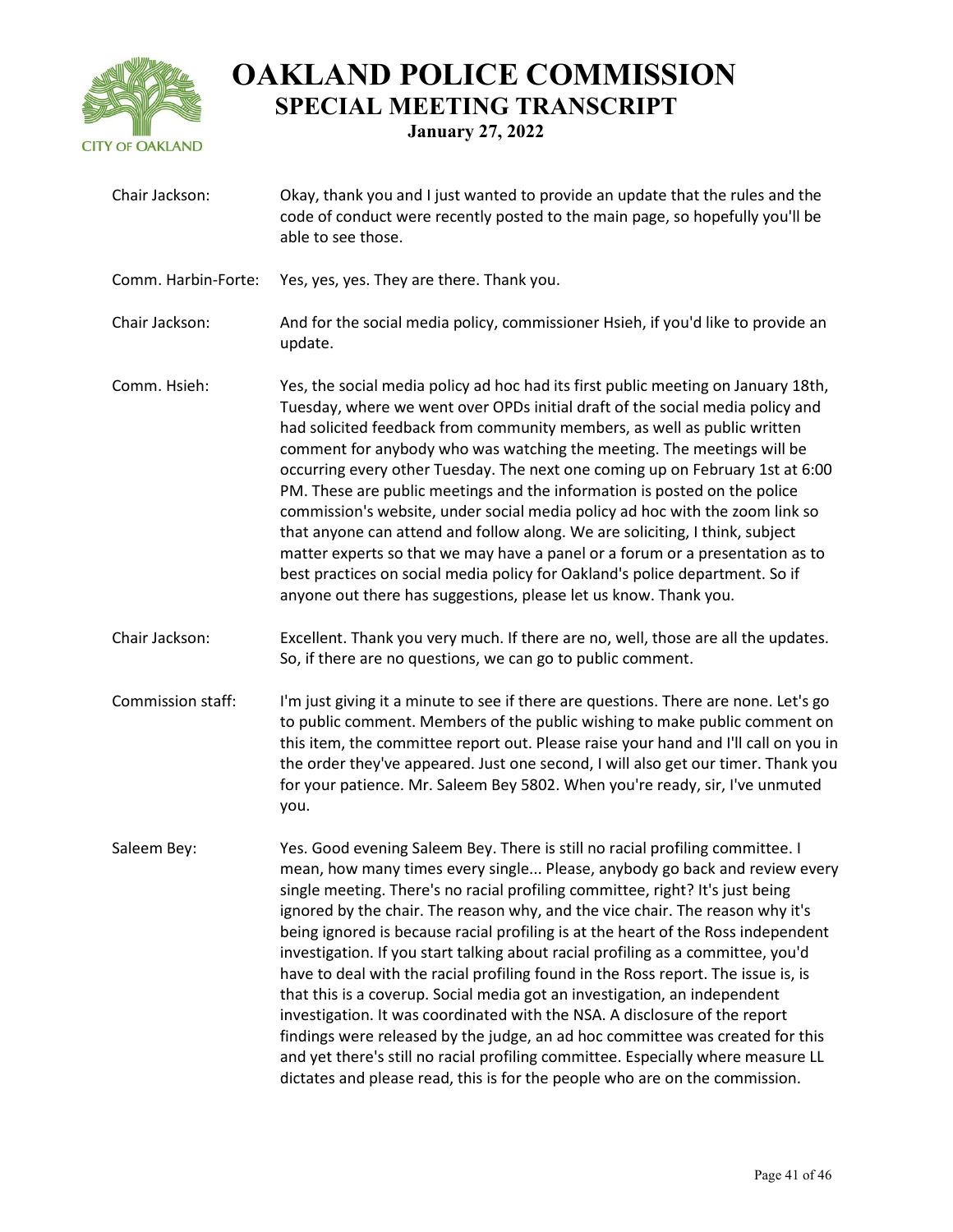

Don't just sit there like a bump on the log, read the law. The law says that racial profiling is a mandatory issue to be investigated by the Oakland police commission. If you took the time to volunteer your time to serve the community, serve it based on what the law says. You're supposed to be there. It's for racial profiling. The fact that we're 20 years into the negotiated settlement committee, settlement agreement and there still is violations means that your job is undone regarding racial profiling. As we keep saying, racial profiling, racial profiling. Eventually, I hope you have a nightmare about racial profiling because the black community lives with racial profiling every year. Every decade we've been living with racial profiling. So if you sit up on the day or on a bump on the log and do it. We live this, we live police in our community just pulling us over regardless, right.

- Commission staff: Thank you Mr. Bey. I am sorry to have to cut you off. Unfortunately, your two minutes are up. Chair Jackson, that's it for public comment.
- Chair Jackson: Okay, thank you. So I think we are at the second part of open forum.
- Commission staff: That's correct. Thank you. Members of the public wishing to make a public comment on open forum and items not on the agenda, but still relevant please raise your hand and I'll call on you in the order they've appeared. Mr. Bey. I do see your hand up. Unfortunately, I can't call on you because you did already comment at the first open forum. So I just want to acknowledge that I do see you. Just one second. Ms. Olugbala, when you're ready madam.
- Assata Olugbala: Yes, I came in late because of being in a school board meeting, but I hope that some reference was made to the Bey Case tonight. I hope some reference was made to instruct inspector general, to proceed with bringing before the council information related to continuing the investigation of the Bey Case. I also hope that we will continue to focus in on the negotiated settlement agreement, excessive force, 19 years and what are the specifics of what is not happening so that the police department is not coming out of that mandate, and when you were a year ago, three tasks out of compliance and now you are over five, I think, out of compliance, going backwards. Want to speak to the issue of Lake Merritt policing. The city council spent over a hundred thousand dollars that included having officers on Saturday and Sunday for several months to sit and to make sure that African Americans didn't park on Grand and Lake Shore.

The waste of policing time, they had put enforcement officers, they stopped legal parking and this harassment of black people. Lastly, I want to apologize for talking about what's going on at the homeless site of Lake Merritt. That's nothing for this commission to deal with, but I had to take advantage of trying to get Mr. Reiskin to do something, to stop the discrimination over there. Thank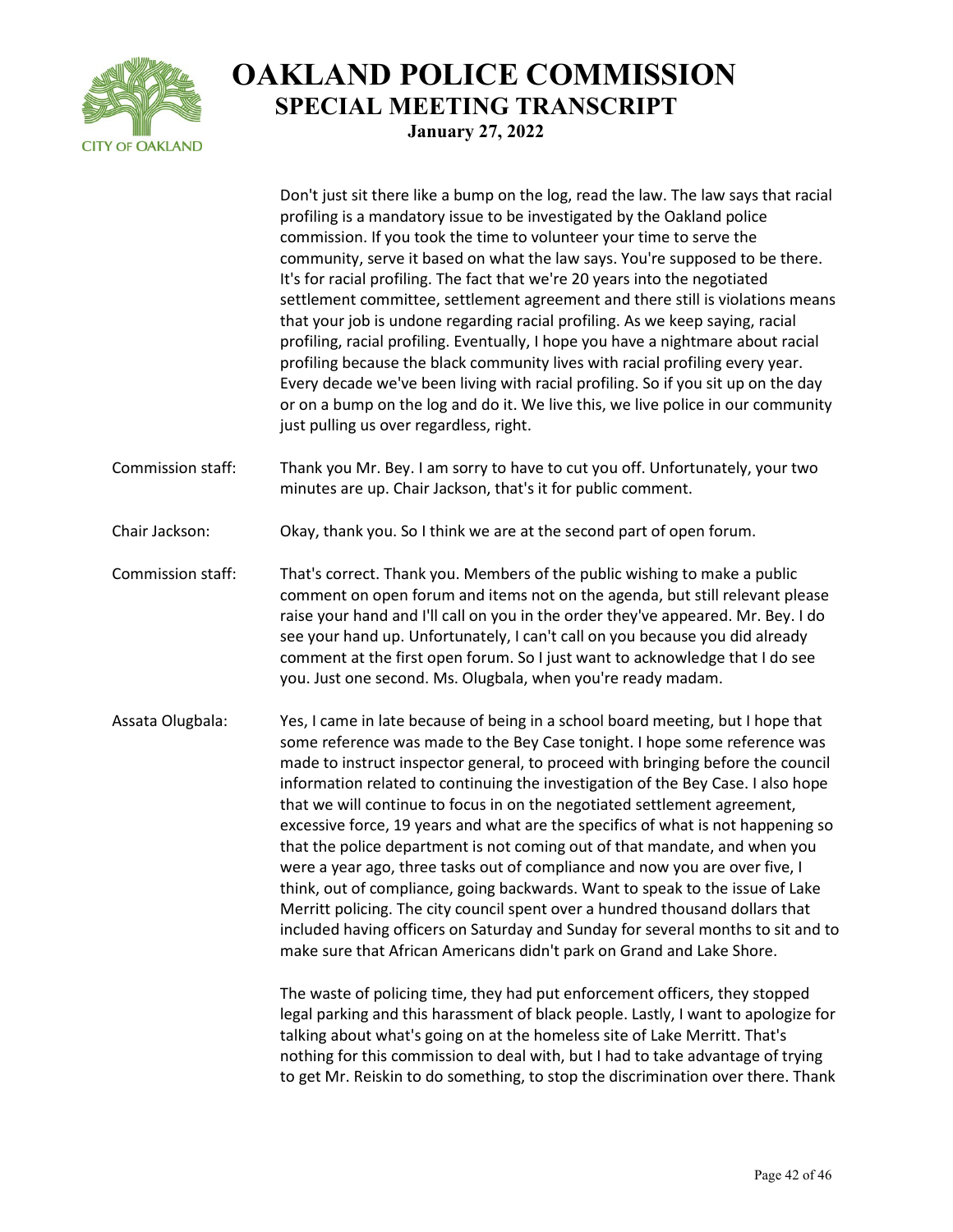

you for, oh, and thank you for Harbin-Forte and others speaking about [inaudible], we got to get that office to work much better.

- Commission staff: Thank you Ms. Olugbala. Chair Jackson, I have no new public comments, no new hands for you at this time.
- Chair Jackson: Okay, well thank you. Before we move off of open forum, I did want to provide an update as it relates to the Bey Case. The commissioner for the subpoena records originally provided to the Ross firm to the IG in November of 2021. She came on board January 3rd. She is now in receipt of the subpoenaed records. So that's the update. Now, the next item is I believe agenda setting.
- Commission staff: Correct.
- Chair Jackson: Thank you. Okay. So if there are suggestions around agenda items, commissioners, please feel free to you suggest them now or feel free to send me an email. There's a lot of work that needs to be done between now and February 10th. It was initially my goal to have our first in-person meeting February 10th, but I have been advised by the city administrator that there is going to be an extension on the closure or the non-opening, so we will still be on zoom February 10th. I really am hoping that we can get to see each other in person moving forward so if there... Commissioner Harbin-Forte.
- Comm. Harbin-Forte: Thank you, Madam chair. I would suggest that we have a racial profiling ad hoc update at the next agenda, at the next meeting, the racial profiling ad hoc update.
- Chair Jackson: Okay, thank you. We have not yet met because of these priorities that the judge put on us and the timeframe, but I will see what we can do, obviously to provide an update.

Comm. Harbin-Forte: Thank you.

- Chair Jackson: Thank you. Are there any other suggestions? I know we've got a full plate, so we will work it out and let's go ahead on to public comment for the agenda setting.
- Commission staff: Thank you chair. Members of the public wishing to make public on this item, the agenda setting, please raise your hand. I'll call on you in the order they've appeared. Give me just one second, I'll also get the timer. Mr. Bey, I see you up first 5802. I've unmuted you when you're ready.
- Saleem Bey: Good evening, Saleem Bey. So everybody who's been listening and all the people who actually are really committed to the community up on the Oakland police commission can hear that the chair, who represents the mayor's point of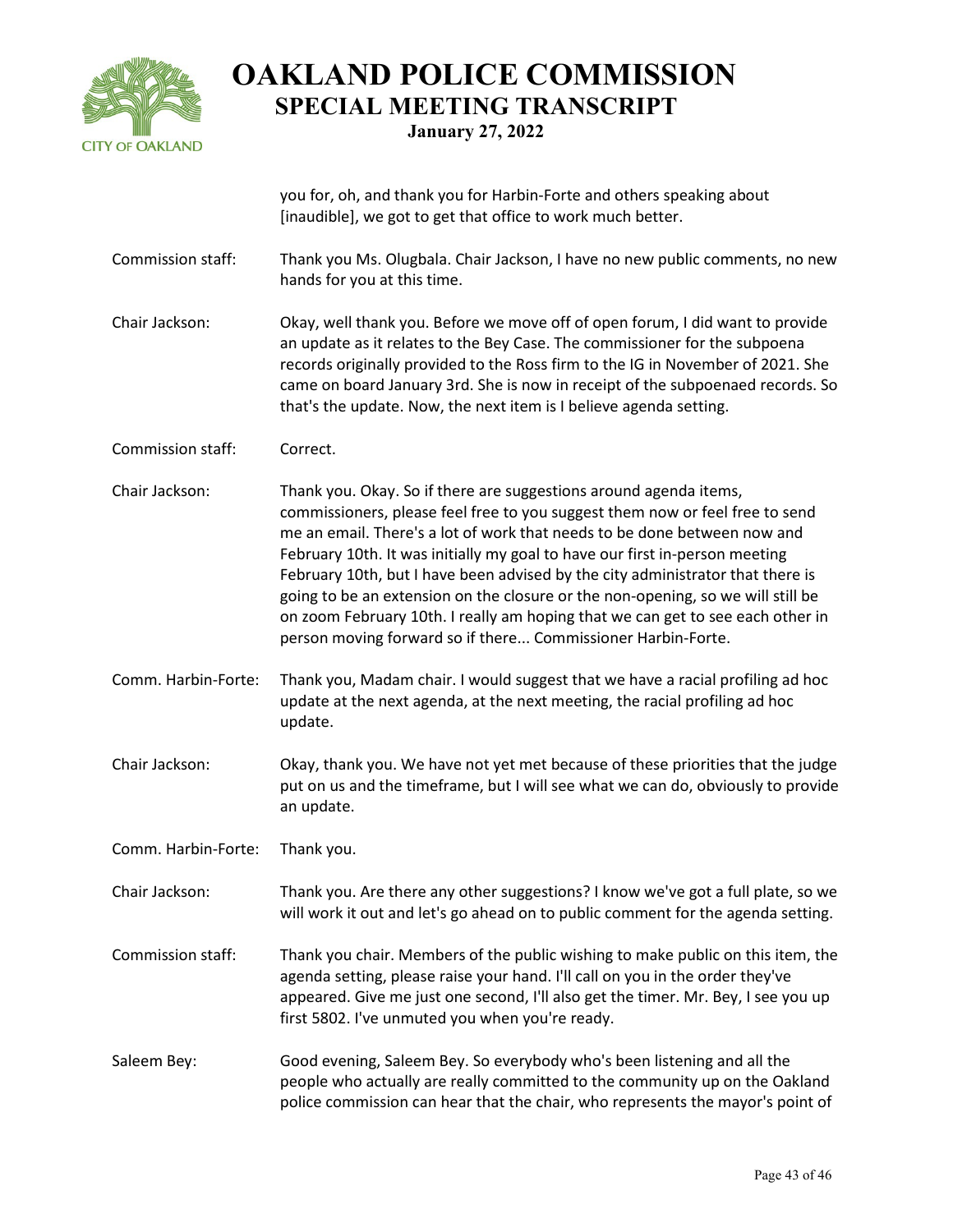

view is really not that enthusiastic about creating a racial profiling ad hoc. She committed to this over a year ago, and then she'll say, she'll see what she can do, but you guys are really busy, but racial profiling is the core of what created the Oakland Police Commission. If racial profiling wasn't an issue, Stanford wouldn't have come back and found that OPD was talking disrespectful to every stop that they made in Oakland to black people, that racial profiling was still happening, right? That the Ross report, the core of it, is racial profiling. If you don't, if you're not dealing with it, you're not dealing with it because it benefits you politically.

You're not dealing with it because you're not dealing with facts. If you were dealing with facts, if you dealing with an independent investigation, who else has to get an independent investigation to prove independently that there's racial profiling and then have that suppressed to the point to where you say, oh no, I can't really even talk about it? Everybody up there who listened to the report of Ross, knows that racial profiling is that California Penal Code 13519.4E states that racial profiling is a criminal offense, right? So every, all of the time that you've been sitting here, not doing anything about that as the OPC, you're criminally complicit and covering up murders, that of misconduct, that were associated with OPD and IED 13-10-62. That's what's going on and-

- Commission staff: You for your comment, Mr. Bey. Miss Olugbala, when you are ready I've unmuted you my end.
- Assata Olugbala: Yes, I have been asking over and over again, when are we going to get a report on hate crime and the necessity to deal with that issue? The other thing is, and I don't, this is not your issue, but this thing called macro, I tried to call the 311 number to have someone come over to the demonstration to solve some issues that were going on between myself and some other people and I didn't want it to... Well anyway, the problem is, can we get some kind of understanding the macro at a level where the, you'll know when it'll start? Because I was under the impression it had already started. Nobody at the 311 even knew anything about what Michael, is it macro, what it was about and I actually be connected to the fire department and it was just a mess, but lastly, sex trafficking of minors, what the police are doing with these minor kids or how they're being dealt with.

The Claire House, I went over there yesterday, that's been shut down over in district seven. I don't know what's happening to our girls who are 12 and under and lastly, the black police office grievance doesn't get hardly any attention. I would love for someone to have some kind of understanding of how our police are interacting with these young girls and what are the procedures, how it works out, that they intervene with these young girls and we have our very young participating in sex trafficking in this city. Thank you for the time.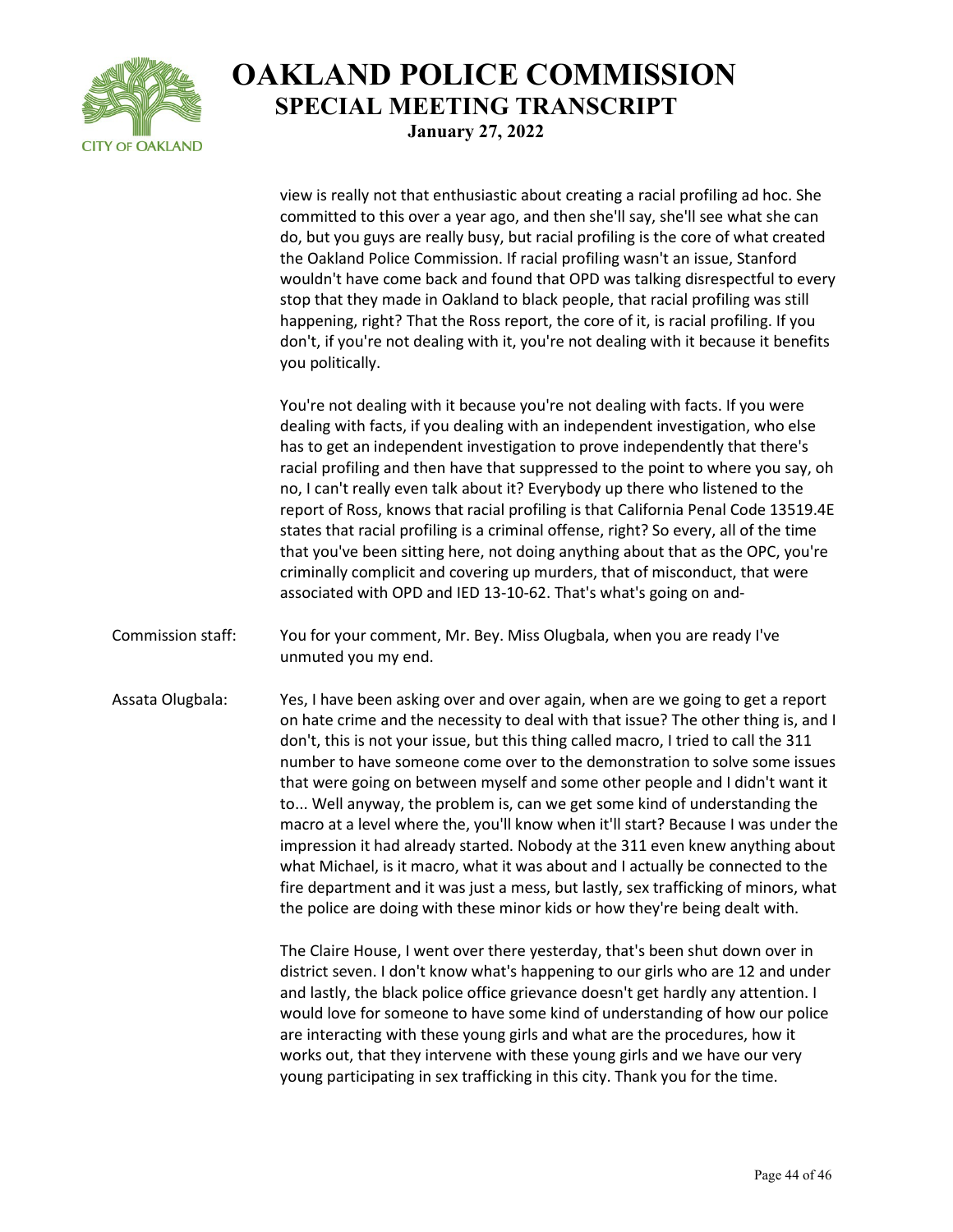

| Commission staff: | Thank you Ms. Olugbala. Ms. Rashidah Grinage, when you're ready. Sorry, let<br>me restart that clock for you. Rashidah Grinage, when you're ready.                                                                                                                                                                                                                                                                                                                                                                                                                                                                                                                                                                                                                                                                                                                                                                                                                                                                                                                            |
|-------------------|-------------------------------------------------------------------------------------------------------------------------------------------------------------------------------------------------------------------------------------------------------------------------------------------------------------------------------------------------------------------------------------------------------------------------------------------------------------------------------------------------------------------------------------------------------------------------------------------------------------------------------------------------------------------------------------------------------------------------------------------------------------------------------------------------------------------------------------------------------------------------------------------------------------------------------------------------------------------------------------------------------------------------------------------------------------------------------|
| Rashidah Grinage: | Thank you. First of all, to miss Olugbala, macro has not begun yet. They're still in<br>the process of hiring and training so, I'm not sure when the start date is, but it's<br>not implemented yet. I did want to request that the commission put on an<br>agenda, hopefully next time, if not, maybe the time after, endorsement for the<br>legislation that Mia Bonta will be carrying, which has to do with reversing the<br>Supreme court, California Supreme court ruling in 2006, known as the Copley<br>Press. As you have heard over and over again, there is huge frustration in the<br>community because of your inability to disclose information. This information<br>was disclosed by the CPRB prior to the 2006 decision, and after that decision it<br>was no longer able to be disclosed, which is what has given rise to the<br>frustration that we are all experiencing, including yourselves. So, we are hoping<br>that the commission will endorse and support this legislation and that you will<br>put it on your agenda in order to do so. Thank you. |
| Commission staff: | Thank you, Ms. Grinage. Rachel Beck, I've unmuted you when you're ready.                                                                                                                                                                                                                                                                                                                                                                                                                                                                                                                                                                                                                                                                                                                                                                                                                                                                                                                                                                                                      |
| Rachel Beck:      | Hi, just hoping that we can continue to get reports on what is reportable in the<br>Bey Case.                                                                                                                                                                                                                                                                                                                                                                                                                                                                                                                                                                                                                                                                                                                                                                                                                                                                                                                                                                                 |
| Commission staff: | Okay. Anything else?                                                                                                                                                                                                                                                                                                                                                                                                                                                                                                                                                                                                                                                                                                                                                                                                                                                                                                                                                                                                                                                          |
| Rachel Beck:      | That's all.                                                                                                                                                                                                                                                                                                                                                                                                                                                                                                                                                                                                                                                                                                                                                                                                                                                                                                                                                                                                                                                                   |
| Commission staff: | Thank you, Ms. Beck. Anne Janks, you're up next? Oh, give me just a second.<br>And can you hear me?                                                                                                                                                                                                                                                                                                                                                                                                                                                                                                                                                                                                                                                                                                                                                                                                                                                                                                                                                                           |
| Anne Janks:       | I can.                                                                                                                                                                                                                                                                                                                                                                                                                                                                                                                                                                                                                                                                                                                                                                                                                                                                                                                                                                                                                                                                        |
| Commission staff: | Thank you. Go ahead.                                                                                                                                                                                                                                                                                                                                                                                                                                                                                                                                                                                                                                                                                                                                                                                                                                                                                                                                                                                                                                                          |
| Anne Janks:       | I'm pretty sure this isn't cricket. So Judge Forte, if you could just close your ears<br>for a hot minute here, I'm going to answer I'm just going to follow up on Ms.<br>Grinage's answer to Ms. Olugbala about at macro. They are making real<br>progress in terms of getting teams on the street in the pilot areas in east and<br>west Oakland and if you want regular updates, they are sending out from the<br>fire department updates pretty much on a weekly basis, and if you were to<br>email the project manager for Macro, Elliot Jones, who's really been doing a<br>fabulous job. All of this has to be built from scratch because there aren't any<br>programs really similar to Macro. Elliot Jones, his email is ejones three, number<br>three, not written three, at Oakland CA and just asked to be added to the<br>regular updates that they're sending out, but they have finished interviewing                                                                                                                                                          |